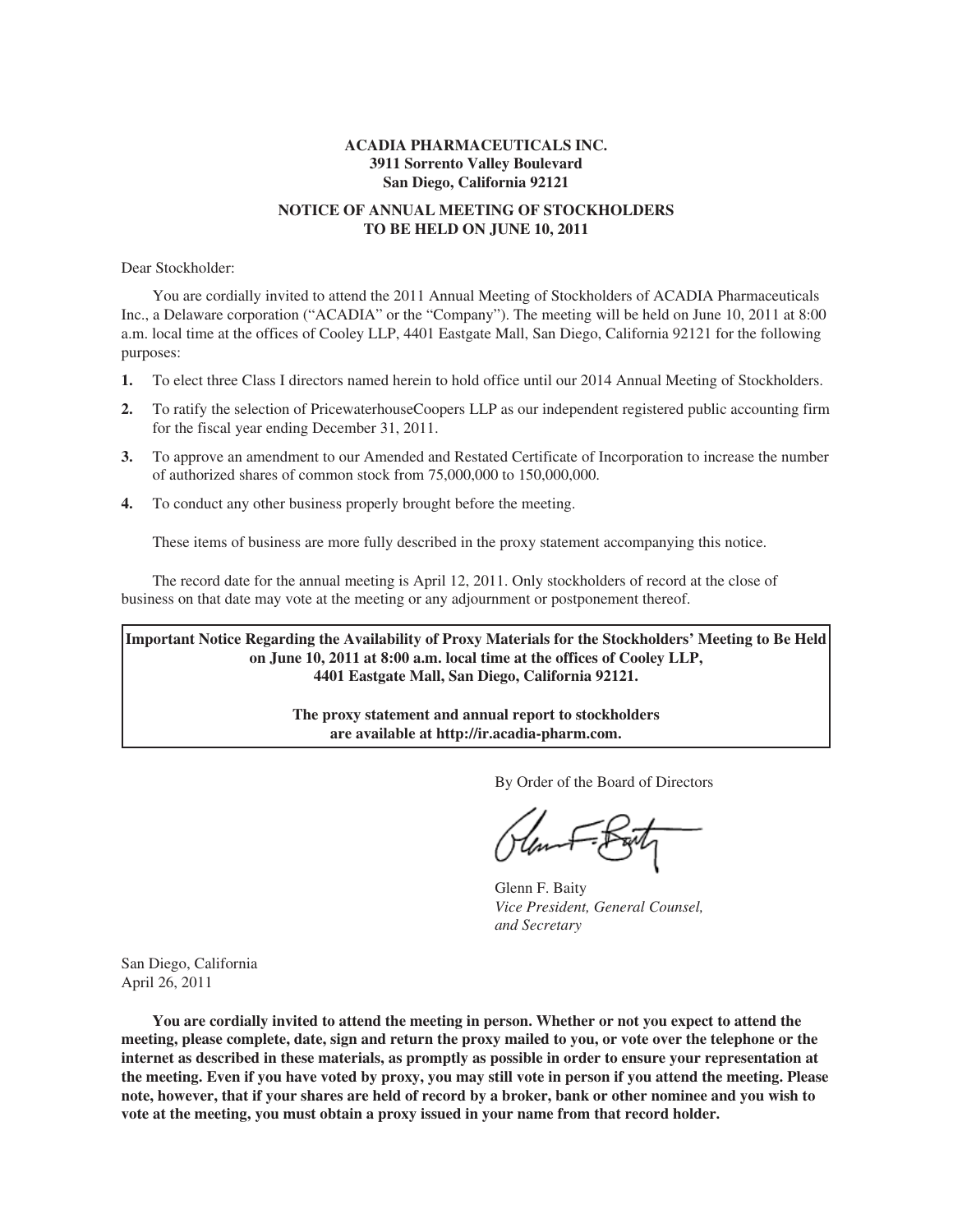# **ACADIA PHARMACEUTICALS INC. 3911 Sorrento Valley Boulevard San Diego, California 92121**

# **PROXY STATEMENT FOR THE ANNUAL MEETING OF STOCKHOLDERS TO BE HELD JUNE 10, 2011**

# **QUESTIONS AND ANSWERS ABOUT THESE PROXY MATERIALS AND VOTING**

### **Why did I receive a notice regarding the availability of proxy materials on the internet?**

We have sent you a Notice of Internet Availability of Proxy Materials (the "Notice") because the Board of Directors of ACADIA is soliciting your proxy to vote at the 2011 Annual Meeting of Stockholders. Pursuant to rules adopted by the Securities and Exchange Commission (the "SEC"), we have elected to provide access to our proxy materials over the internet. Accordingly, we are sending the Notice to certain of our stockholders of record. All stockholders will have the ability to access the proxy materials on the website referred to in the Notice or request to receive a printed set of the proxy materials. Instructions on how to access the proxy materials over the internet or to request a printed copy may be found in the Notice.

We intend to mail the Notice on or about April 26, 2011 to all stockholders of record entitled to vote at the annual meeting.

## **Will I receive any other proxy materials by mail?**

We may send you a proxy card, along with a second Notice, on or after May 6, 2011.

## **How do I attend the annual meeting?**

The meeting will be held on Friday, June 10, 2011, at 8:00 a.m. local time at the offices of Cooley LLP, 4401 Eastgate Mall, San Diego, California 92121. Information on how to vote in person at the annual meeting is discussed below.

For directions to the Annual Meeting, please visit the following web address: http://maps.google.com/ maps?f=q&source=s\_q&hl=en&geocode=&q=4401+Eastgate+Mall,+San+Diego,+CA+92121-1909

### **Who can vote at the annual meeting?**

Only stockholders of record at the close of business on April 12, 2011 will be entitled to vote at the annual meeting. On this record date, there were 52,704,105 shares of common stock outstanding and entitled to vote.

#### *Stockholder of Record: Shares Registered in Your Name*

If on April 12, 2011 your shares were registered directly in your name with ACADIA's transfer agent, The Bank of New York Mellon Corporation, then you are a stockholder of record. As a stockholder of record, you may vote in person at the meeting or vote by proxy. Whether or not you plan to attend the meeting, we urge you to fill out and return the proxy card that may be mailed to you, or vote by proxy over the telephone or on the internet as instructed below, to ensure your vote is counted.

### *Beneficial Owner: Shares Registered in the Name of a Broker or Bank*

If on April 12, 2011 your shares were held, not in your name, but rather in an account at a brokerage firm, bank, dealer, or other similar organization, then you are the beneficial owner of shares held in "street name" and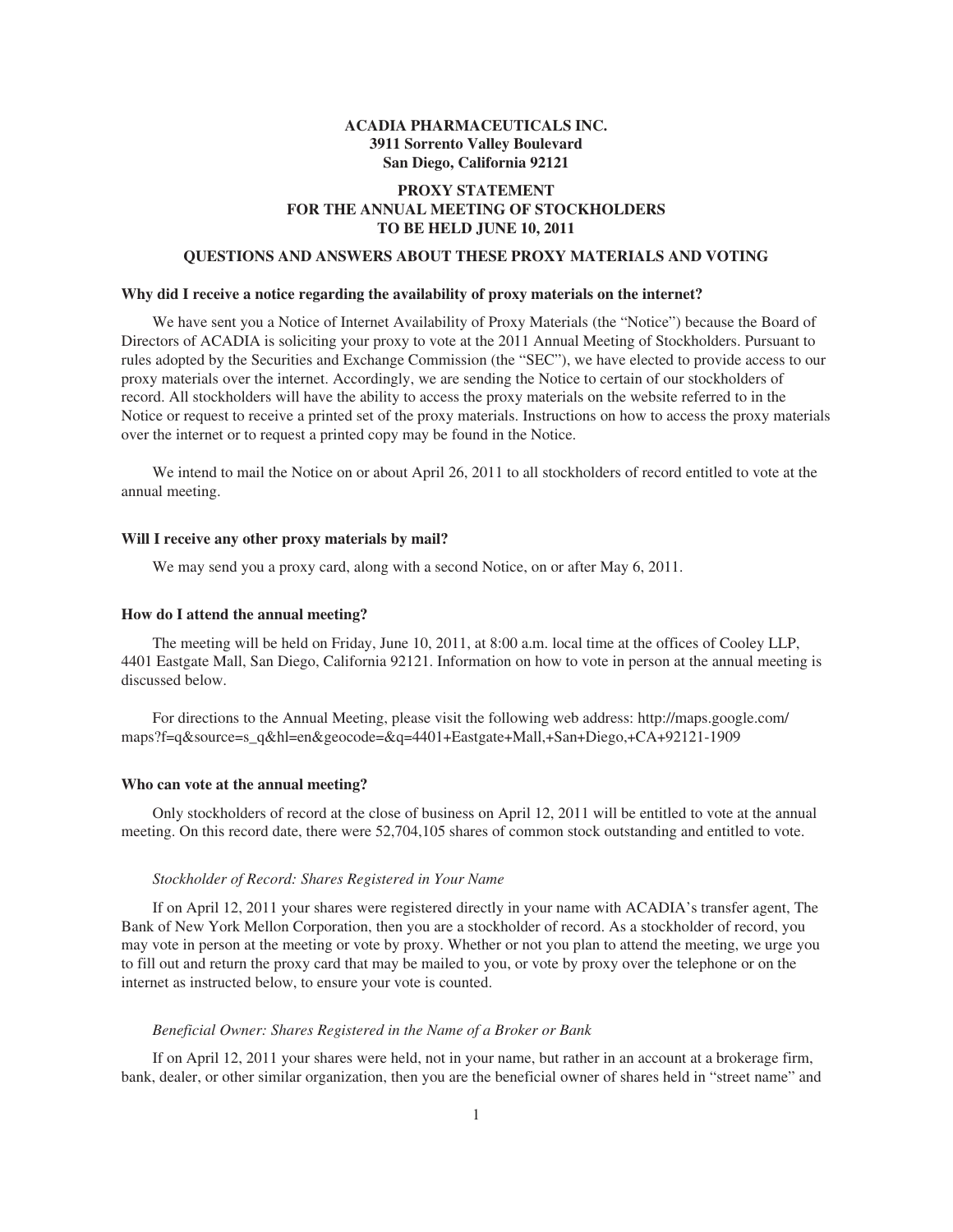the Notice was forwarded to you by that organization. The organization holding your account is considered to be the stockholder of record for purposes of voting at the annual meeting. As a beneficial owner, you have the right to direct your broker or other agent regarding how to vote the shares in your account. You are also invited to attend the annual meeting. However, since you are not the stockholder of record, you may not vote your shares in person at the meeting unless you request and obtain a valid proxy from your broker or other agent.

## **What am I voting on?**

There are three matters scheduled for a vote:

- Election of three Class I directors, Michael Borer, Mary Ann Gray and Lester Kaplan, to hold office until our 2014 Annual Meeting of Stockholders;
- Ratification of the selection of PricewaterhouseCoopers LLP as our independent registered public accounting firm for the fiscal year ending December 31, 2011; and
- Approval of an amendment to our Amended and Restated Certificate of Incorporation to increase the number of authorized shares of common stock from 75,000,000 to 150,000,000.

## **What if another matter is properly brought before the meeting?**

The Board of Directors knows of no other matters that will be presented for consideration at the 2011 Annual Meeting. If any other matters are properly brought before the meeting, it is the intention of the persons named in the proxy to vote on those matters in accordance with their best judgment.

## **How do I vote?**

You may either vote "For" all the nominees to the Board of Directors or you may "Withhold" your vote for any nominee you specify. For each of the other matters to be voted on, you may vote "For" or "Against" or abstain from voting. The procedures for voting are as follows:

### *Stockholder of Record: Shares Registered in Your Name*

If you are a stockholder of record, you may vote in person at the annual meeting, vote by proxy over the telephone, vote by proxy through the internet, or vote by proxy using the proxy card that you may request or that we may elect to deliver. Whether or not you plan to attend the meeting, we urge you to vote by proxy to ensure your vote is counted. You may still attend the meeting and vote in person even if you have already voted by proxy.

- To vote in person, come to the annual meeting and we will give you a ballot when you arrive.
- To vote using the proxy card, simply complete, sign and date the proxy card that may be delivered to you and return it promptly in the envelope provided. If you return your signed proxy card to us before the annual meeting, we will vote your shares as you direct.
- To vote over the telephone, dial toll-free 1-866-540-5760 using a touch-tone phone and follow the recorded instructions. You will be asked to provide the company number and control number from the Notice or the proxy card that we may deliver. Your vote must be received by 11:59 p.m. Eastern Daylight Time on June 9, 2011 to be counted.
- To vote through the internet, go to http://www.proxyvoting.com/acad to complete an electronic proxy card. You will be asked to provide the company number and control number from your Notice or the proxy card that we may deliver. Your vote must be received by 11:59 p.m. Eastern Daylight Time on June 9, 2011 to be counted.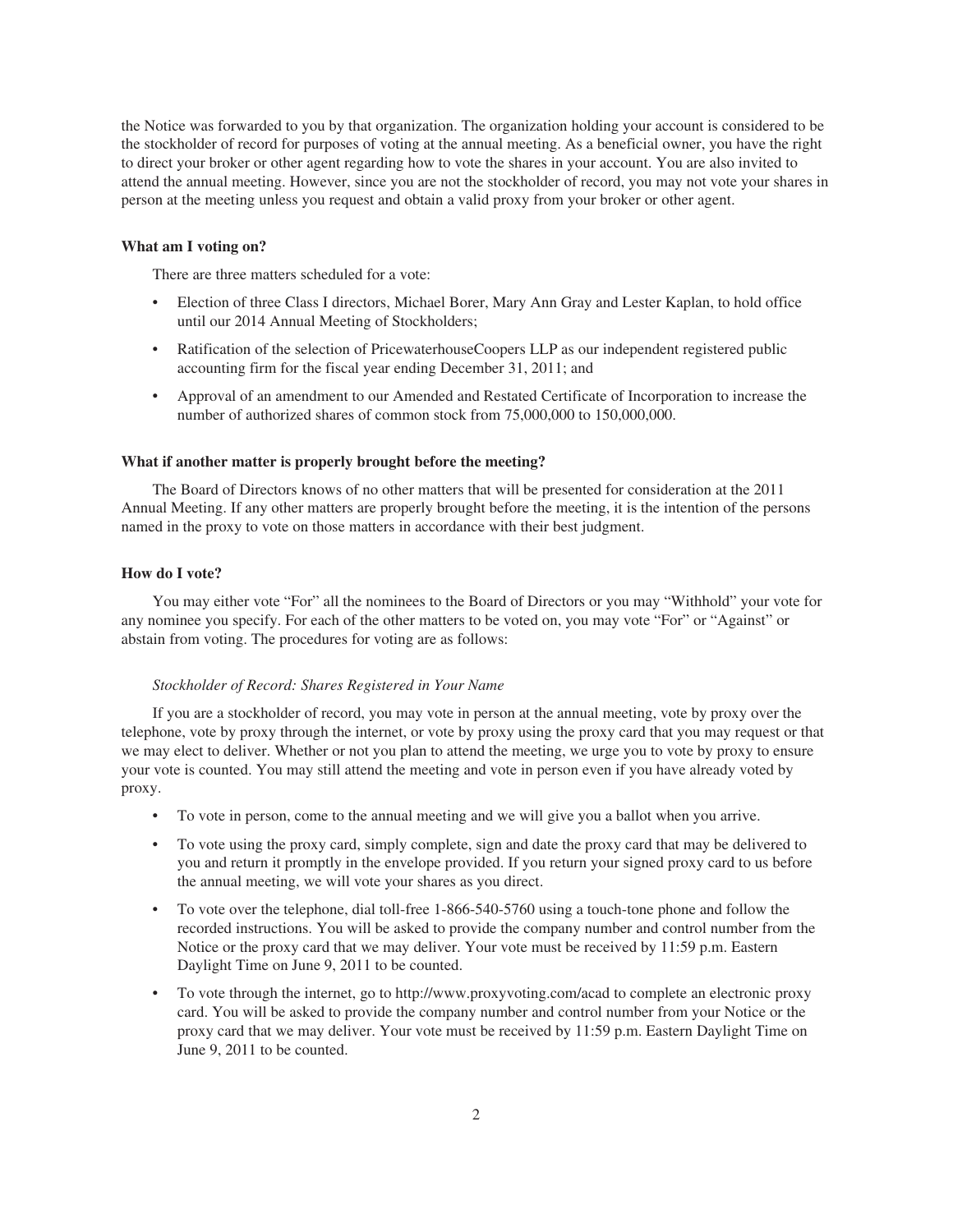### *Beneficial Owner: Shares Registered in the Name of Broker or Bank*

If you are a beneficial owner of shares registered in the name of your broker, bank, or other agent, you should have received a Notice containing voting instructions from that organization rather than from ACADIA. Simply follow the voting instructions in the Notice to ensure that your vote is counted. Alternatively, you may vote by telephone or over the internet as instructed by your broker or bank. To vote in person at the annual meeting, you must obtain a valid proxy from your broker, bank, or other agent. Follow the instructions from your broker or bank included with these proxy materials, or contact your broker or bank to request a proxy form.

**We provide internet proxy voting to allow you to vote your shares online, with procedures designed to ensure the authenticity and correctness of your proxy vote instructions. However, please be aware that you must bear any costs associated with your internet access, such as usage charges from internet access providers and telephone companies.**

### **How many votes do I have?**

On each matter to be voted upon, you have one vote for each share of common stock you owned as of the close of business on April 12, 2011.

#### **What if I return a proxy card, or otherwise vote, but do not make specific choices?**

If you return a signed and dated proxy card, or otherwise vote, without marking voting selections, your shares will be voted "For" the election of each of the three nominees for director, "For" the ratification of the selection of PricewaterhouseCoopers LLP as our independent registered public accounting firm, and "For" approval of the amendment to our Amended and Restated Certificate of Incorporation, as applicable. If any other matter is properly presented at the meeting, your proxyholder (one of the individuals named on your proxy card) will vote your shares using his best judgment.

#### **Who is paying for this proxy solicitation?**

We will pay for the entire cost of soliciting proxies. In addition to these proxy materials, our directors and employees may also solicit proxies in person, by telephone, or by other means of communication. Directors and employees will not be paid any additional compensation for soliciting proxies. We may also reimburse brokerage firms, banks and other agents for the cost of forwarding proxy materials to beneficial owners.

#### **What does it mean if I receive more than one Notice or set of proxy materials?**

If you receive more than one Notice or set of proxy materials, your shares are registered in more than one name or in different accounts. Please follow the voting instructions on the Notices or sets of proxy materials to ensure that all of your shares are voted.

#### **Can I change my vote after submitting my proxy?**

Yes. You can revoke your proxy at any time before the final vote at the meeting. If you are the record holder of your shares, you may revoke your proxy in any one of the following ways:

- You may submit another properly completed proxy card with a later date.
- You may grant a subsequent proxy by telephone or through the internet.
- You may send a timely written notice that you are revoking your proxy to ACADIA's Secretary at 3911 Sorrento Valley Boulevard, San Diego, California 92121.
- You may attend the annual meeting and vote in person. Simply attending the meeting will not, by itself, revoke your proxy.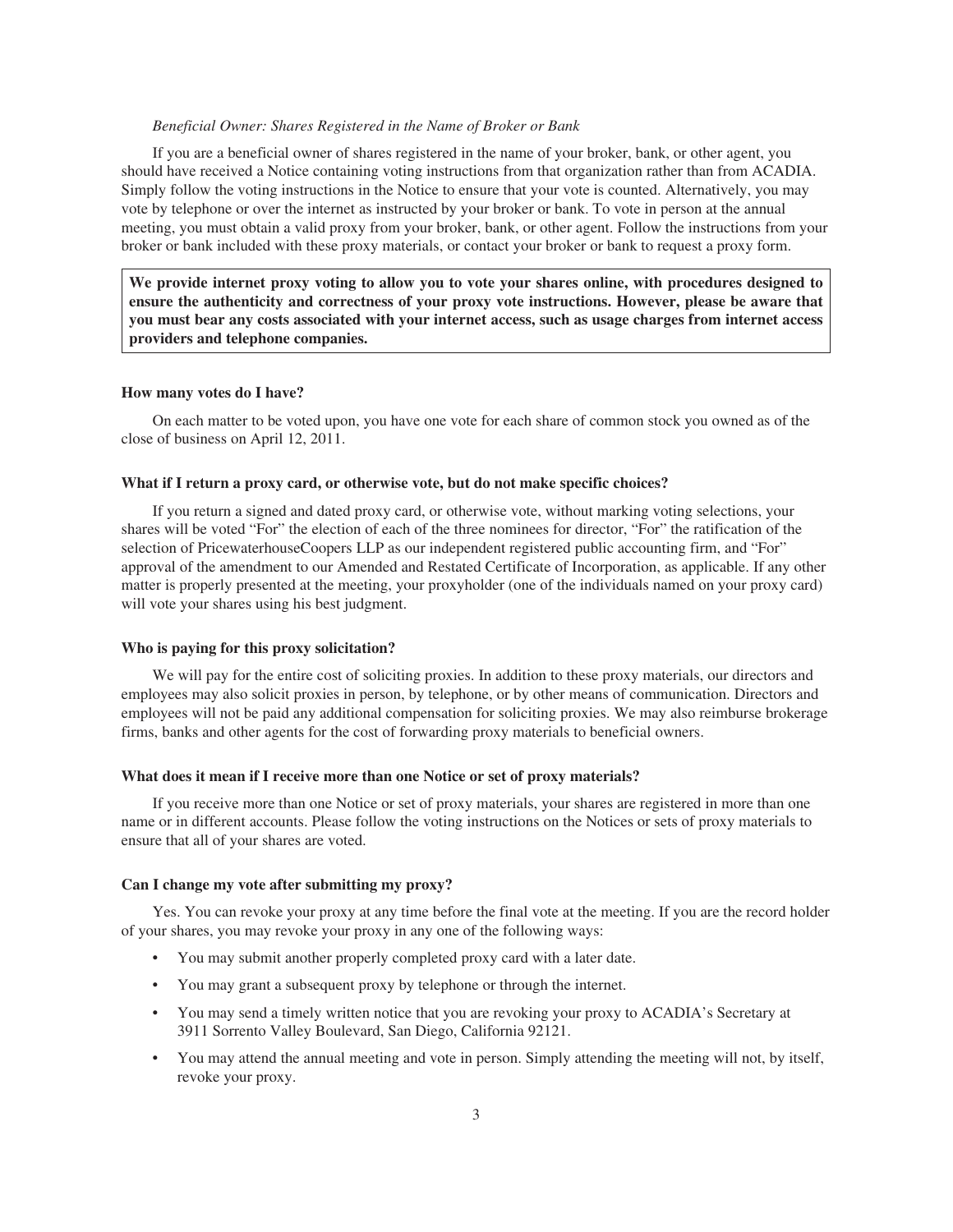Your most current proxy card or telephone or internet proxy is the one that is counted.

If your shares are held by your broker or bank as a nominee or agent, you should follow the instructions provided by your broker or bank.

### **When are stockholder proposals due for next year's annual meeting?**

To be considered for inclusion in next year's proxy materials, your proposal must be submitted in writing by December 27, 2011, to Glenn F. Baity, Secretary, ACADIA Pharmaceuticals Inc., 3911 Sorrento Valley Boulevard, San Diego, California 92121. If you wish to submit a proposal that is not to be included in next year's proxy materials, your proposal generally must be submitted in writing to the same address no later than March 12, 2012 but no earlier than February 11, 2012. Please review our bylaws, which contain additional requirements regarding advance notice of stockholder proposals.

#### **How are votes counted?**

Votes will be counted by the inspector of election appointed for the meeting, who will separately count, for the proposal to elect directors, "For", "Withhold" and broker non-votes and, with respect to proposals other than the election of directors, "For" and "Against" votes, abstentions and broker non-votes. Abstentions will be counted towards the vote total for each proposal, and will have the same effect as "Against" votes. Broker non-votes have no effect and will not be counted towards the vote total for any proposal except the proposal to amend our Amended and Restated Certificate of Incorporation. For the proposal to amend our Amended and Restated Certificate of Incorporation, broker non-votes will have the same effect as "Against" votes.

#### **What are "broker non-votes"?**

Broker non-votes occur when a beneficial owner of shares held in "street name" does not give instructions to the broker or nominee holding the shares as to how to vote on matters deemed "non-routine." Generally, if shares are held in street name, the beneficial owner of the shares is entitled to give voting instructions to the broker or nominee holding the shares. If the beneficial owner does not provide voting instructions, the broker or nominee can still vote the shares with respect to matters that are considered to be "routine," but not with respect to "non-routine" matters. Under the rules and interpretations of the New York Stock Exchange, "non-routine" matters are matters that may substantially affect the rights or privileges of shareholders, such as mergers, shareholder proposals, elections of directors or amendments to charter documents.

### **How many votes are needed to approve each proposal?**

- For the election of directors, the three nominees receiving the most "For" votes from the holders of the shares present in person or represented by proxy and entitled to vote on the election of directors will be elected. Only votes "For" or "Withheld" will affect the outcome.
- To be approved, the ratification of the selection of PricewaterhouseCoopers LLP as our independent registered public accounting firm for the fiscal year ending December 31, 2011 must receive a "For" vote from the majority of the shares present and entitled to vote either in person or by proxy. If you "Abstain" from voting, it will have the same effect as an "Against" vote. Broker non-votes will have no effect.
- To be approved, the amendment to the Certificate of Incorporation must receive a "For" vote from the majority of the shares of our common stock outstanding and entitled to vote. If you "Abstain" from voting, it will have the same effect as an "Against" vote. Broker non-votes will have the same effect as "Against" votes.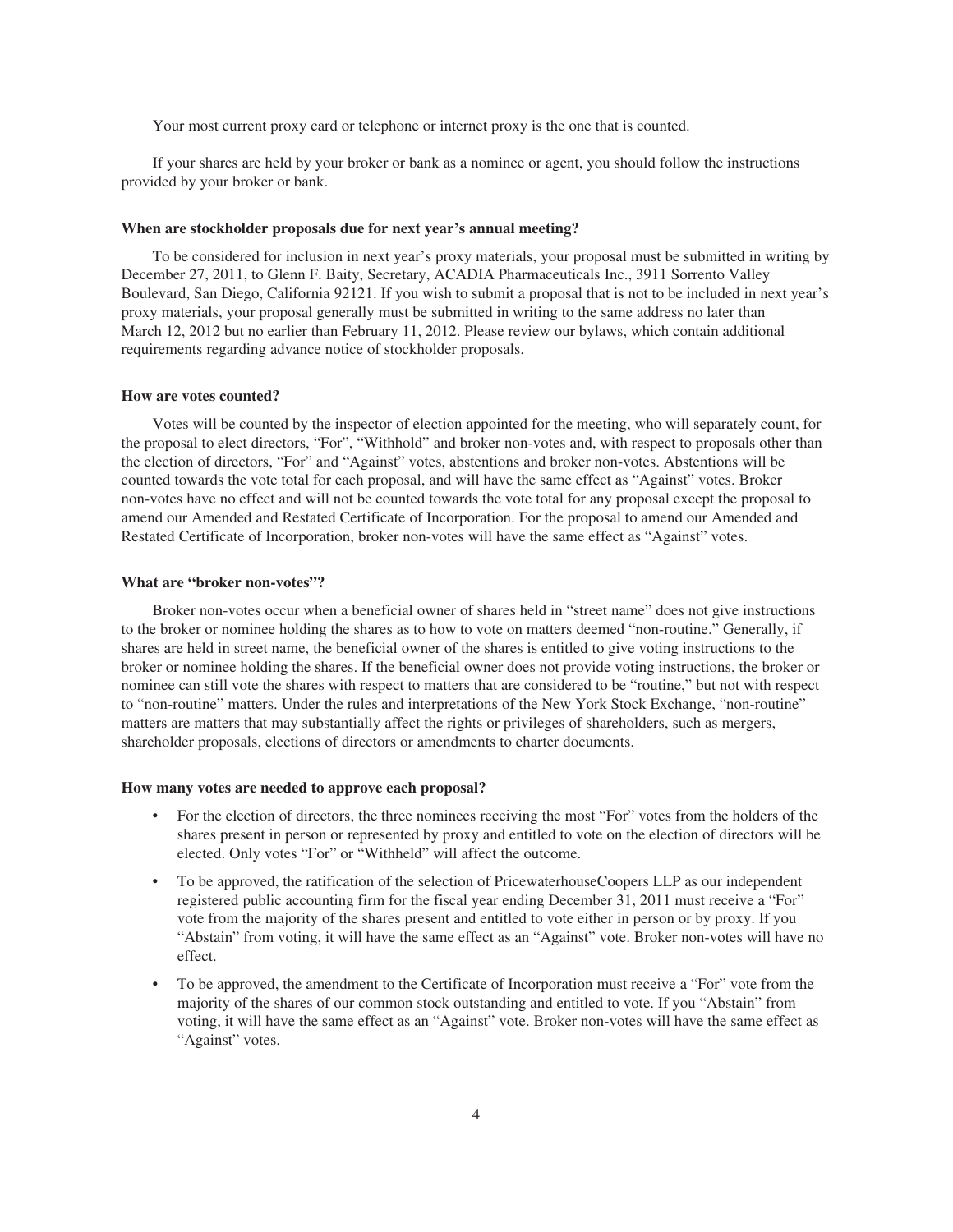### **What is the quorum requirement?**

A quorum of stockholders is necessary to hold a valid meeting. A quorum will be present if stockholders holding at least a majority of the outstanding shares entitled to vote are present at the meeting in person or represented by proxy. On the record date, there were 52,704,105 shares outstanding and entitled to vote. Thus, the holders of 26,352,053 shares must be present in person or represented by proxy at the meeting to have a quorum.

Your shares will be counted towards the quorum only if you submit a valid proxy (or one is submitted on your behalf by your broker, bank or other nominee) or if you vote in person at the meeting. Abstentions and broker non-votes will be counted towards the quorum requirement. If there is no quorum, the holders of a majority of shares present at the meeting in person or represented by proxy may adjourn the meeting to another date.

#### **How can I find out the results of the voting at the annual meeting?**

Preliminary voting results will be announced at the annual meeting. Final voting results will be reported in a Current Report on Form 8-K, which we plan to file within four business days of the annual meeting. If final voting results are not available to us in time to file a Form 8-K within four business days after the meeting, we intend to file a Form 8 K to publish preliminary results and, within four business days after the final results are known to us, file an additional Form 8-K to publish the final results.

### **What proxy materials are available on the internet?**

The proxy statement, Form 10-K and annual report to stockholders are available at http://ir.acadiapharm.com.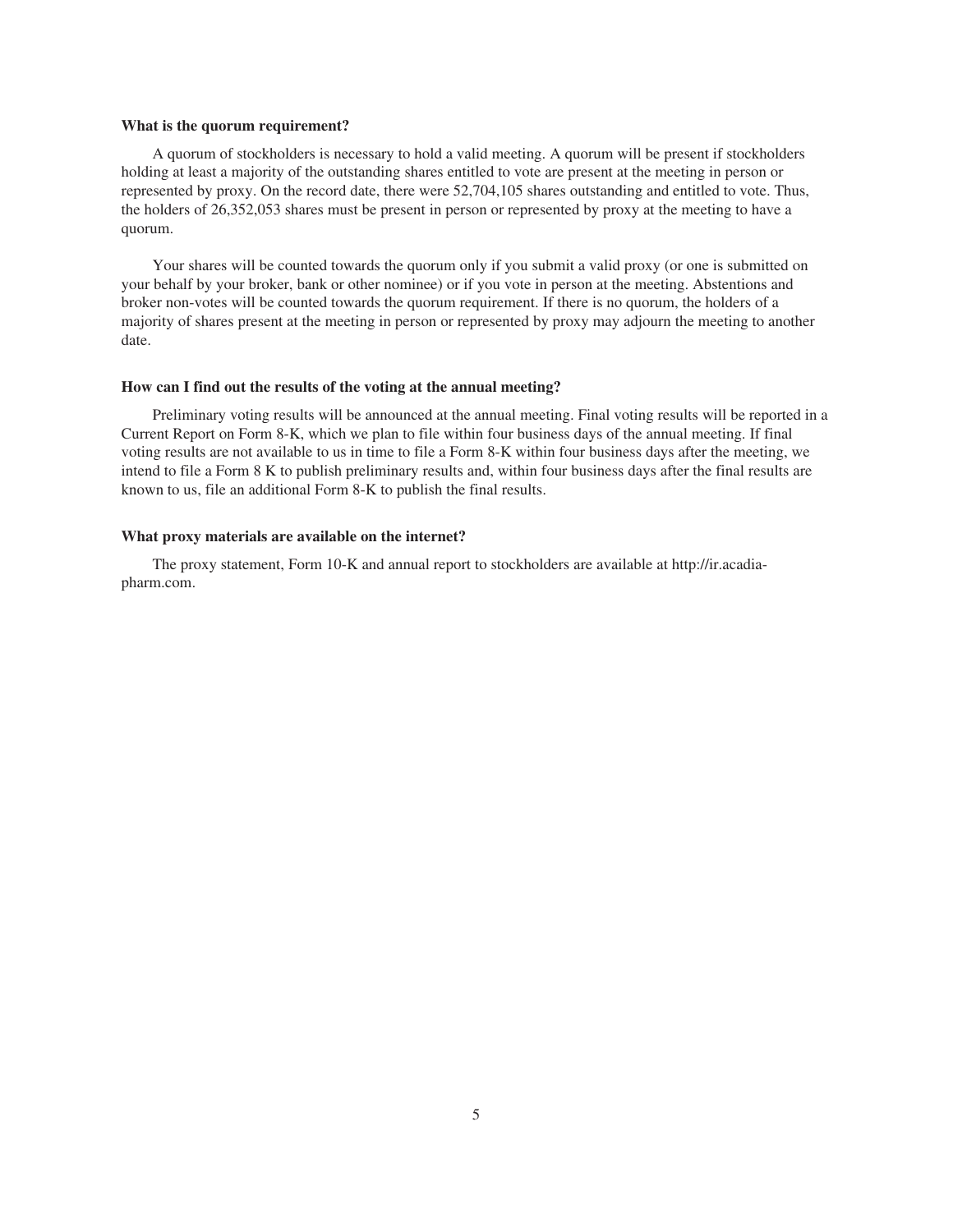### **PROPOSAL 1**

## **ELECTION OF DIRECTORS**

ACADIA's Board of Directors is divided into three classes. Each class consists of one-third of the total number of directors, and each class has a three-year term. Vacancies on the Board may be filled only by persons elected by a majority of the remaining directors. A director elected by the Board to fill a vacancy in a class, including a vacancy created by an increase in the number of directors, shall serve for the remainder of the full term of that class and until the director's successor is elected and qualified.

The Board of Directors presently has seven members, with two vacancies. There are three directors in Class I, whose term of office expires in 2011. The three nominees for Class I directors are Michael Borer, Mary Ann Gray and Lester Kaplan. Each of the nominees is currently a Class I director and was elected by our stockholders at our 2008 Annual Meeting of Stockholders. If elected at the annual meeting, each of these nominees would serve until the 2014 Annual Meeting of Stockholders and until his or her successor has been duly elected and qualified, or, if sooner, until the director's death, resignation or removal. The terms of the directors in Classes II and III expire at our 2012 and 2013 Annual Meetings of Stockholders, respectively. It is the Company's policy to encourage directors and nominees for director to attend the Annual Meeting. All of our directors attended the 2010 Annual Meeting of Stockholders.

Directors are elected by a plurality of the votes of the holders of shares present in person or represented by proxy and entitled to vote on the election of directors. The three nominees receiving the highest number of affirmative votes will be elected. Shares represented by executed proxies will be voted, if authority to do so is not withheld, for the election of the three nominees named below. If any nominee becomes unavailable for election as a result of an unexpected occurrence, your shares that would have been voted for that nominee instead will be voted for the election of a substitute nominee proposed by the Board of Directors. Each person nominated for election has agreed to serve if elected. Our management has no reason to believe that any nominee will be unable to serve.

# **THE BOARD OF DIRECTORS RECOMMENDS A VOTE IN FAVOR OF EACH NAMED NOMINEE.**

The following table sets forth information as of May 1, 2011 for our directors and executive officers:

| <b>Name</b> | Age Position                                   |
|-------------|------------------------------------------------|
|             |                                                |
|             | Director                                       |
|             | Director                                       |
|             | Director                                       |
|             |                                                |
|             | Director                                       |
|             | Director                                       |
|             | Chief Business Officer, and Treasurer          |
|             | Vice President, General Counsel, and Secretary |
|             |                                                |
|             |                                                |

The Nominating and Corporate Governance Committee (the "NCG Committee") seeks to assemble a Board that, as a whole, possesses the appropriate balance of professional and industry knowledge, financial expertise and high-level management experience necessary to oversee and direct the Company's business. To that end, the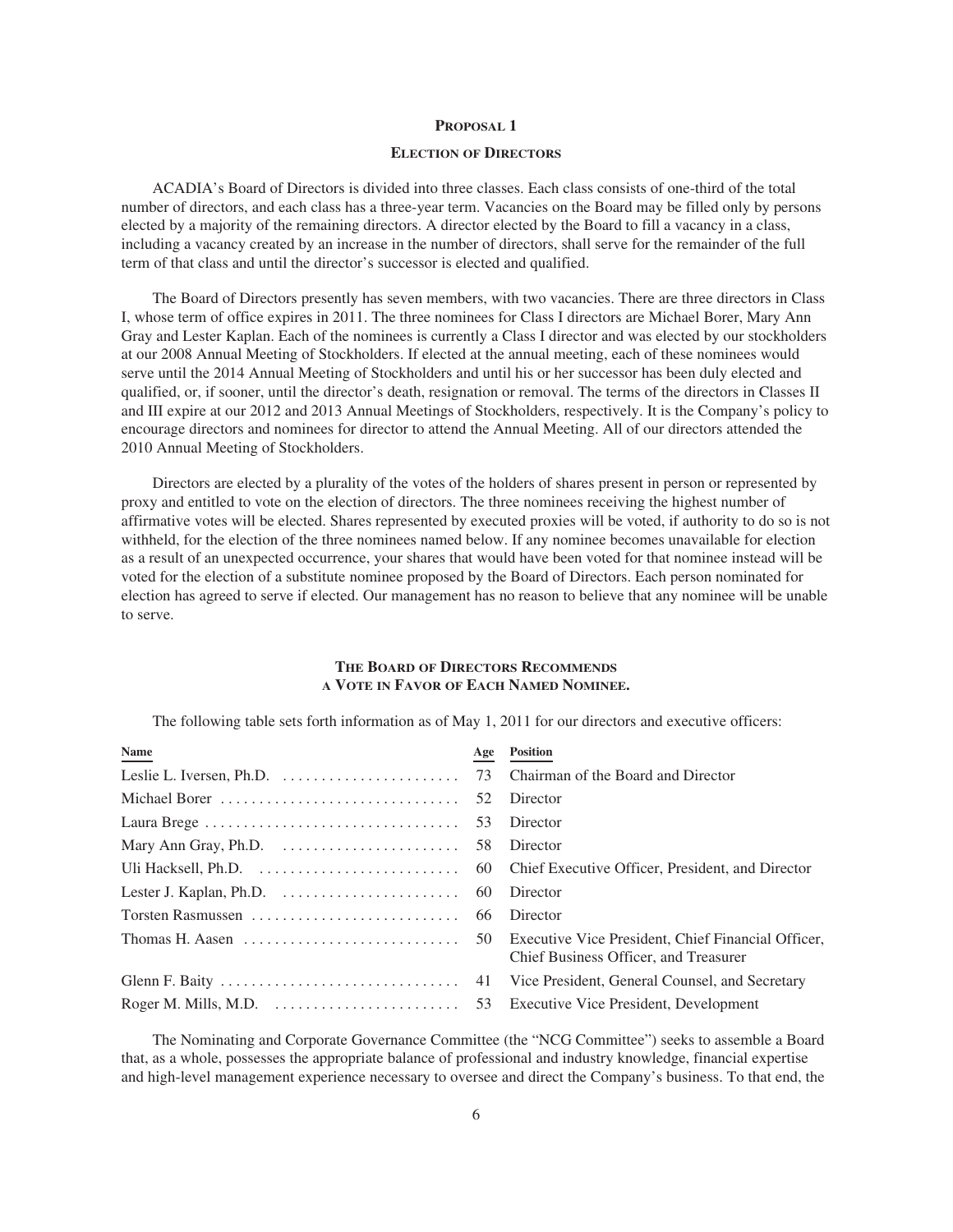NCG Committee has identified and evaluated nominees in the broader context of the Board's overall composition, as well as the Company's current needs and future needs, with the goal of having Board members who complement and strengthen the skills of each other through diversity and who also exhibit qualities that the NCG Committee views as critical to effective functioning of the Board, including sound judgment, collegiality, and integrity. The following is a brief biography of each nominee and a discussion of the specific experience, qualifications, attributes or skills of each nominee that led the NCG Committee to recommend that person to continue to serve on the Board.

#### **Nominees for Election for a Three-year Term Expiring at the 2014 Annual Meeting**

*Michael Borer* has served as a director of our company since September 2005. Mr. Borer served as Chief Executive Officer and President of Xcel Pharmaceuticals, Inc., a specialty pharmaceutical company focused on prescription products that treat disorders of the central nervous system, until the sale of the company to Valeant Pharmaceuticals International in early 2005. Prior to founding Xcel in early 2001, Mr. Borer served as Senior Vice President and Chief Financial Officer of Dura Pharmaceuticals, Inc. and held other management positions there from 1994 through 2000. Prior to Dura, Mr. Borer spent 12 years in public accounting with Deloitte & Touche in its audit services group. The NCG Committee believes that Mr. Borer's industry background, including his experience as chief executive officer and other executive officer positions of public companies in the biotechnology industry, position him to make an effective contribution to the Board. In addition, his public accounting experience and past financial officer positions are very valuable to fulfilling the Audit Committee's responsibilities. He holds a bachelor's degree in accounting from San Diego State University.

*Mary Ann Gray, Ph.D.* has served as a director of our company since April 2005. Currently, Dr. Gray is President of Gray Strategic Advisors, LLC, a company which she started in 2003 and which provides strategic consulting services to the biotechnology industry. Dr. Gray also serves on the boards of directors of Dyax Corp., Senomyx, Inc. and Apthera Inc., a privately held company. During the past five years, Dr. Gray also served on the board of directors for each of GTC Biotherapeutics Inc. and Telik, Inc., each a public company. From 1999 to 2003, Dr. Gray was Senior Analyst and Portfolio Manager for the Federated Kaufmann Fund. Prior to 1999, Dr. Gray led biotechnology equity research groups at Raymond James & Associates, Warburg Dillon Read and Kidder Peabody for an aggregate of nine years. The NCG Committee believes that Dr. Gray's scientific background, financial industry experience and public board experience make her a valuable contributor to Board discussions. In addition, her extensive experience on other audit committees makes her well qualified to chair our Audit Committee. Dr. Gray holds a Ph.D. degree in pharmacology from the University of Vermont where she focused on novel chemotherapeutic agents for the treatment of cancer.

Lester J. Kaplan, Ph.D. has served as a director of our company since November 1997. Dr. Kaplan was Executive Vice President and President, Research and Development, at Allergan, Inc. from November 2003 to April 2004. Dr. Kaplan joined Allergan in 1983 and, prior to being appointed to Executive Vice President, was Corporate Vice President, Research and Development and Global BOTOX from June 1998 to November 2003. Dr. Kaplan was elected to Allergan's board of directors in 1994 and served in that capacity until April 2004. Dr. Kaplan is Executive Chairman of the Board of Aciex Therapeutics Inc., Chairman of the Board of Altheos, Inc., and a member of the Board of The National Neurovision Research Institute. He serves on the Scientific Advisory Board of Bay City Capital. The NCG Committee believes that Dr. Kaplan's long tenure as a board member and chair of our Compensation Committee allows him to contribute his extensive knowledge of the Company and to provide Board and compensation continuity. In addition, the NCG Committee believes that his research and development expertise and venture capital background position him to make an effective contribution to the Board's evaluation of strategic and financial alternatives. In particular, as the Company pursues its Phase III program for its lead compound, Dr. Kaplan's prior experience with clinical trials and other development activities provide invaluable insight for the Board. Dr. Kaplan received a M.S. and Ph.D. in organic chemistry from the University of California, Los Angeles.

The following is a brief biography, and a discussion of the specific experience, qualifications, attributes or skills of each director whose term will continue after the annual meeting.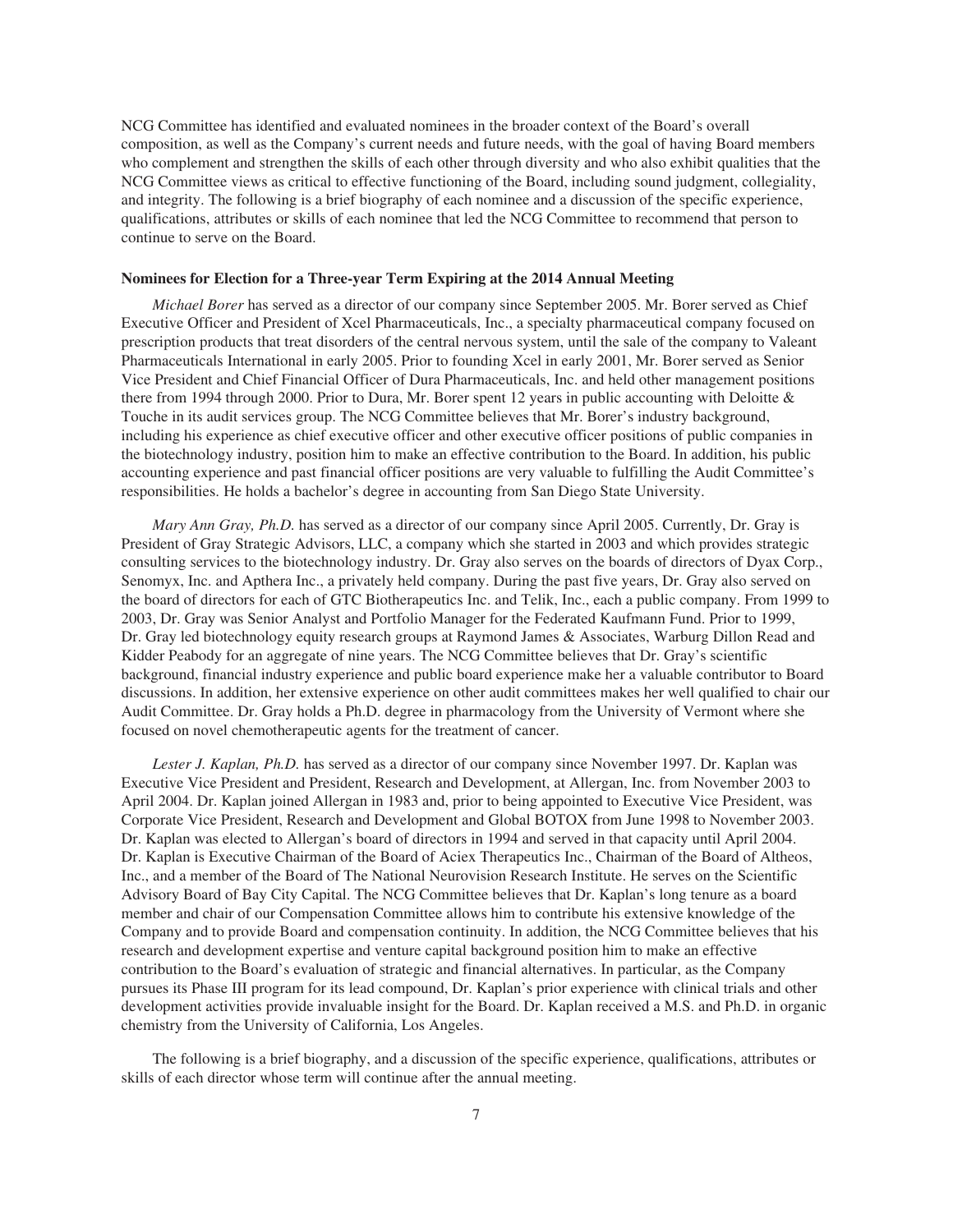### **Directors Continuing in Office Until the 2012 Annual Meeting**

*Uli Hacksell, Ph.D.* has served as our Chief Executive Officer since September 2000 and as a director of our company since October 2000. From February 1999 to September 2000, he served as our Executive Vice President of Drug Discovery. From August 1991 to February 1999, Dr. Hacksell held various senior executive positions at Astra, a pharmaceutical company, including Vice President of Drug Discovery and Technology as well as President of Astra Draco, one of Astra's largest research and development subsidiaries, where he directed an organization of more than 1,100 employees. From August 1991 to May 1994, he served as Vice President of CNS Preclinical R&D at Astra Arcus, another subsidiary. Earlier in his career, Dr. Hacksell held the positions of Professor of Organic Chemistry and Department Chairman at Uppsala University in Sweden and also served as Chairman and Vice Chairman of the European Federation of Medicinal Chemistry. He currently serves on the board of directors of SLS Invest AB. The NCG Committee believes that Dr. Hacksell's extensive experience with the Company, which are a consequence of his long tenure as Chief Executive Officer and director, bring necessary historic knowledge and continuity to the Board. The NCG Committee also believes that Dr. Hacksell brings to the board substantial leadership skills and scientific background that are helpful in Board discussions for determining the course forward for the Company. Dr. Hacksell received a Master of Pharmacy and a Ph.D. in Medicinal Chemistry from Uppsala University.

*Torsten Rasmussen* has served as a director of our company since April 1998. Mr. Rasmussen has been President and Chief Executive Officer of Morgan Management ApS, a management advisory and consulting company, since 1997. Prior to founding Morgan Management in 1997, Mr. Rasmussen had held the position of Executive Vice President, Operations at the LEGO Group (LEGO A/S) in Denmark since 1981. He currently serves as a board member in the capacity of chairman, deputy chairman or ordinary board member of a number of Danish companies of which the following are quoted on the Danish Stock Exchange: Coloplast A/S, TK Development A/S, Vestas Wind Systems A/S, and A/S Det Oestasiatiske Kompagni. The NCG Committee believes that Mr. Rasmussen's extensive experience with international business will be increasingly valuable to the Board, including it seeks opportunities outside of North America for its lead compound. Mr. Rasmussen also has extensive experience as a board member of various international publicly held companies, which provides valuable experience to the Board and the committees on which he sits. In addition, the NCG Committee believes that Mr. Rasmussen's tenure with the Board brings valuable historic knowledge and continuity to the Board and the committees on which he sits. Mr. Rasmussen holds an M.B.A. from IMD in Lausanne, Switzerland.

#### **Directors Continuing in Office Until the 2013 Annual Meeting**

*Laura Brege* has served as a director of our company since May 2008. Ms. Brege is Executive Vice President of Onyx Pharmaceuticals, Inc., a biopharmaceutical company, where she is responsible for medical affairs, scientific affairs, government affairs, public relations, investor relations, and international business functiosn. She joined Onyx in June 2006 as Executive Vice President and Chief Business Officer, was promoted to Chief Operating Officer in October 2007 and to her current position in January 2011. Before joining Onyx, Ms. Brege was a general partner at Red Rock Capital Management, a venture capital firm specializing in early stage financing for technology companies, since 1999. Prior to Red Rock, she was the Senior Vice President and Chief Financial Officer at COR Therapeutics. Earlier in her career, Ms. Brege served as Vice President and Chief Financial Officer at Flextronics and Vice President and Treasurer of The Cooper Companies. The NCG Committee believes that Ms. Brege's industry background, including her extensive experience as an officer of public companies in the biotechnology industry, position her to make an effective contribution to the Board and the Audit Committee. In addition, her past financial experience and current knowledge of financing trends are extremely valuable to the Board when considering financing strategies for the Company. Ms. Brege earned her undergraduate degree from Ohio University and has an M.B.A. from the University of Chicago. Ms. Brege also serves on the board of The Ohio University Foundation. During the past five years, Ms. Brege also served on the board of Angiotech Pharmaceuticals, Inc., a public company.

*Leslie L. Iversen, Ph.D.* has been the Chairman of our Board of Directors since December 2000. He has served as a director since 1998. He also was a founding member of our Scientific Advisory Board. Dr. Iversen is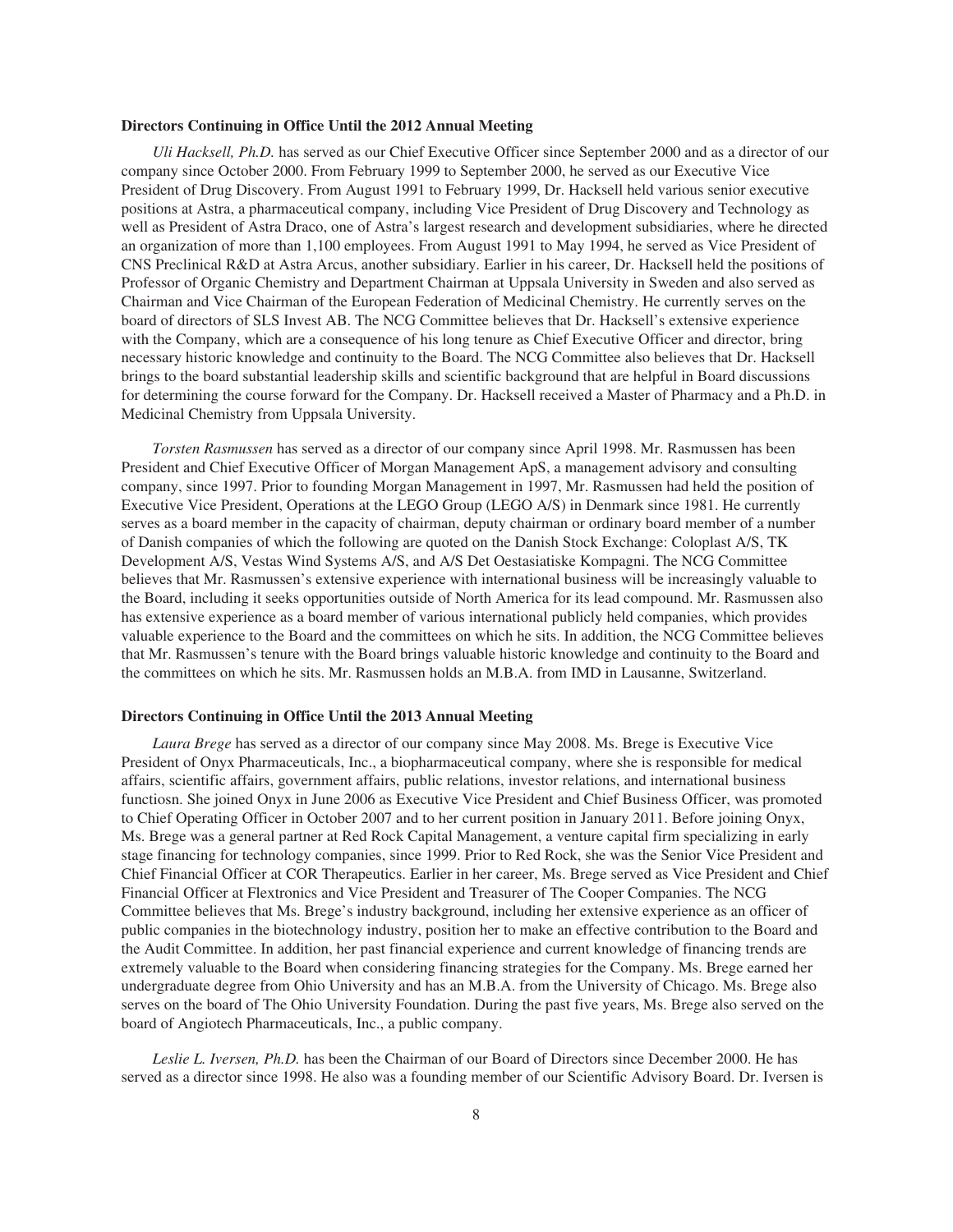currently a Professor of Pharmacology at University of Oxford, England, where he has taught since 1995. He was previously a Professor of Pharmacology at King's College, London where he was Director of the Wolfson Centre for Age Related Diseases from 1999 until 2004. Dr. Iversen is internationally recognized for his fundamental contributions to the understanding of neurotransmission. Dr. Iversen served as Vice President of Neuroscience Research, Merck Research Laboratories and Director of the Neuroscience Research Center of Merck Research Laboratories in the UK. He was formerly Director of the Medical Research Council Neurochemical Pharmacology Unit in Cambridge. More recently, Dr. Iversen founded and serves as a director of Panos Therapeutics Ltd. The NCG Committee believes that Dr. Iversen's long tenure as Board Chairman positions him to contribute to the Board his extensive knowledge of the Company and to provide Board continuity. In addition, the NCG Committee believes that his scientific expertise, industry background and prior experience all position him to make an effective contribution to the scientific understanding of the Board. Dr. Iversen is the recipient of numerous awards, including Fellow of the Royal Society of London and Foreign Associate Member of the National Academy of Sciences in the United States. Dr. Iversen received a Ph.D. and B.A. from the University of Cambridge.

Set forth below is biographical information for each of our executive officers who is not a director:

*Thomas H. Aasen* is our Executive Vice President, Chief Financial Officer, Chief Business Officer, and Treasurer and has been with the Company since April 1998. Prior to joining us Mr. Aasen held financial management positions at several publically traded life sciences companies, including Senior Director of Finance and Administration at Axys Pharmaceuticals, formerly called Sequana Therapeutics, Director of Finance at Genta, Inc., and Director of Accounting at Gen-Probe, Inc. Earlier in his career, Mr. Aasen held various positions in public accounting at KPMG Peat Marwick, including Audit Manager. He has 28 years of professional finance and accounting experience focused primarily on the life sciences industry. Mr. Aasen received a B.S. degree with honors from San Diego State University and is a Certified Public Accountant.

*Glenn F. Baity* is our Vice President, General Counsel, and Secretary and has been with the Company since July 2004. From February 2000 until joining us, Mr. Baity was a senior associate at Cooley in their San Diego office, working with a variety of public and private companies on transactional matters, including M&A, financings, compensation and equity matters, and corporate governance. From January 1997 to January 2000, Mr. Baity was an associate in the San Francisco office of Brown & Wood LLP (now Sidley Austin LLP) working primarily on public financings for established companies while representing bulge bracket underwriters, such as Goldman Sachs, Merrill Lynch and Morgan Stanley. Mr. Baity received a J.D. degree from the University of California, Los Angeles and received a B.A. from the University of California, Berkeley.

*Roger M. Mills, M.D.* has served as our Executive Vice President, Development since June 2006. Prior to joining us, Dr. Mills held the position of Vice President, Development at Pfizer Global R&D, a division of Pfizer Inc., which is a global pharmaceutical company, for a five-year period. In this capacity, he was responsible for the management and direction of drug development activities at the Pfizer campus in La Jolla, California, and played a key role in the development of Sutent®, a new multikinase inhibitor for patients with advanced renal cell carcinoma and gastrointestinal stromal tumors. Prior to joining Pfizer, Dr. Mills held senior clinical management positions at Gilead Sciences, where he served as project leader in the development of Tamiflu®, a leading treatment for influenza, and at Abbott Laboratories, where he played an important role in the development of antiviral drugs. Earlier in his career, he held several senior positions at the Wellcome Foundation, including Scientific Advisor for Group Marketing and Therapeutic Area Head, Cardiovascular Marketing. Dr. Mills received his medical degree at the Charing Cross Hospital Medical School in London and his specialized medical training at the Royal College of General Practitioners in London.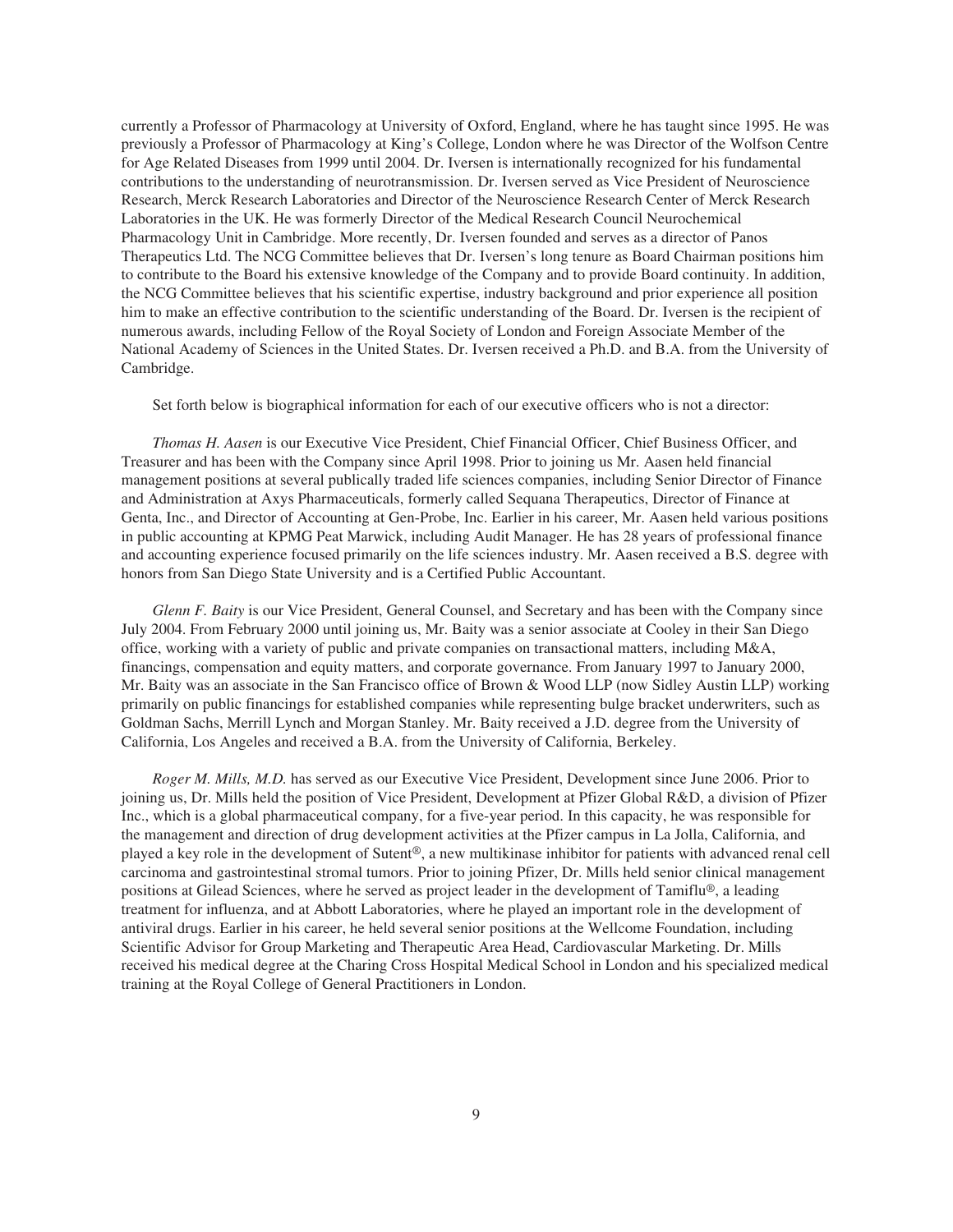### **INFORMATION REGARDING THE BOARD OF DIRECTORS AND CORPORATE GOVERNANCE**

#### **Independence of the Board of Directors**

As required under the NASDAQ Stock Market ("NASDAQ") listing standards, a majority of the members of a listed company's board of directors must qualify as "independent", as affirmatively determined by the board of directors. Our Board of Directors consults with the Company's counsel to ensure that the Board's determinations are consistent with relevant securities and other laws and regulations regarding the definition of "independent", including those set forth in the applicable NASDAQ listing standards (including as independence is currently defined in Rule 5605(a)(2) of those listing standards).

Consistent with these considerations, after review of all identified relevant transactions or relationships between each director, or any of his or her family members, and the Company, its senior management and its independent registered public accounting firm, the Board has affirmatively determined that all of our current directors are independent directors within the meaning of the applicable NASDAQ listing standards, except for Dr. Hacksell, our Chief Executive Officer. The Board also had determined that Dr. Walton was an independent director according to the NASDAQ listing standards prior to his resignation from the Board in 2010.

Our independent directors meet quarterly in regularly scheduled executive sessions at which only non-employee directors are present and which are presided over by the Chairman of the Board. All of the committees of our Board of Directors are comprised entirely of directors determined by the Board to be independent within the meaning of the applicable NASDAQ listing standards.

### **BOARD LEADERSHIP STRUCTURE**

Our Board of Directors has an independent chair, Dr. Iversen, who has authority, among other things, to call and preside over Board meetings, including meetings of the independent directors, to set meeting agendas and to determine materials to be distributed to the Board. Accordingly, the Board Chairman has substantial ability to shape the work of our Board. The Company believes that separation of the positions of Board Chairman and Chief Executive Officer reinforces the independence of our Board in its oversight of the business and affairs of the Company. In addition, the Company believes that having an independent Board Chairman creates an environment that is more conducive to objective evaluation and oversight of management's performance, increasing management accountability and improving the ability of our Board to monitor whether management's actions are in the best interests of the Company and its stockholders. As a result, the Company believes that having an independent Board Chairman can enhance the effectiveness of our Board as a whole.

## **ROLE OF THE BOARD IN RISK OVERSIGHT**

One of the Board's functions is risk oversight for the Company. The Board does not have a standing risk management committee, but rather administers this oversight function directly through the Board as a whole, as well as through various Board standing committees that address risks inherent in their respective areas of oversight. In particular, our Board is responsible for monitoring and assessing strategic risk exposure, including a determination of the nature and level of risk appropriate for the Company. Our Compensation Committee is responsible for overseeing the Company's executive compensation plans and arrangements and assessing whether any of our compensation policies or procedures has the potential to encourage excessive risk-taking. The Audit Committee oversees management of financial risks. The Audit Committee also monitors compliance with legal and regulatory requirements related to our finances. The NCG Committee manages risks associated with corporate governance, including the independence of the Board and potential conflicts of interest. Typically, the applicable Board committees discuss the applicable risk oversight at least annually at one of the regularly scheduled meetings for that committee with the relevant employees. While each committee is responsible for evaluating certain risks and overseeing the management of such risks, the entire Board of Directors is regularly informed through committee reports and reports from management about such risks.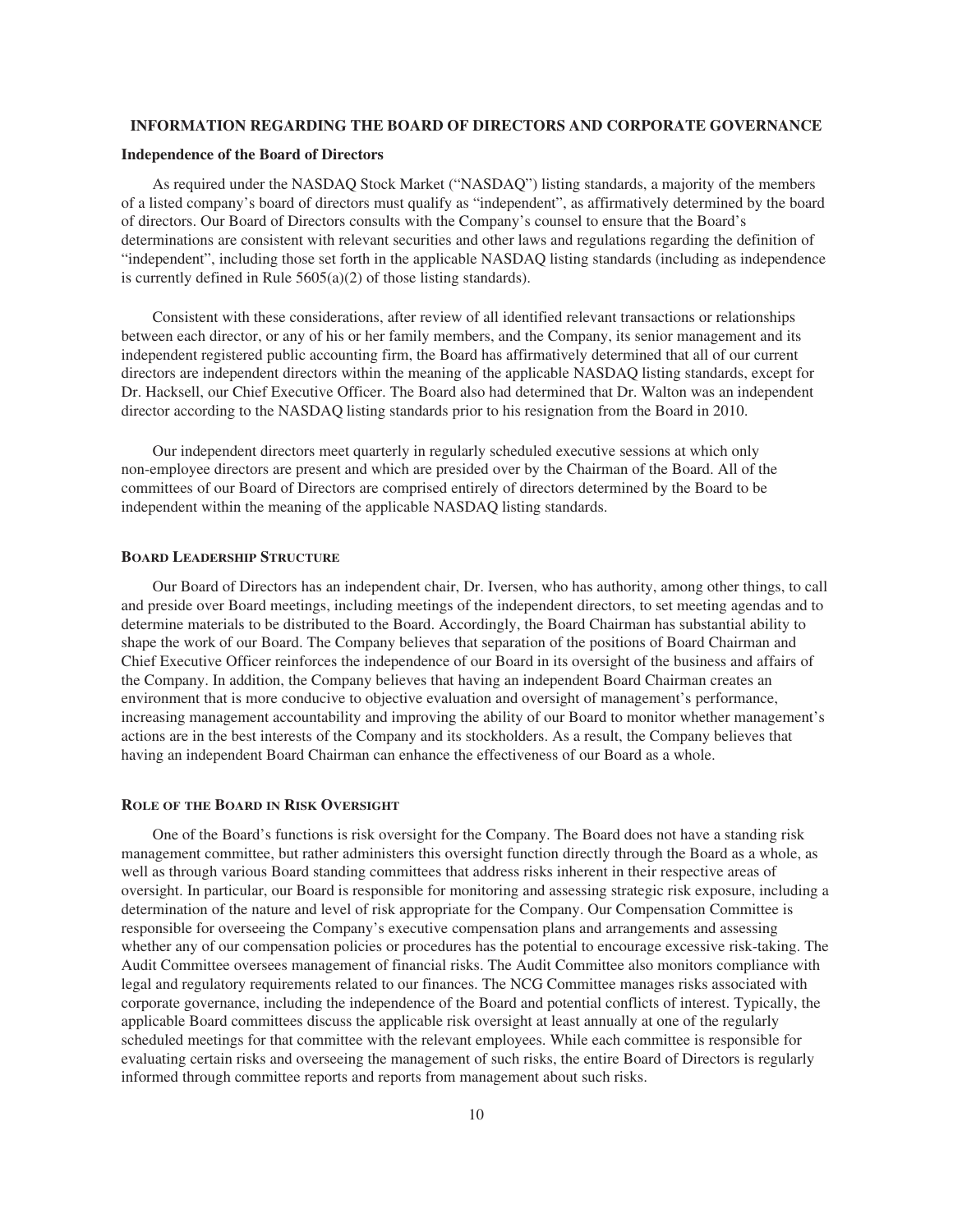### **Meetings of the Board of Directors**

The Board of Directors met six times during the last fiscal year, including two special telephonic meetings. All directors attended at least 75% of the aggregate number of meetings of the Board and of the committees on which they served, held during the portion of the last fiscal year for which they were directors or committee members.

### **Information Regarding Committees of the Board of Directors**

The Board has an Audit Committee, a Compensation Committee and a NCG Committee. The following table provides membership and meeting information for fiscal 2010:

| Name                    | <b>Audit Committee</b> | <b>Compensation Committee</b> | Nominating and<br>Corporate<br>Governance<br><b>Committee</b> |
|-------------------------|------------------------|-------------------------------|---------------------------------------------------------------|
| Michael Borer           | Χ                      |                               |                                                               |
| Laura Brege             | X                      |                               |                                                               |
| Mary Ann Gray $(1)$     | $X^*$                  | X                             |                                                               |
| Uli Hacksell            |                        |                               |                                                               |
| Leslie Iversen $(1)$    |                        |                               | Χ                                                             |
| Lester J. Kaplan        |                        | $X^*$                         | X                                                             |
| Torsten Rasmussen(1)    |                        | X                             | $X^*$                                                         |
| Alan G. Walton $(1)$    |                        | X                             | $X^*$                                                         |
| Meetings in fiscal 2010 | 6                      |                               | 4                                                             |
|                         |                        |                               |                                                               |

Committee Chair

(1) Dr. Walton resigned from the Board, the Compensation Committee and the NCG Committee, effective May 1, 2010. Effective May 1, 2010, Dr. Gray and Dr. Iversen were appointed to the Compensation Committee and the NCG Committee, respectively, in order to fill the vacancies on those committees. Mr. Rasmussen became Chair of the NCG Committee effective May 1, 2010.

Below is a description of the Audit Committee, Compensation Committee and NCG Committee of the Board of Directors. The Board of Directors has determined that each member of such committees meets the applicable NASDAQ rules and regulations regarding "independence" and that each member is free of any relationship that would impair his or her individual exercise of independent judgment with regard to the Company.

## **Audit Committee**

The Audit Committee of the Board of Directors is composed of three independent directors and was established by the Board in accordance with Section 3(a)(58)(A) of the Securities Exchange Act of 1934, as amended (the "Exchange Act"), to oversee the Company's corporate accounting and financial reporting processes and audits of its financial statements. The Audit Committee operates pursuant to a written charter that is available on our website at *http://www.acadia-pharm.com.* The functions of the Audit Committee include, among other things:

- reviewing and pre-approving the engagement of our independent registered public accounting firm to perform audit services and any permissible non-audit services,
- reviewing our annual and quarterly results, financial statements and reports and discussing the statements and reports with our independent registered public accounting firm and management,
- reviewing and discussing with our independent registered public accounting firm and management, as appropriate, significant issues that arise regarding accounting principles and financial statement presentation, and matters concerning the scope, adequacy and effectiveness of our internal control over financial reporting,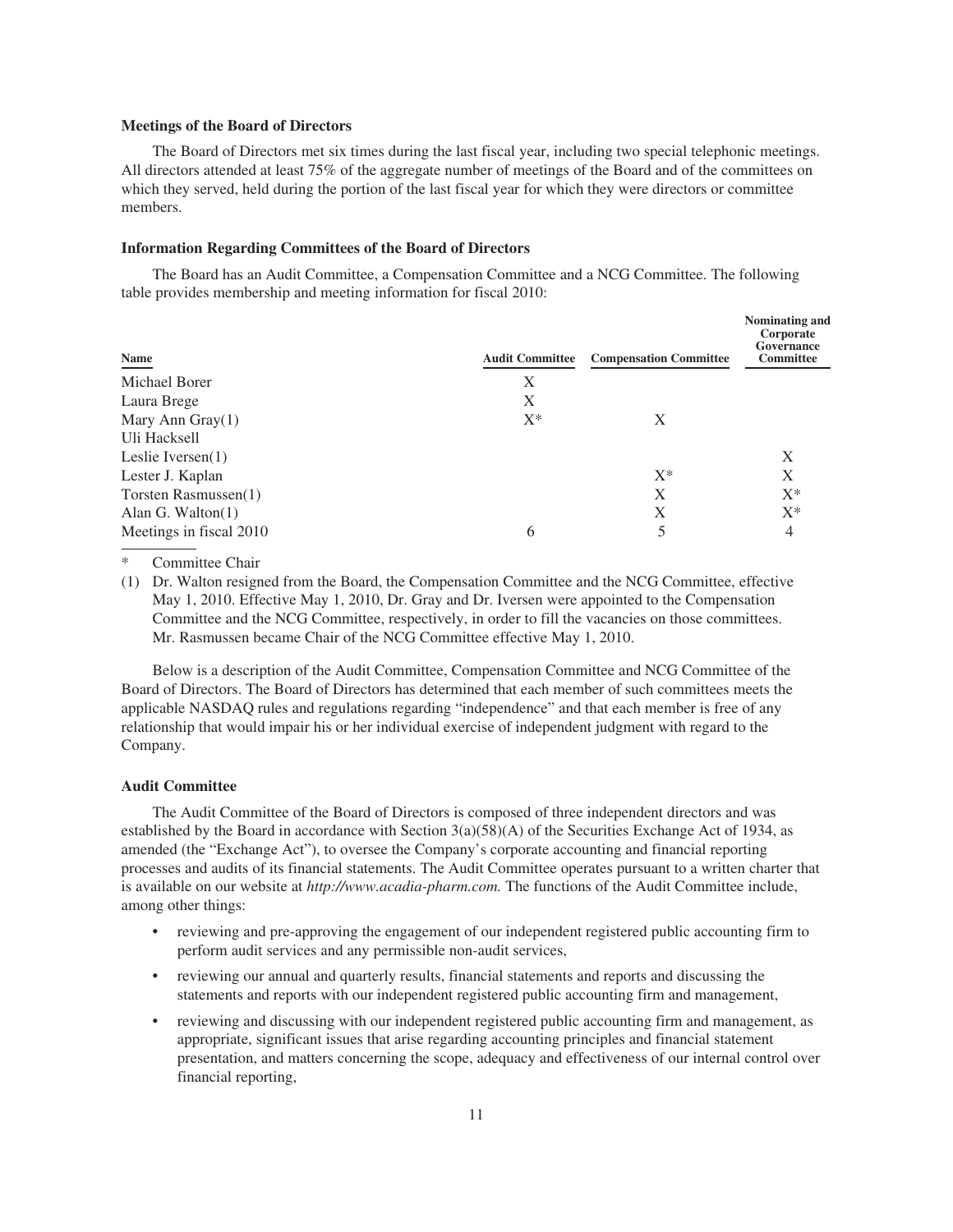- establishing procedures for the receipt, retention and treatment of complaints received by us regarding accounting, internal auditing controls or auditing matters,
- establishing procedures for the confidential and anonymous submission by employees of concerns regarding questionable accounting or auditing matters, and
- reviewing and approving any transaction with a related person that must by disclosed by us.

The Board of Directors reviews the NASDAQ listing standards definition of independence for Audit Committee members on an annual basis and has determined that all members of the Audit Committee are independent (as independence is currently defined in the applicable NASDAQ listing standards). Our Board of Directors has determined that Ms. Brege qualifies as an "audit committee financial expert," as defined in applicable Securities and Exchange Commission ("SEC") rules. The Board made a qualitative assessment of Ms. Brege's level of knowledge and experience based on a number of factors, including her formal education, prior experience and business acumen.

### **Report of the Audit Committee of the Board of Directors**

*The material in this report is not "soliciting material", is not deemed "filed" with the SEC and is not to be incorporated by reference in any filing of the Company under the Securities Act of 1933 (the "Securities Act") or the Exchange Act, whether made before or after the date hereof and irrespective of any general incorporation language in any such filing.*

The primary purpose of the Audit Committee is to oversee our financial reporting processes on behalf of our Board of Directors. The Audit Committee's functions are more fully described in its charter, which is available on our website at *http://www.acadia-pharm.com.* Management has the primary responsibility for our financial statements and reporting processes, including our systems of internal controls.

The Audit Committee has reviewed and discussed the audited financial statements for the fiscal year ended December 31, 2010 with our management. The Audit Committee has discussed with the independent registered public accounting firm the matters required to be discussed by the Statement on Auditing Standards No. 61, as amended (AICPA, *Professional Standards*, Vol. 1. AU section 380), as adopted by the Public Company Accounting Oversight Board ("PCAOB") in Rule 3200T. The Audit Committee has also received the written disclosures and the letter from the independent accountants required by applicable requirements of the PCAOB regarding the independent accountants' communications with the audit committee concerning independence and has discussed with the independent accountants the independent accountants' independence. Based on the foregoing, the Audit Committee has recommended to the Board of Directors that the audited financial statements be included in our Annual Report on Form 10-K for the fiscal year ended December 31, 2010. The Audit Committee also has engaged PricewaterhouseCoopers LLP as our independent registered public accounting firm for the fiscal year ending December 31, 2011 and is seeking ratification of such selection by the stockholders.

The foregoing report has been furnished by the Audit Committee.

Mary Ann Gray, Committee Chair Michael Borer Laura Brege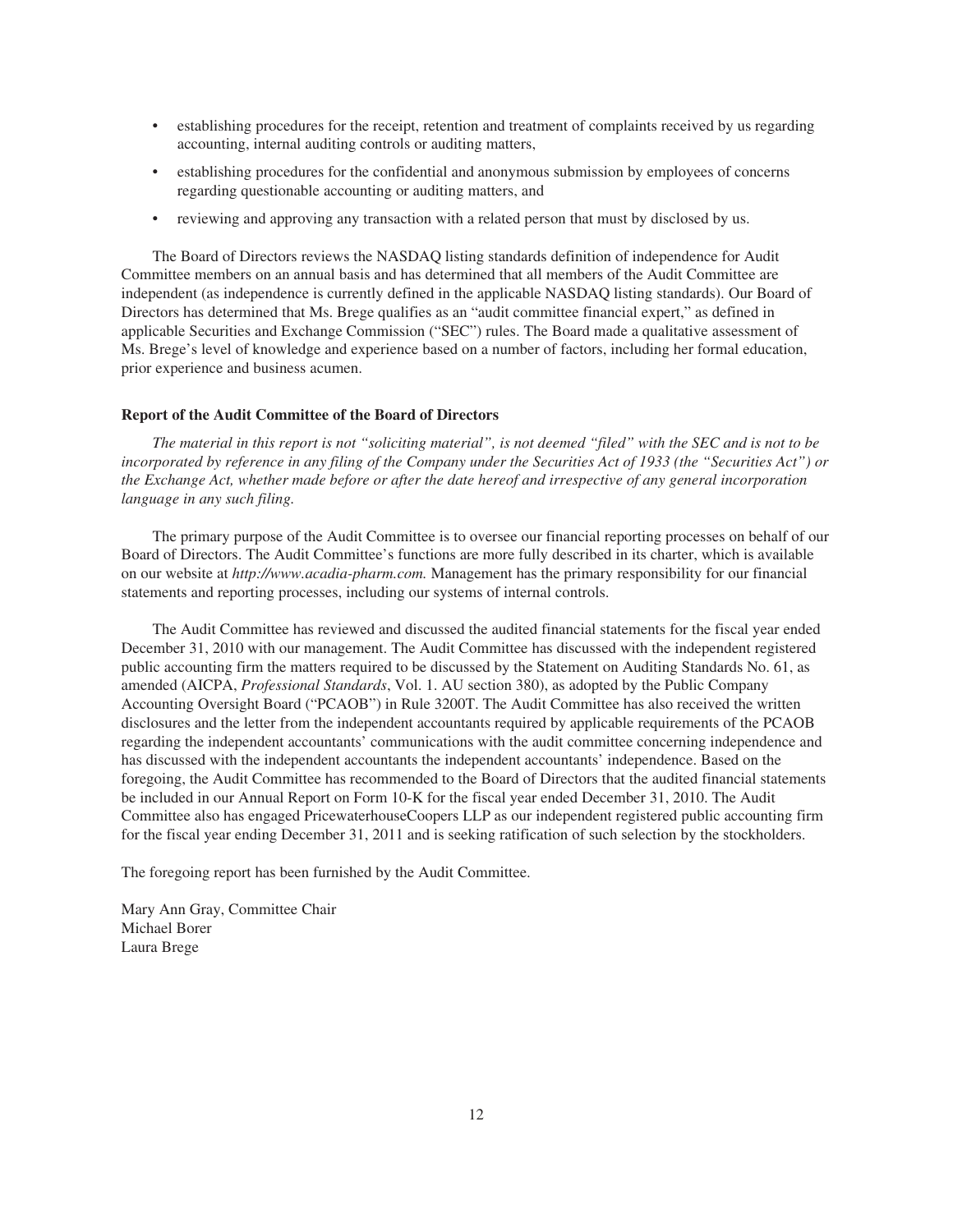### **Compensation Committee**

The Compensation Committee is composed of three directors and all members of the Compensation Committee are independent. The Compensation Committee operates pursuant to a written charter that is available on our website at *http://www.acadia-pharm.com*. The functions of the Compensation Committee include, among other things:

- determining the compensation and other terms of employment of our executive officers and reviewing and suggesting corporate performance goals and objectives relevant to such compensation, which shall support and reinforce our long-term strategic goals,
- recommending to our Board of Directors the type and amount of compensation to be paid or awarded to non-employee directors for their service on our Board of Directors and its committees,
- evaluating and recommending to our Board of Directors the equity incentive plans, compensation plans and similar programs advisable for us, as well as modification, administration or termination of existing plans and programs,
- establishing policies with respect to equity compensation arrangements, and
- reviewing the terms of any employment agreements, severance arrangements, change-in-control protections and any other compensatory arrangements for our executive officers and approving any such agreements for all officers prior to approval by the Board of Directors.

Each year, the Compensation Committee reviews with management the Company's Compensation Discussion and Analysis and considers whether to recommend that it be included in proxy statements and other filings.

*Compensation Committee Processes and Procedures.* Typically, the Compensation Committee meets quarterly and with greater frequency if necessary. The agenda for each meeting is usually developed by the chair of the Compensation Committee, in consultation with management. The Compensation Committee meets regularly in executive session. However, from time to time, various members of management and other employees as well as outside advisors or consultants may be invited by the Compensation Committee to make presentations, provide financial or other background information or advice or otherwise participate in Compensation Committee meetings. The Chief Executive Officer does not participate in, and is not present during, any deliberations or determinations of the Compensation Committee regarding his compensation or his individual performance objectives. The charter of the Compensation Committee grants the Compensation Committee full access to all books, records, facilities and personnel of the Company, as well as authority to obtain, at the expense of the Company, advice and assistance from internal and external legal, accounting or other advisors and consultants and other external resources that the Compensation Committee considers necessary or appropriate in the performance of its duties. In particular, the Compensation Committee has authority to retain compensation consultants to assist in its evaluation of executive and director compensation, including the authority to approve the consultant's reasonable fees and other retention terms. For fiscal 2010, the Compensation Committee did not engage a compensation consultant to assist with either Board or executive compensation.

Under its charter, the Compensation Committee may form, and delegate authority to, subcommittees, as appropriate. In 1998, the Compensation Committee formed a Non-Officer Stock Option Committee, currently composed of Dr. Hacksell, to which it delegated authority to grant, without any further action required by the Compensation Committee, stock options to employees who are not officers of the Company. The purpose of this delegation of authority is to enhance the flexibility of option administration within the Company and to facilitate the timely grant of options to non-management employees, particularly new employees, within specified limits approved by the Compensation Committee. Specific authority of the Non-Officer Stock Option Committee is specified on a quarterly basis, but, generally, this subcommittee may not grant options to acquire more than an aggregate of 150,000 shares per quarter or 25,000 shares per employee. Typically, as part of its oversight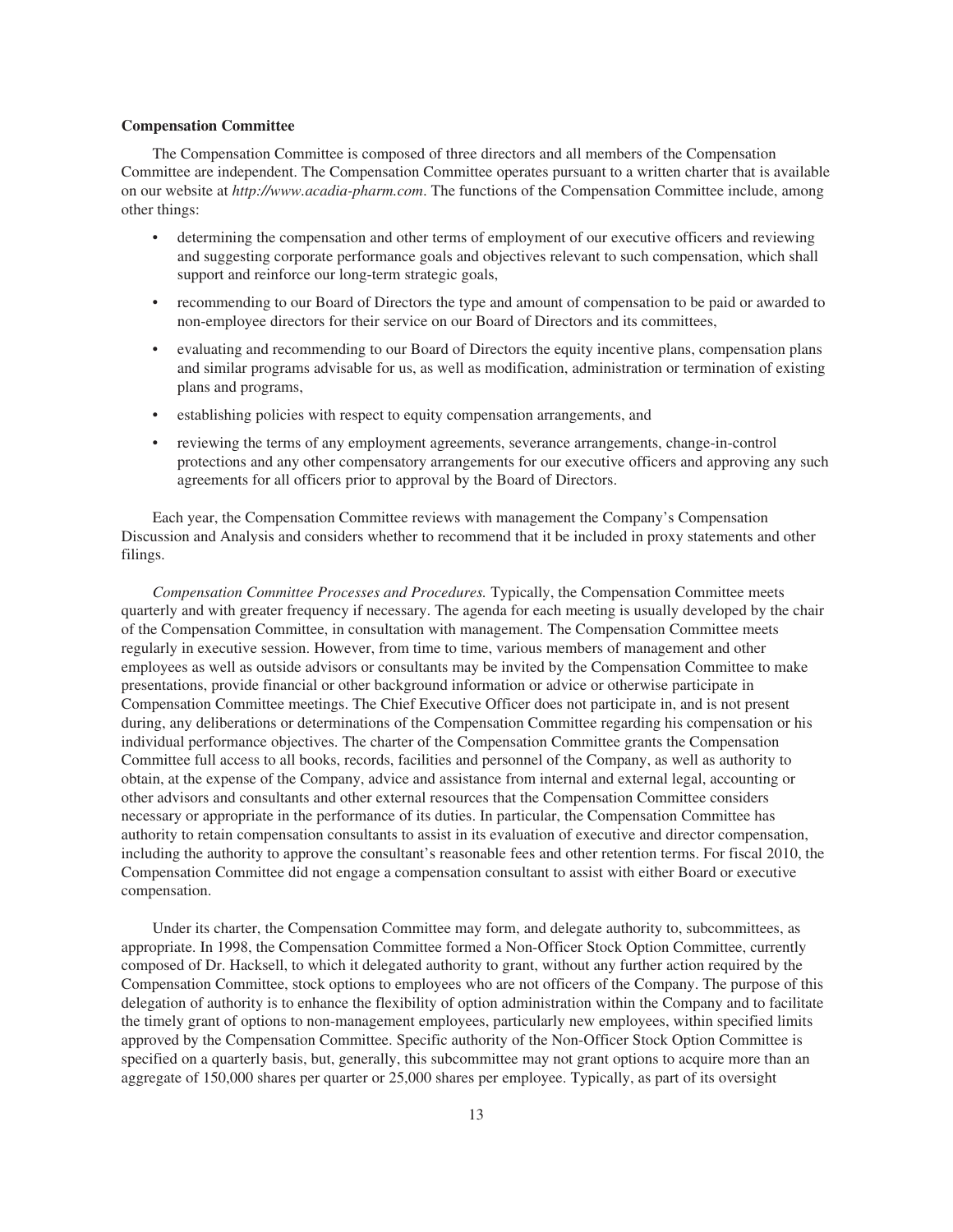function, the Compensation Committee will review on a quarterly basis the list of grants made by the subcommittee.

Historically, the Compensation Committee has met at one or more meetings held during the first quarter of the year to discuss and make recommendations to the Board for annual compensation adjustments, annual bonuses, annual equity awards, and new performance objectives. However, the Compensation Committee also considers matters related to individual compensation, such as compensation for new executive hires, as well as high-level strategic issues, such as the effectiveness of the Company's compensation strategy, potential modifications to that strategy and new trends, plans or approaches to compensation, at various meetings throughout the year. Generally, the Compensation Committee's process comprises two related elements: the determination of compensation levels and the establishment of performance objectives for the current year. For executives other than the Chief Executive Officer, the Compensation Committee solicits and considers evaluations and recommendations submitted to it by the Chief Executive Officer. In the case of the Chief Executive Officer, the evaluation of his performance is conducted by the Compensation Committee, which recommends to the Board any adjustments to his compensation as well as awards to be granted. For all executives, as part of its deliberations, the Compensation Committee may review and consider, as appropriate, materials such as financial reports and projections, operational data, executive stock ownership information, company stock performance data, analyses of historical executive compensation levels and current Companywide compensation levels, compensation surveys, and recommendations of any compensation consultant, if applicable.

The specific determinations of the Compensation Committee with respect to executive compensation for fiscal 2010 are described in greater detail in the Compensation Discussion and Analysis section of this proxy statement.

### **Nominating and Corporate Governance Committee**

The NCG Committee of the Board of Directors is composed of three independent directors and operates pursuant to a written charter that is available on our website at *http://www.acadia-pharm.com.* The functions of the NCG Committee include, among other things:

- interviewing, evaluating, nominating and recommending individuals for membership on our Board of Directors,
- evaluating nominations by stockholders of candidates for election to our Board of Directors,
- evaluating performance of our Board of Directors and applicable committees of the Board and determining whether continued service on the Board is appropriate,
- developing, reviewing and amending a set of corporate governance policies and principles, including our Code of Business Conduct and Ethics,
- considering questions of possible conflicts of interest of officers and directors as such questions arise, and
- overseeing and reviewing the processes and procedures we use to provide information to the Board of Directors and its committees.

Candidates for director nominees are reviewed in the context of the current composition of our Board of Directors, our operating requirements and the long-term interests of our stockholders. In conducting this assessment, the NCG Committee considers skills, diversity, age, and such other factors as it deems appropriate given the current needs of the Board of Directors and ACADIA, to maintain a balance of knowledge, experience and capability. The NCG Committee does not have a formal policy regarding diversity, but does believe that Board members should represent diverse viewpoints. To these ends, the NCG Committee has identified and evaluated nominees in the broader context of the Board's overall composition, as well as the Company's current needs and future needs, with the goal of having Board members who complement and strengthen the skills of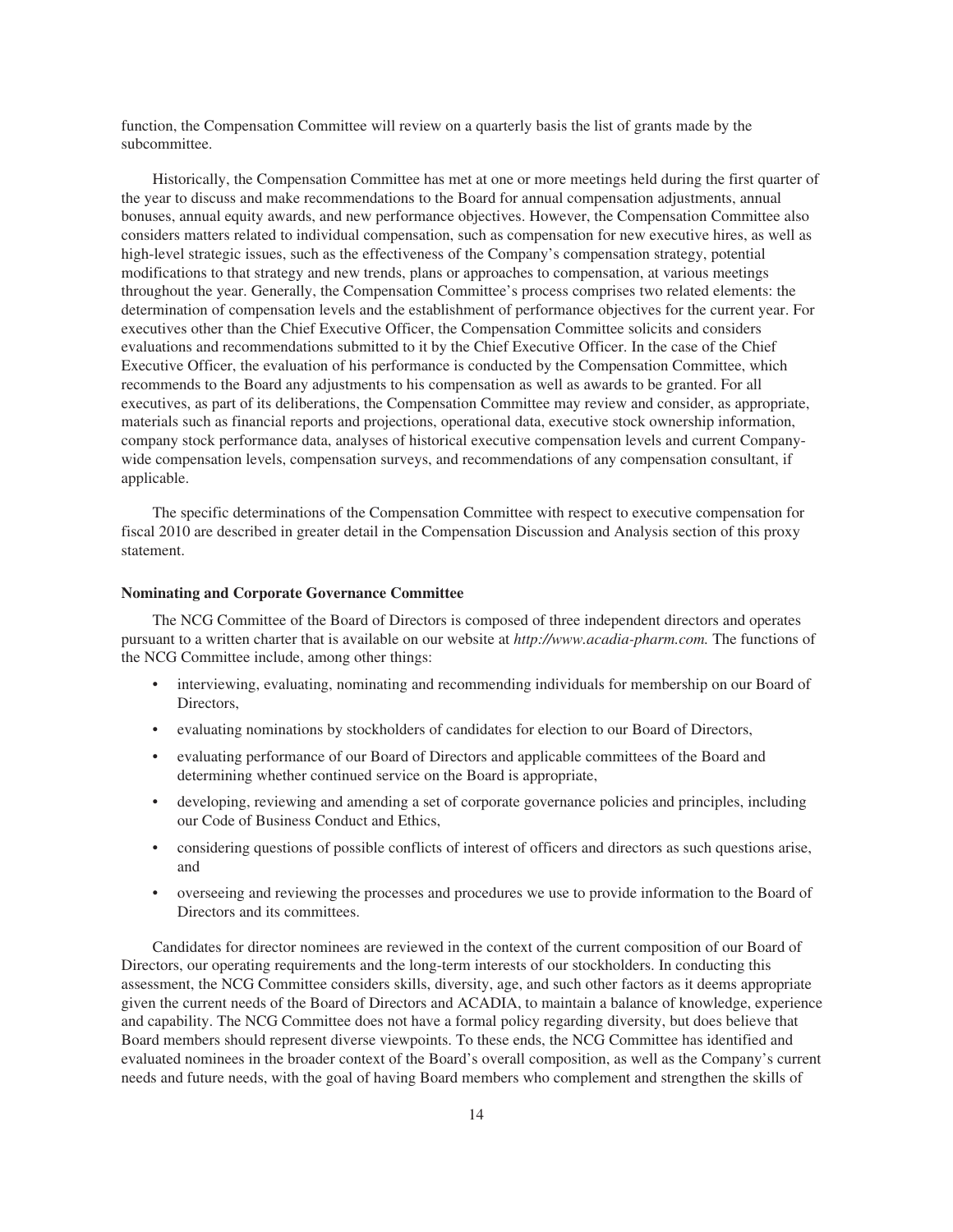each other through diversity and who also exhibit qualities that the NCG Committee views as critical to effective functioning of the Board, including sound judgment, collegiality, and integrity. In the case of incumbent directors whose terms of office are set to expire, the NCG Committee reviews such directors' experience, qualifications, attributes, overall service to us during their term, including the number of meetings attended, level of participation, quality of performance, and any other relevant considerations. In the case of new director candidates, the NCG Committee also determines whether the nominee would be independent under applicable NASDAQ listing standards, and SEC rules and regulations with the advice of counsel, if necessary. The NCG Committee uses its network of contacts to compile a list of potential candidates, but may also engage, if it deems appropriate, a professional search firm. The NCG Committee conducts any appropriate and necessary inquiries into the backgrounds and qualifications of possible candidates after considering the function and needs of our Board of Directors. The NCG Committee meets to discuss and consider candidates' qualifications and selects candidates for recommendation to the Board by majority vote.

The NCG Committee will consider director candidates recommended by stockholders. The NCG Committee does not intend to alter the manner in which it evaluates candidates, based on whether the candidate was recommended by a stockholder or not. Stockholders who wish to recommend individuals for consideration by the NCG Committee must do so by delivering a written recommendation to the NCG Committee at the following address: 3911 Sorrento Valley Boulevard, San Diego, California 92121. Each submission must set forth: the name and address of the stockholder on whose behalf the submission is made; the number of our shares that are owned beneficially by such stockholder as of the date of the submission; the full name of the proposed candidate; a description of the proposed candidate's business experience for at least the previous five years; complete biographical information for the proposed candidate; and a description of the proposed candidate's qualifications as a director. For the proposed candidate to be considered for nomination for the 2012 Annual Meeting of Stockholders, the written communication must be received by March 13, 2012.

### **Stockholder Communications With the Board of Directors**

Our Board of Directors has adopted a formal process by which stockholders may communicate with the Board or any of its directors. Stockholders who wish to communicate with the Board may do so by sending written communications addressed to the Company's General Counsel at 3911 Sorrento Valley Boulevard, San Diego, CA 92121. All communications will be compiled by the General Counsel and submitted to the Board or the individual directors on a periodic basis. These communications will be reviewed by the General Counsel, who will determine whether they should be presented to the Board. The purpose of this screening is to allow the Board to avoid having to consider irrelevant or inappropriate communications (such as advertisements, solicitations and hostile communications). All communications directed to the Audit Committee in accordance with the Company's Open Door Policy for Reporting Complaints Regarding Accounting and Auditing Matters, discussed below, will be treated in accordance with that policy.

### **Code of Ethics**

We have adopted the ACADIA Pharmaceuticals Inc. Code of Business Conduct and Ethics that applies to all officers, directors and employees. The Code of Business Conduct and Ethics is available on our website at *http://www.acadia-pharm.com.* If we make any substantive amendments to this Code of Business Conduct and Ethics or grant any waiver from a provision of the Code to any executive officer or director, we will promptly disclose the nature of the amendment or waiver on our website.

## **Open Door Policy for Reporting Accounting and Auditing Matters**

We have adopted an Open Door Policy for Reporting Complaints Regarding Accounting and Auditing Matters to facilitate the receipt, retention and treatment of complaints regarding accounting, internal accounting controls or auditing matters, as well as the confidential, anonymous submission by our employees of concerns regarding these matters. The Open Door Policy is available on our website at *http://www.acadia-pharm.com.*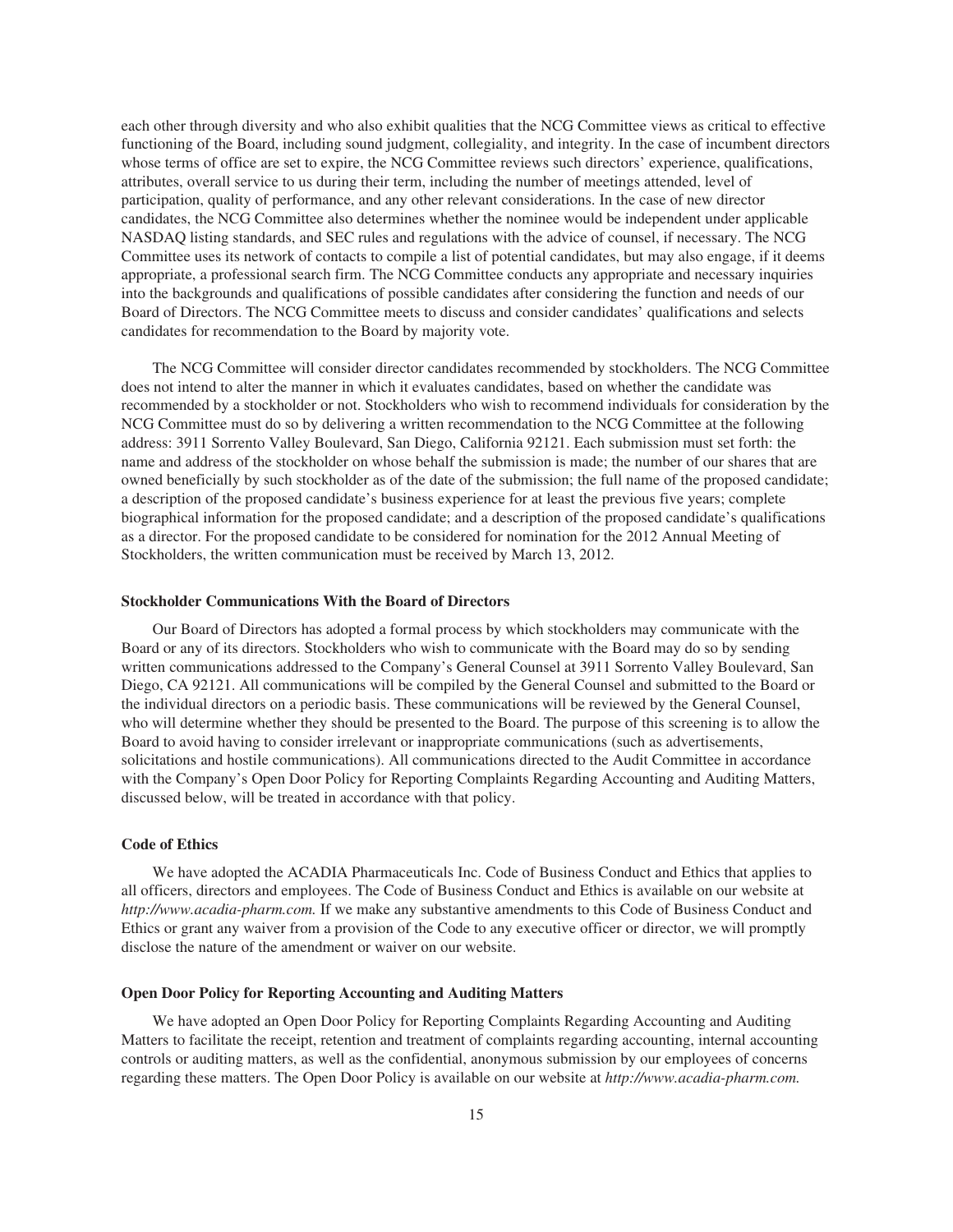## **Section 16(a) Beneficial Ownership Reporting Compliance**

Section 16(a) of the Exchange Act requires our directors and executive officers, and persons who own more than ten percent of a registered class of our equity securities, to file with the SEC initial reports of ownership and reports of changes in ownership of our common stock and other equity securities. Officers, directors and greater than ten percent stockholders are required by SEC regulation to furnish us with copies of all Section 16(a) forms they file.

To our knowledge, based solely on a review of the copies of such reports furnished to us and written representations that no other reports were required, during the fiscal year ended December 31, 2010, all Section 16(a) filing requirements applicable to our officers, directors and greater than ten percent beneficial owners were complied with.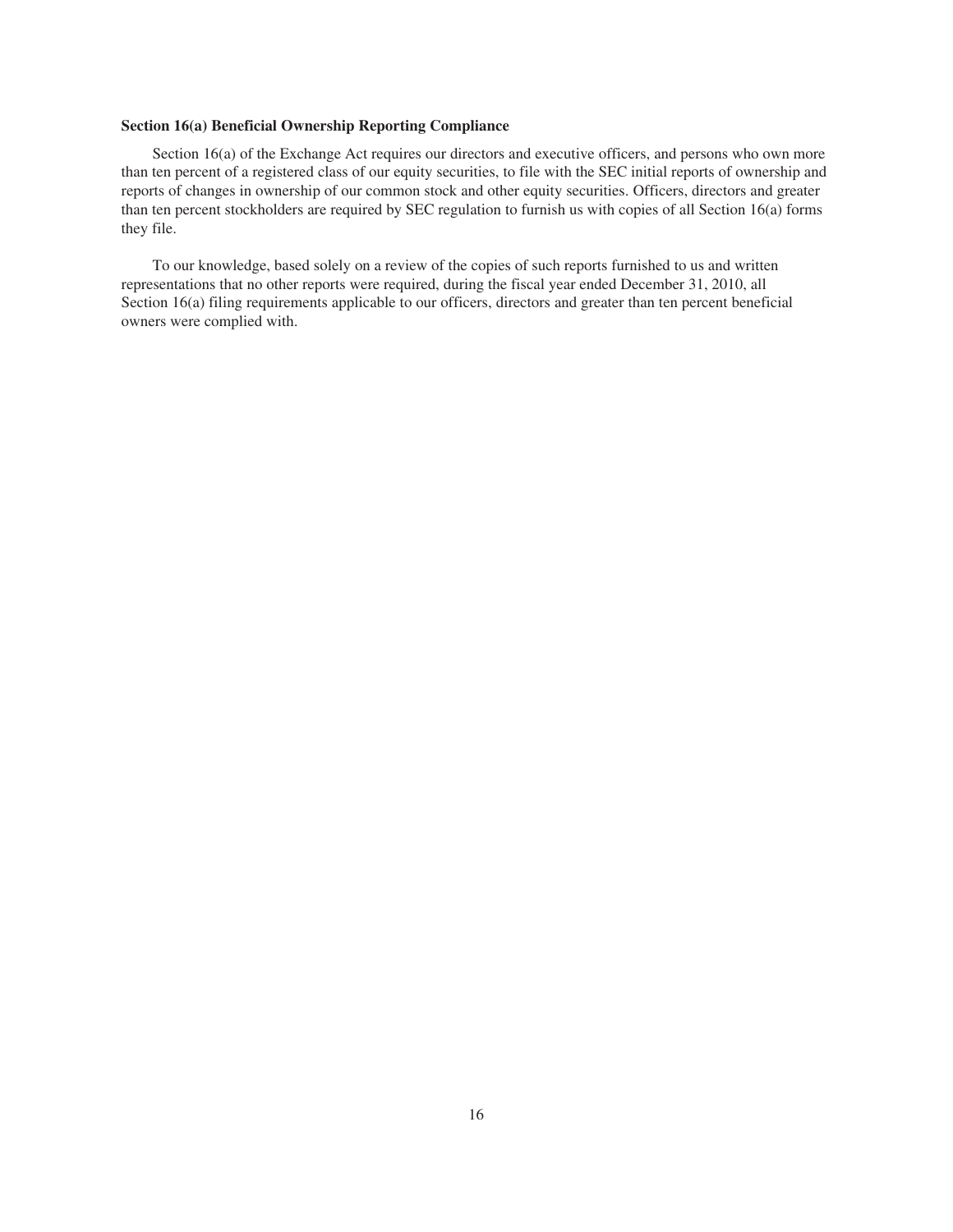### **PROPOSAL 2**

### **RATIFICATION OF SELECTION OF INDEPENDENT REGISTERED PUBLIC ACCOUNTING FIRM**

The Audit Committee of our Board of Directors has engaged PricewaterhouseCoopers LLP as our independent registered public accounting firm for the fiscal year ending December 31, 2011 and is seeking ratification of such selection by our stockholders at the annual meeting. PricewaterhouseCoopers LLP has audited our financial statements since 1996. Representatives of PricewaterhouseCoopers LLP are expected to be present at the annual meeting. They will have an opportunity to make a statement if they so desire and will be available to respond to appropriate questions.

Neither our Bylaws nor other governing documents or law require stockholder ratification of the selection of PricewaterhouseCoopers LLP as our independent registered public accounting firm. However, the Audit Committee is submitting the selection of PricewaterhouseCoopers LLP to our stockholders for ratification as a matter of good corporate practice. If our stockholders fail to ratify the selection, the Audit Committee will reconsider whether to retain PricewaterhouseCoopers LLP. Even if the selection is ratified, the Audit Committee in its discretion may direct the appointment of a different independent registered public accounting firm at any time during the year if it determines that such a change would be in the best interests of ACADIA and our stockholders.

To be approved, the ratification of the selection of PricewaterhouseCoopers LLP as our independent registered public accounting firm must receive a "For" vote from the majority of shares present and entitled to vote either in person or by proxy. Abstentions will be counted toward the tabulation of votes cast on proposals presented to the stockholders and will have the same effect as negative votes. Broker non-votes will be counted towards a quorum, but will not be counted for any purpose in determining whether this matter has been approved.

#### **Principal Accountant Fees and Services**

The following table provides information regarding the fees billed to us by PricewaterhouseCoopers LLP for the fiscal years ended December 31, 2010 and 2009.

|                                                                                                                | <b>Fiscal Year Ended</b><br>December 31, |           |
|----------------------------------------------------------------------------------------------------------------|------------------------------------------|-----------|
|                                                                                                                | 2010                                     | 2009      |
|                                                                                                                | \$227,000                                | \$274,000 |
| Audit-related fees(2) $\dots \dots \dots \dots \dots \dots \dots \dots \dots \dots \dots \dots$                |                                          |           |
| $\text{Tax fees}(3) \dots \dots \dots \dots \dots \dots \dots \dots \dots \dots \dots \dots \dots \dots \dots$ | 29,000                                   | 29,000    |
| All other fees(4) $\dots \dots \dots \dots \dots \dots \dots \dots \dots \dots \dots \dots \dots$              | 2.000                                    | 2.000     |
|                                                                                                                | \$258,000                                | \$305,000 |

<sup>(1)</sup> Represents fees for services rendered for the audit and/or reviews of our financial statements. For 2009, these fees also include fees related to additional auditing work for our compliance with Section 404 of the Sarbanes-Oxley Act. For 2010, PricewaterhouseCoopers was not required to audit our compliance with Section 404. Audit fees also include fees for services associated with periodic reports and other documents filed with the SEC, such as fees related to our S-3 and S-8 registration statements filed in each of 2010 and 2009, including documents issued in connection with those filings such as consents.

(4) Represents annual licensing fees for an accounting database subscription.

<sup>(2)</sup> We did not engage PricewaterhouseCoopers LLP to perform audit-related services.

<sup>(3)</sup> Represents fees for preparation of federal, state and foreign income and related schedules and calculations, totaling \$29,000 in each of 2010 and 2009.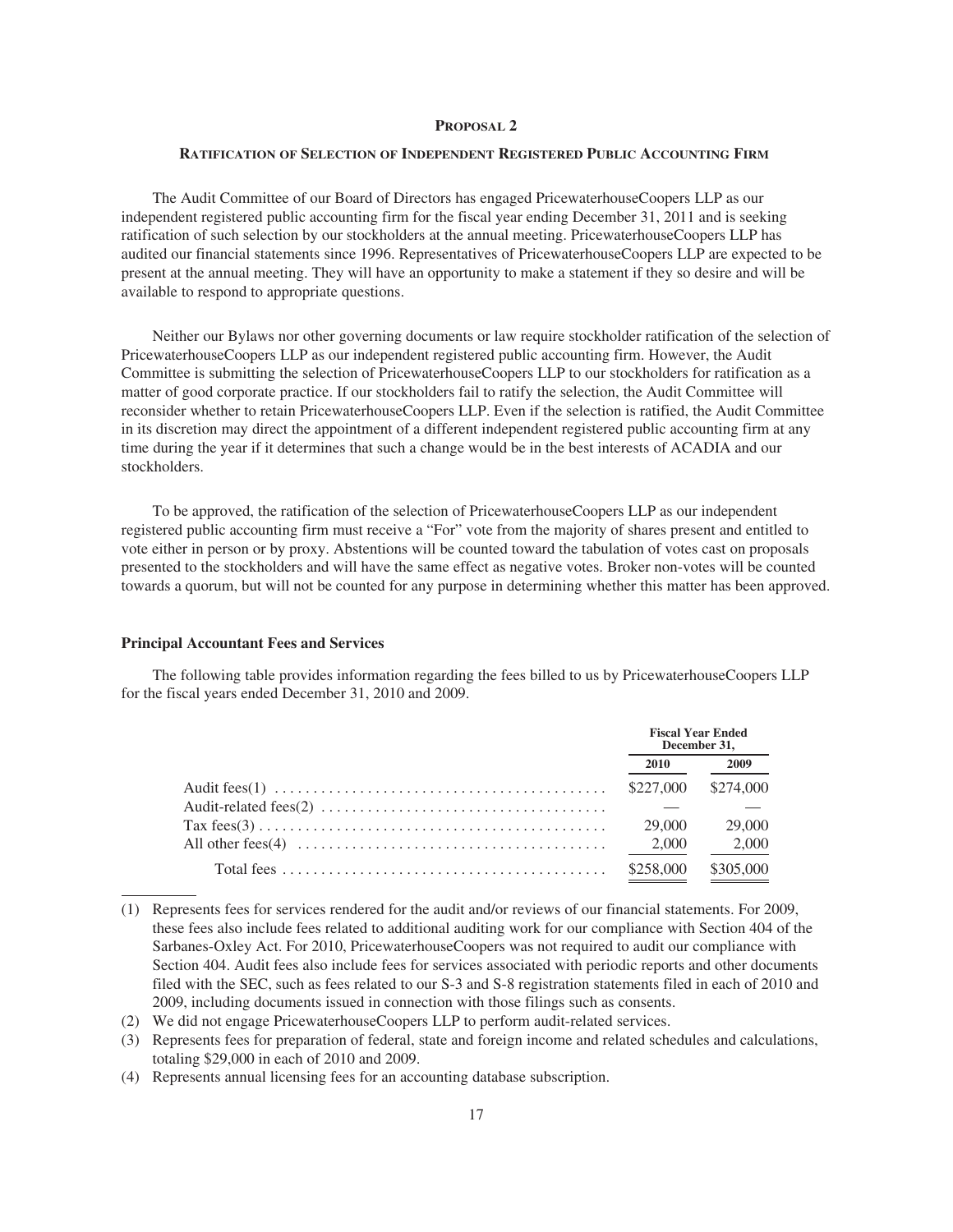### **Pre-Approval Policies and Procedures.**

The Audit Committee has pre-approval polices and procedures in place, pursuant to which services proposed to be performed by our independent registered public accounting firm are pre-approved by the Audit Committee. The policies generally pre-approve specified services in the defined categories of audit services, audit-related services, and tax services up to specified amounts. Pre-approval may also be given as part of the Audit Committee's approval of the scope of the engagement of the independent registered public accounting firm or on an individual service-by-service basis. The pre-approval of non-audit services also has been delegated to the Chair of the Audit Committee, but each pre-approval decision is reported to the full Audit Committee at its next scheduled meeting. All of the fees listed under the captions "tax fees" and "all other fees" incurred in 2010 and 2009 were approved in accordance with our pre-approval polices and procedures.

The Audit Committee has determined that the rendering of the services other than audit services by PricewaterhouseCoopers LLP is compatible with maintaining PricewaterhouseCoopers LLP's independence.

> **THE BOARD OF DIRECTORS RECOMMENDS A VOTE IN FAVOR OF PROPOSAL 2.**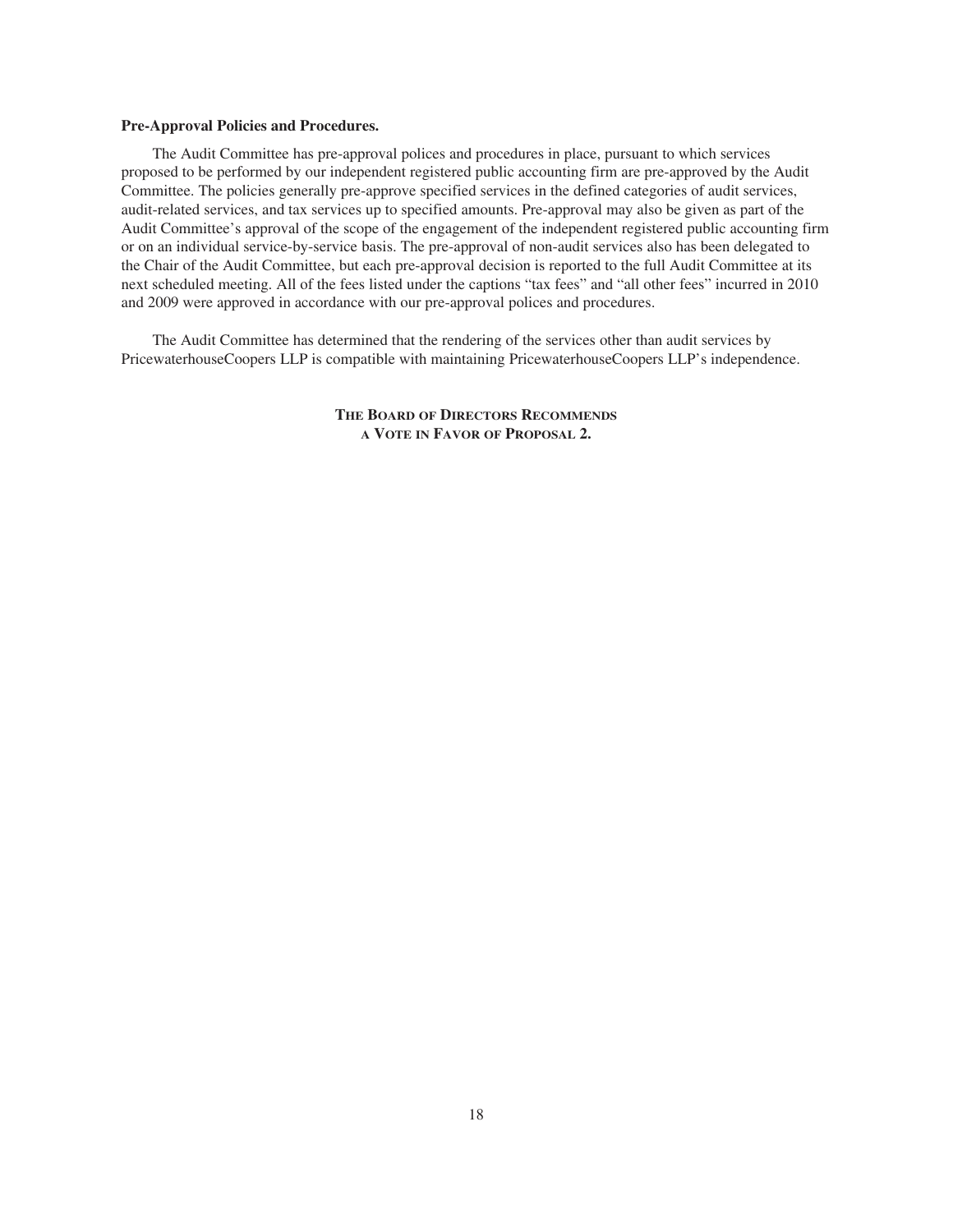#### **PROPOSAL 3**

## **APPROVAL OF INCREASE IN THE NUMBER OF SHARES OF AUTHORIZED STOCK**

The Board of Directors is requesting stockholder approval of an amendment to our Amended and Restated Certificate of Incorporation to increase the authorized number of shares of our common stock from 75,000,000 shares to 150,000,000 shares.

The additional common stock to be authorized by adoption of the amendment would have rights identical to our currently outstanding shares of common stock. Although, at present, our Board of Directors has no plans to issue the additional shares of common stock, it desires to have the shares available to provide additional flexibility to use our capital stock for business and financial purposes in the future. Adoption of the proposed amendment and issuance of the shares of our common stock would not affect the rights of the holders of our currently outstanding common stock, except for effects incidental to increasing the number of shares of our common stock outstanding, such as dilution of the earnings per share and voting rights of current holders of our common stock. If the amendment is adopted, it will become effective upon filing of a Certificate of Amendment of our Amended and Restated Certificate of Incorporation with the Secretary of State of the State of Delaware.

In addition to the 51.9 million shares of common stock outstanding on January 31, 2011, the Board has reserved 4.3 million shares for issuance upon exercise of options granted under our stock option plans, 4.4 million shares that may be issued pursuant to future grants or rights under our stock option and stock purchase plans, and up to 4.7 million shares of common stock which may be issued upon exercise of warrants that are currently outstanding.

The additional shares may be used for various purposes without further stockholder approval. These purposes may include raising capital; providing equity incentives to employees, officers or directors; establishing strategic relationships with other companies; expanding our business or product pipeline through the acquisition of other businesses or products; and other purposes.

We could also use the additional shares of common stock that would become available for issuance if the proposal were adopted to oppose a hostile takeover attempt or to delay or prevent changes in control or our management. For example, without further stockholder approval, our Board could strategically sell shares of common stock in a private transaction to purchasers who would oppose a takeover or favor our current Board. Although this proposal to increase the number of shares of our authorized common stock has been prompted by business and financial considerations and not by the threat of any hostile takeover attempt (nor is our Board currently aware of any such attempts directed at us), nevertheless, stockholders should be aware that approval of proposal could facilitate future efforts by us to deter or prevent changes in control of the Company, including transactions in which the stockholders might otherwise receive a premium for their shares over then current market prices.

#### **Required Vote and Board of Directors Recommendation**

Approval of Proposal 3 requires the affirmative vote of a majority of the shares of our common stock that are outstanding and entitled to vote at the annual meeting. Abstentions and broker non-votes will be counted toward the tabulation of votes cast on the proposal and will have the same effect as "Against" votes.

Our Board of Directors believes that approval of Proposal 3 is in our best interests and the best interests of our stockholders for the reasons stated above.

> **THE BOARD OF DIRECTORS RECOMMENDS A VOTE IN FAVOR OF PROPOSAL 3.**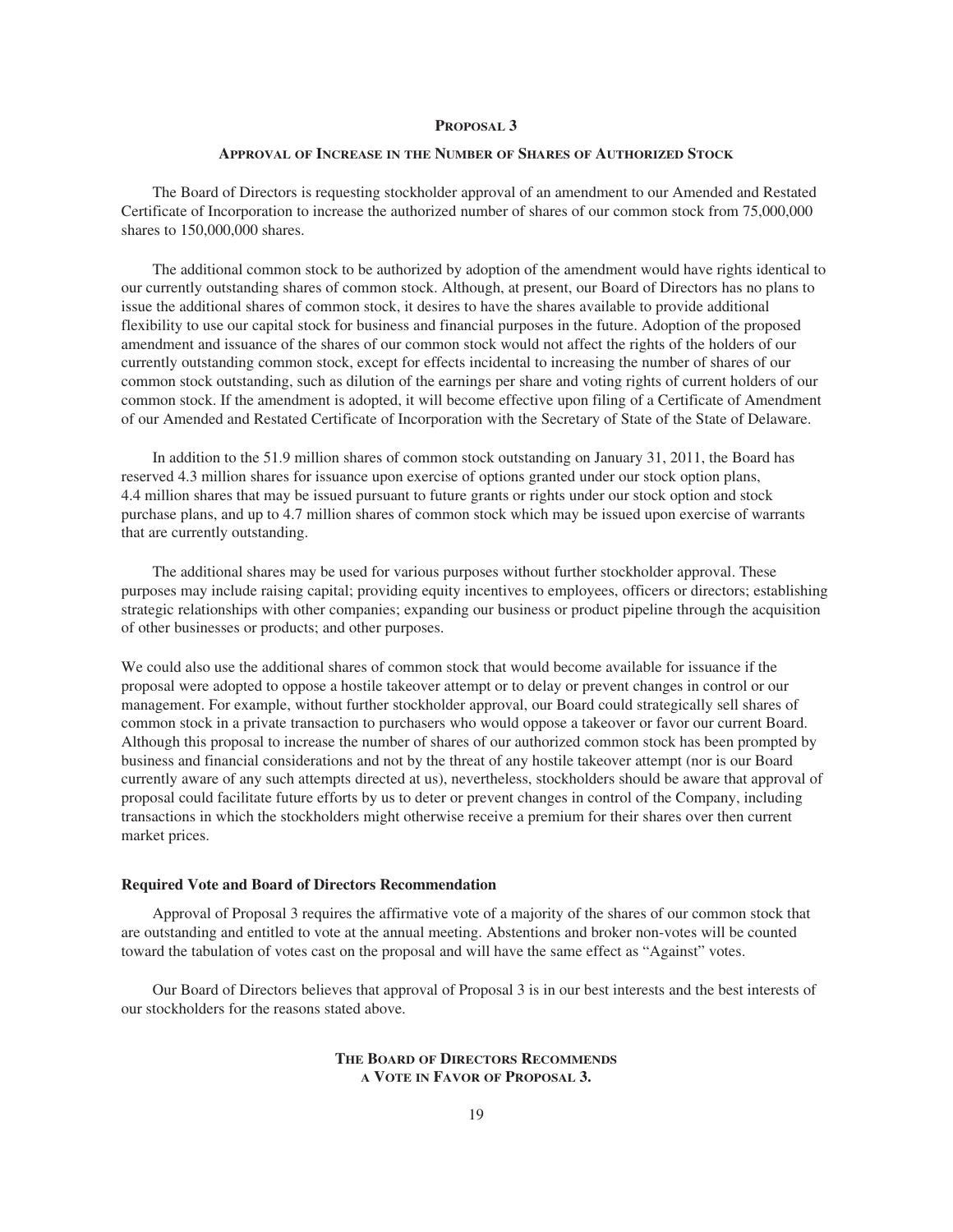# **OTHER MATTERS**

We know of no other matters that will be presented for consideration at the annual meeting. If any other matters properly come before the annual meeting, it is the intention of the persons named in the enclosed form of proxy to vote the shares they represent as the Board of Directors may recommend. By execution of the enclosed proxy, you grant discretionary authority with respect to such other matters.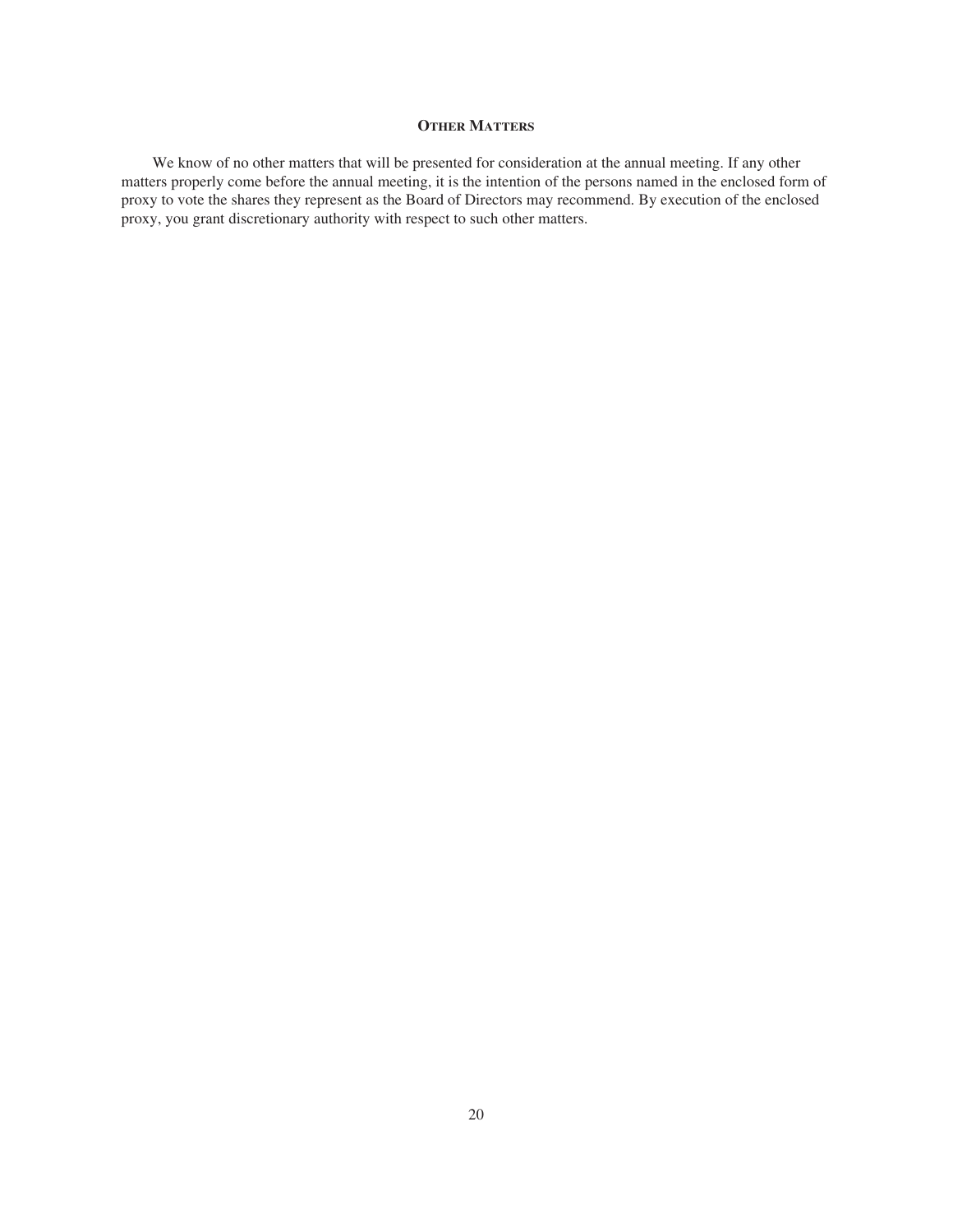## **SECURITY OWNERSHIP OF CERTAIN BENEFICIAL OWNERS AND MANAGEMENT**

The following table provides information regarding the beneficial ownership of our common stock as of February 14, 2011 by: (i) each of our directors, (ii) each of our Named Executive Officers, (iii) all of our current directors and executive officers as a group, and (iv) each person, or group of affiliated persons, known by us to beneficially own more than five percent of our common stock. The table is based upon information supplied by our officers, directors and principal stockholders and/or a review of Schedules 13D and 13G, if any, filed with the SEC. Unless otherwise indicated in the footnotes to the table and subject to community property laws where applicable, we believe that each of the stockholders named in the table has sole voting and investment power with respect to the shares indicated as beneficially owned.

Applicable percentages are based on 51,921,766 shares outstanding on February 14, 2011, adjusted as required by rules promulgated by the SEC. These rules generally attribute beneficial ownership of securities to persons who possess sole or shared voting power or investment power with respect to those securities. In addition, the rules include shares of common stock issuable pursuant to the exercise of stock options or warrants that are either immediately exercisable or exercisable on or before April 15, 2011, which is 60 days after February 14, 2011. These shares are deemed to be outstanding and beneficially owned by the person holding those options or warrants for the purpose of computing the percentage ownership of that person, but they are not treated as outstanding for the purpose of computing the percentage ownership of any other person.

| <b>Name of Beneficial Owner</b>                                                          | Number of<br><b>Shares Beneficially</b><br>Owned(1) | Percentage of<br><b>Shares Beneficially</b><br>Owned |
|------------------------------------------------------------------------------------------|-----------------------------------------------------|------------------------------------------------------|
| 5% Stockholders                                                                          |                                                     |                                                      |
|                                                                                          | 5,243,844                                           | 10.10%                                               |
|                                                                                          | 5,026,179                                           | 9.68                                                 |
|                                                                                          | 4,547,850                                           | 8.76                                                 |
|                                                                                          | 3,350,785                                           | 6.45                                                 |
|                                                                                          | 3,224,296                                           | 6.21                                                 |
|                                                                                          | 3,018,606                                           | 5.81                                                 |
| <b>Directors and Named Executive Officers</b>                                            |                                                     |                                                      |
|                                                                                          | 706,880                                             | $1.35\%$                                             |
|                                                                                          | 326,966                                             | $\ast$                                               |
|                                                                                          | 313,175                                             | *                                                    |
|                                                                                          | 208,256                                             | $\ast$                                               |
|                                                                                          | 179,039                                             | *                                                    |
|                                                                                          | 175,950                                             | *                                                    |
|                                                                                          | 139,931                                             | *                                                    |
|                                                                                          | 133,792                                             | $\ast$                                               |
|                                                                                          | 129,378                                             | $\ast$                                               |
|                                                                                          | 77,144                                              | *                                                    |
| All current directors and executive officers as a group $(10 \text{ persons})(18) \dots$ | 2,390,481                                           | 4.42%                                                |

Less than one percent.

<sup>(1)</sup> Except as otherwise noted below, the address for each person or entity listed in the table is c/o ACADIA Pharmaceuticals Inc., 3911 Sorrento Valley Boulevard, San Diego, California 92121. Unless otherwise indicated below, the persons and entities named in the table above have sole voting and sole investment power with respect to all shares beneficially owned, subject to community property laws where applicable.

<sup>(2)</sup> Includes 5,131,335 shares owned by Baker Brothers Life Sciences, L.P. and 112,509 shares owned by 14159, L.P. The address for the Baker Brothers investment funds is 667 Madison Avenue, New York, New York 10065. This information is based on the most recent Schedule 13G filed on behalf of Felix J. Baker and Julian C. Baker.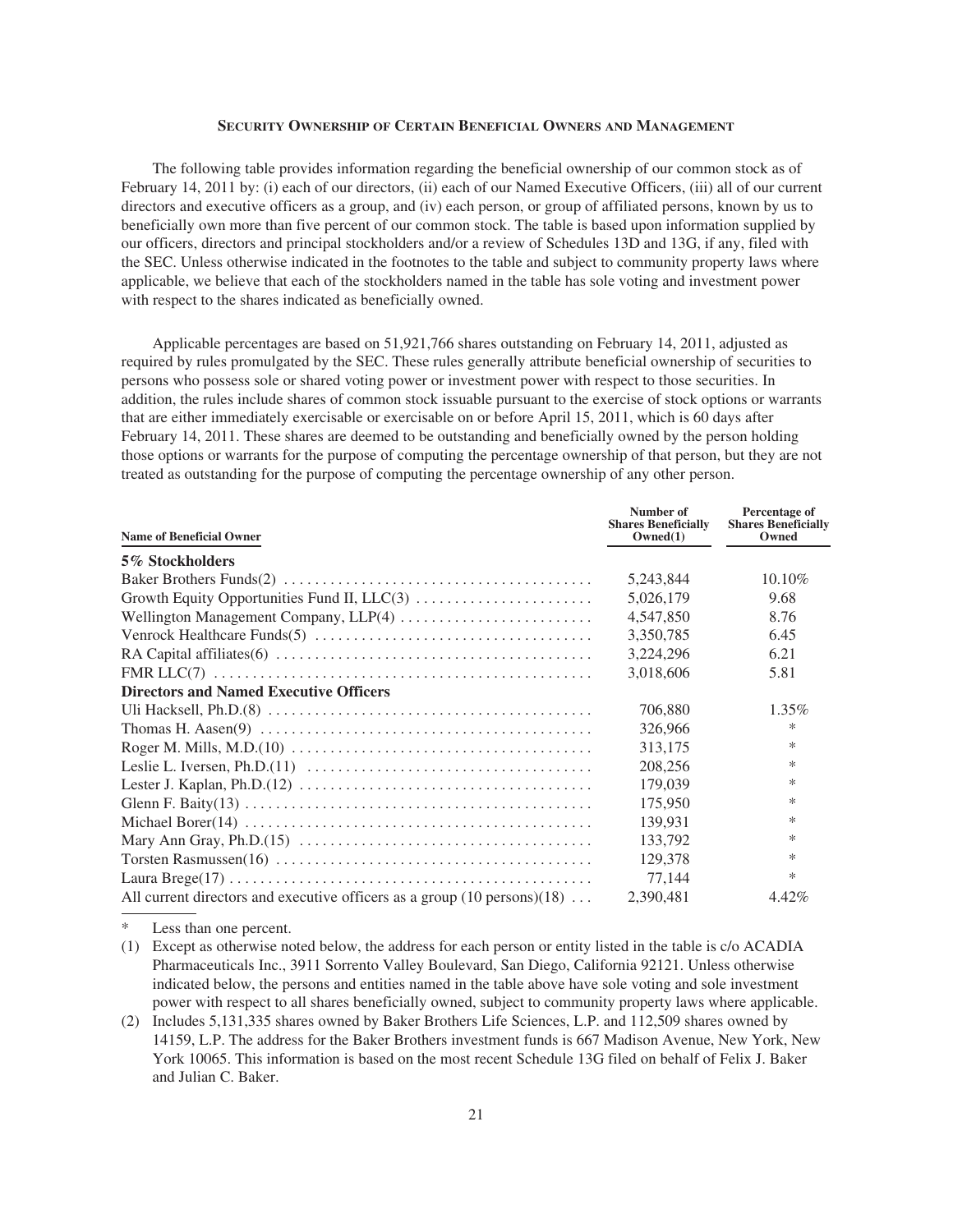- (3) The address for Growth Equity Opportunities Fund II, LLC ("Geo II") is New Enterprise Associates, 1954 Greenspring Drive, Suite 600, Timonium, Maryland 21093. This information is based on the most recent Schedule 13G filed on behalf of Geo II.
- (4) The address for Wellington Management Company, LLP is 280 Congress Street, Boston, Massachusetts 02210. This information is based on their most recently filed Schedule 13G.
- (5) Includes 2,832,754 shares owned by Venrock Healthcare Capital Partners, L.P. and 518,031 shares owned by VHCP Co-Investment Holdings, LLC. The address for the Venrock Healthcare investment funds is 530 Fifth Avenue, 22<sup>nd</sup> Floor, New York, New York 10036-5105. This information is based on a questionnaire completed on January 8, 2011 and Exhibit 99.1 to the Company's Current Report on Form 8-K field on January 12, 2011.
- (6) Includes 1,612,156 shares owned by RA Capital Healthcare Fund, L.P. ("RA Capital") and 1,612,140 shares deemed to be beneficially owned by RA Capital Management, LLC as the investment advisor to an account owned by a separate investment vehicle. The address for the RA Capital affiliates is 20 Park Plaza, Suite 905, Boston, Massachusetts 02116. This information is based on the most recent Schedule 13G filed on behalf of the RA Capital affiliates.
- (7) The address for FMR LLC is 82 Devonshire Street, Boston, Massachusetts 02109. This information is based on its most recently filed Schedule 13G.
- (8) Includes 78,216 shares held by Dr. and Mrs. Hacksell, as trustees of The Hacksell Family Trust, and 628,664 shares issuable to Dr. Hacksell upon the exercise of stock options.
- (9) Includes 33,683 shares owned by Mr. Aasen, 1,369 shares held by Mr. and Mrs. Aasen, as trustees of The Aasen Family Trust, and 291,914 shares issuable to Mr. Aasen upon the exercise of stock options.
- (10) Includes 44,247 shares owned by Dr. Mills and 268,748 shares issuable to Dr. Mills upon the exercise of stock options.
- (11) Includes 9,000 shares owned by Dr. Iversen and 199,256 shares issuable to Dr. Iversen upon the exercise of stock options.
- (12) Includes 4,000 shares owned by Dr. Kaplan and 175,039 shares issuable to Dr. Kaplan upon the exercise of stock options.
- (13) Includes 33,769 shares owned by Mr. Baity and 142,185 shares issuable to Mr. Baity upon the exercise of stock options.
- (14) Includes 139,931 shares issuable to Mr. Borer upon the exercise of stock options.
- (15) Includes 133,792 shares issuable to Dr. Gray upon the exercise of stock options.
- (16) Includes 4,000 shares owned by, and 125,378 shares issuable upon the exercise of stock options to, Morgan Management ApS, a Danish corporation in which Mr. Rasmussen has a controlling interest.
- (17) Includes 77,114 shares issuable to Ms. Brege upon the exercise of stock options.
- (18) Includes 2,182,021 shares issuable upon the exercise of stock options.

## **EXECUTIVE COMPENSATION**

### **COMPENSATION DISCUSSION AND ANALYSIS**

## **Overview**

The Compensation Committee of our Board of Directors, composed entirely of independent directors, administers our executive compensation program. The role of the Compensation Committee is to oversee our compensation and benefit plans and policies, to administer our stock plans, and to review and recommend to the full Board of Directors for approval all compensation decisions relating to our executive officers.

#### *Compensation Philosophy*

Our executive compensation policies are designed to

- align executive compensation with our business objectives and corporate performance;
- attract and retain executive officers who contribute to our company's long-term success;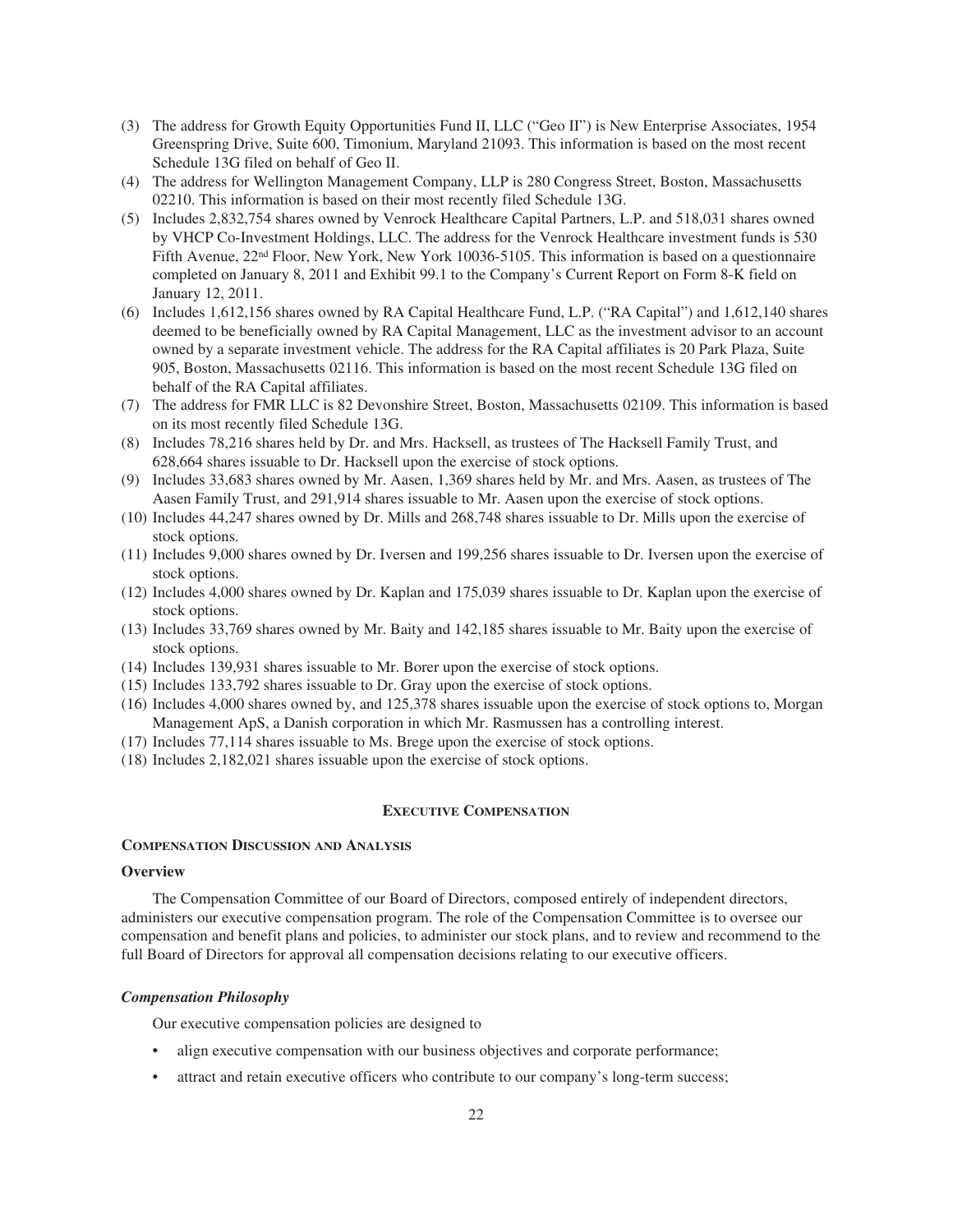- reward and motivate executive officers who contribute to our operating and financial performance; and
- link executive officer compensation and stockholder interests through the grant of long-term incentives via stock options.

Our Compensation Committee believes that our compensation programs should include short-term and long-term components, including cash and equity-based compensation, and should reward performance as measured against established goals. Our Compensation Committee has discussed the concept of risk as it relates to the forms and amounts of compensation at ACADIA and does not believe that our compensation arrangements encourage excessive or inappropriate risk taking. The Compensation Committee evaluates both performance and compensation to make sure that the compensation provided to executives remains competitive relative to compensation paid by companies of similar size and stage of development operating in the biotechnology industry, taking into account our relative performance and our own strategic goals. Our Compensation Committee considers the total current and potential long-term compensation of each of our executive officers in establishing each element of compensation, but views each element as related but distinct.

Our Compensation Committee reviews and recommends to the full Board of Directors on an annual basis the compensation to be paid to our Chief Executive Officer and other executive officers. As part of this process, historically we have conducted benchmarking of the aggregate level of our executive compensation, as well as the mix of elements used to compensate our executive officers. In addition, our Compensation Committee has historically taken into account publicly available data relating to the compensation practices and policies of other companies within and outside our industry. In particular, the Compensation Committee has from time to time, as it sees fit, engaged external compensation consultants to review and provide benchmarking information used to establish cash and equity compensation and related policies. While benchmarking may not always be appropriate as a stand-alone tool for setting compensation due to the aspects of our business and strategic objectives that may be unique to us, the Compensation Committee generally believes that gathering this information is an important part of our compensation-related decision-making process. For the compensation decisions for the year-ended December 31, 2010, because no merit-based salary increases were being considered for executive management and only limited bonuses were being considered, the Compensation Committee did not engage an external compensation consulting firm for benchmarking information.

Our Chief Executive Officer evaluates the performance of our other executive officers on an annual basis and makes recommendations to the Compensation Committee with respect to their annual salary adjustments, bonuses and annual stock option grants. The Compensation Committee exercises its own discretion in determining recommendations to the Board for salary adjustments and discretionary cash and equity-based awards for each of our executive officers. Our Chief Executive Officer does not participate in, and is not present during, any deliberations or determinations of the Compensation Committee regarding his compensation or his individual performance objectives. Due to our financial position, no salary increases were considered for executive management for fiscal 2010; however, based on our performance as a company in 2010, partial bonuses were awarded to executive management.

### **Elements of Executive Compensation**

Compensation of our executive officers consists of four principal components: base salary, potential annual incentive bonus, long-term incentives, and post-employment compensation. Since we have been a public company, changes to base salary, awards of incentive bonuses and long-term incentive awards have been generally determined in connection with the regularly scheduled meeting of our Board of Directors in March of each year.

*Base Salary.* As a general matter, the base salary for each executive officer is initially established through negotiation at the time the officer is hired, taking into account such officer's qualifications, experience, prior salary, and competitive market salary information for similar positions in the biotechnology industry. The base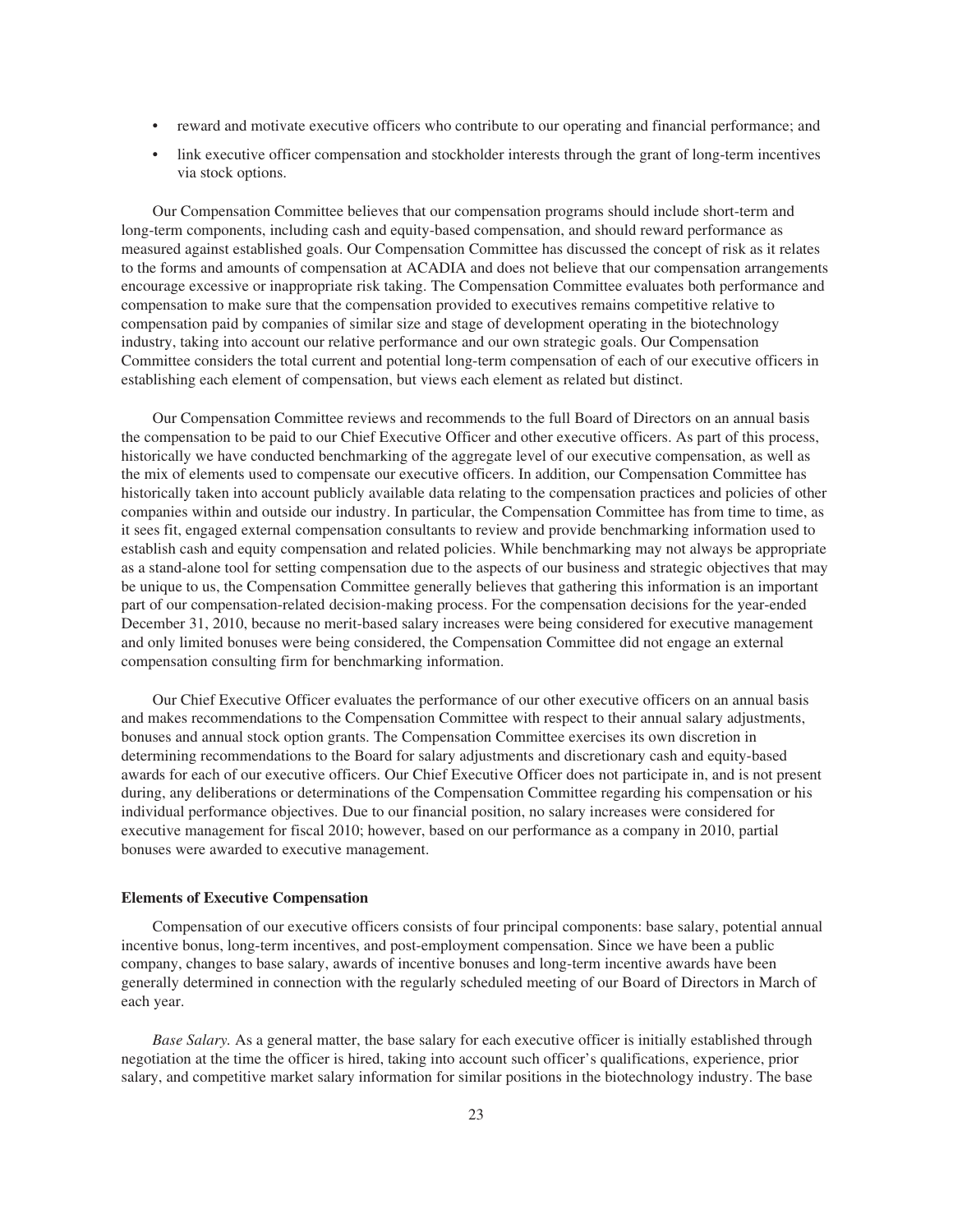salaries of our executive officers are reviewed annually and adjustments to each executive officer's base salary is determined by an assessment of our company's performance, the financial position of the company, the performance of each executive officer against his individual job and functional area's responsibilities including, where appropriate, the impact of such performance on our company's business results, competitive market conditions for executive compensation for similar positions, and recognizing cost of living considerations.

*Annual Incentive Bonuses.* In addition to base salary, the Compensation Committee evaluates the performance of, and recommends for approval to our Board the bonuses payable to, our executive officers on an annual basis. We believe that performance-based cash bonuses play an important role in providing incentives to our executives to achieve defined annual corporate goals. Each year, the Compensation Committee reviews a detailed set of overall corporate performance goals for the current year prepared by management and presented to the full Board of Directors that are intended to apply to the executives' bonus awards. Annual incentive bonuses are based on a blend of the overall performance of the executive's functional area, including his relative individual contributions, and our company's overall performance in achieving corporate goals, while taking into account competitive market information. Since our Chief Executive Officer is responsible for the performance of the entire company, his bonus is based on the Company's overall performance in achieving corporate goals, while taking into account competitive market information. The Compensation Committee does not assess the achievement of our corporate goals on an individual or categorical basis, but rather reviews the Company's achievement of the corporate goals in their totality, taking into account the Company's overall performance for the year. The Compensation Committee also does not make a quantifiable assessment of total corporate goal achievement. Instead, corporate goal achievement as a whole is weighed in the discretion of the Compensation Committee with the other information available with respect to each executive officer's performance during the year and competitive market information.

The target annual incentive bonuses, as a percentage of base pay, for the executive officers in 2010 were: 50% for Dr. Hacksell, 35% for Dr. Mills and Mr. Aasen, and 30% for Mr. Baity. The Compensation Committee has the discretion to recommend bonus amounts to our Board from 0 to 150% of the applicable target percentage based on the performance of the individual executive officer, his functional area within the Company and the Company as whole. The degree to which the corporate goals were achieved is taken into account by the Compensation Committee in determining percentages of target awards, and the level of achievement is not associated with any particular compensation outcome, which remains in the discretion of the Compensation Committee regardless of goal achievement. Due to the financial position of the Company, even though the majority of goals were met for 2010, the bonuses that were awarded by our Board for 2010 were only limited bonuses, which equaled approximately one-third of the target bonus amounts for each of the executive officers.

For 2010, our Board established corporate goals related to the following categories: our pimavanserin program, lifecycle management of pimavanserin, our PCAP program, drug discovery, business development, financing and investor relations, strategic marketing and commercialization, and administration and infrastructure.

- Pimavanserin program goals consisted of designing and initiating a new Phase III trial for PDP, continuing other ongoing studies, performing other enabling development, designing and commencing a feasibility trial for Alzheimer's disease psychosis, and supporting the collaboration with Biovail.
- PCAP program goals consisted primarily of advancing the existing collaboration for this program through CMC and IND-enabling studies.
- Drug discovery goals consisted of supporting project initiatives under our collaboration with Allergan and our grants from the Michael J. Fox Foundation, supporting partnering activities with respect to specified compounds, and supporting efforts for additional project support for specified programs.
- Business development goals included extending our collaboration with Allergan and evaluating potential business development and strategic opportunities.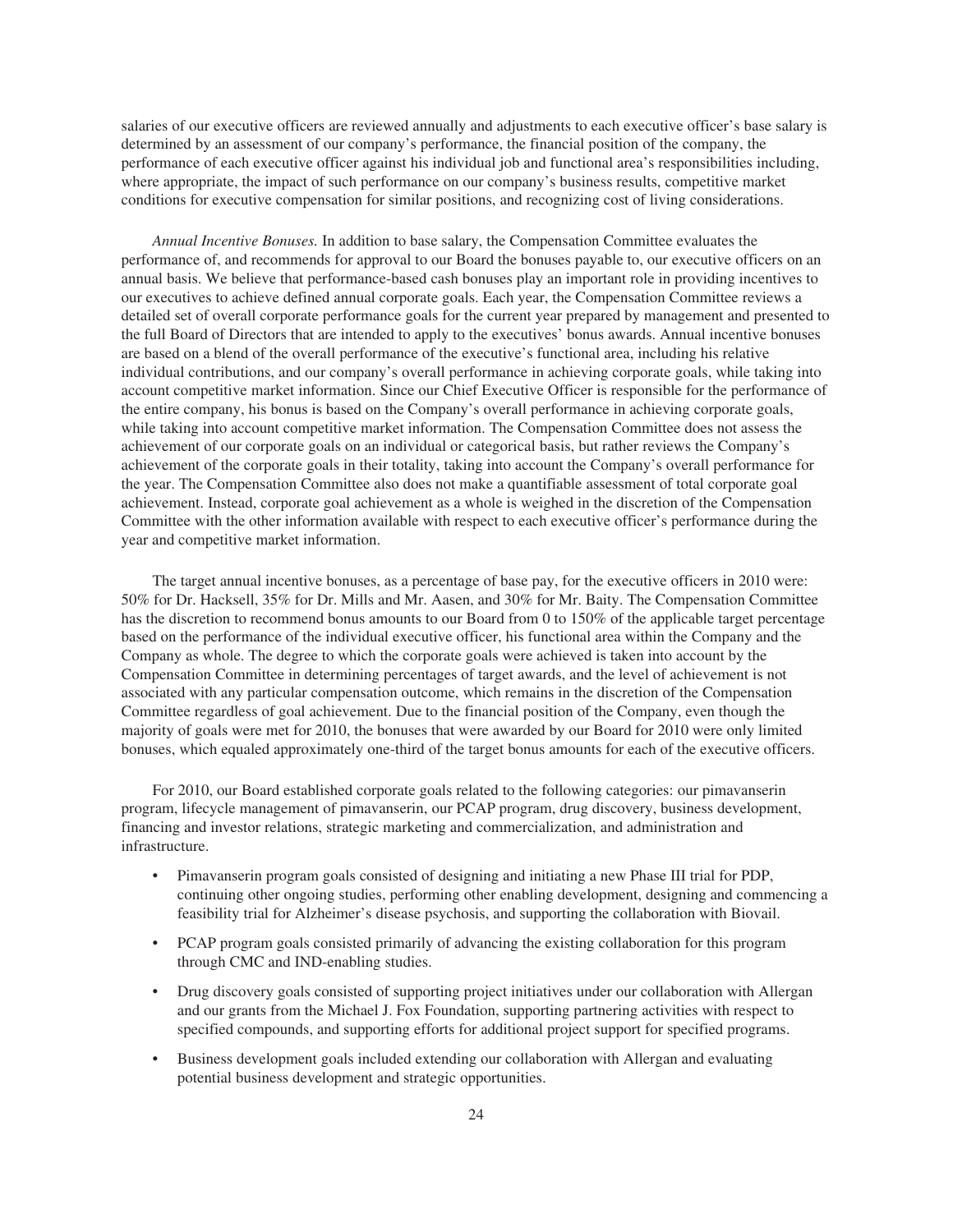- Financing and investor relations goals included strengthening our cash position, and executing cost savings, investor relations and financing activities.
- Administration and infrastructure goals consisted of evaluating and executing on facilities strategies, executing human resources programs, and developing and securing intellectual property assets related to specified programs.

*Long-Term Incentives.* Our long-term incentives are currently in the form of stock option awards. The objective of these awards is to advance our longer-term interests and those of our stockholders and to complement incentives tied to annual performance by providing incentives for longevity with the company. Stock option grants to executives currently are made pursuant to our 2010 Equity Incentive Plan (the "2010 Plan") at the inception of service and usually thereafter in connection with the regular meeting of the Board of Directors in March of each year. From the time of our public offering in 2004 until the 2010 Plan was approved at the 2010 Annual Meeting of Stockholders in June 2010, options grants were made pursuant to our 2004 Equity Incentive Plan (the "2004 Plan"). Annual refresher stock option grants to eligible non-executive employees are generally made in connection with the March meeting of the Board of Directors. We do not coordinate the grant of stock options to the timing of releases of material non-public information. Stock options only produce value to our executives if the price of our stock appreciates, thereby directly linking the interests of executives with those of stockholders.

The number of stock options granted is based on the executive's position, the executive's performance in the prior year, the Company's overall performance, the executive's potential for continued sustained contributions to our success, and competitive market information. The executive's stock options are granted with an exercise price based on the fair market value, which has been deemed to be the closing price on the date of grant for all awards made after January 1, 2008. Prior to that date, fair market value under the 2004 Plan was deemed to be the closing price on the trading day prior to grant according to the terms of the 2004 Plan. Stock options granted under the 2010 Plan generally vest over a four-year period (with 25% vesting after one year and the remainder vesting monthly thereafter) and each option is exercisable over a ten-year period following its grant unless the executive's employment terminates prior to such date. Incentive stock options also include certain other terms necessary to assure compliance with the Internal Revenue Code. The 2010 Plan also permits the issuance of other types of awards, including stock appreciation rights and restricted stock, among others. We have only awarded stock options under the 2010 Plan, but the Compensation Committee, in its discretion, may elect to make different types of awards.

*Post-employment Compensation.* Our named executive officers are entitled to certain severance and change in control benefits, the terms of which are described below under "—Post-Employment Compensation." We believe these severance and change in control benefits are an essential element of our overall executive compensation package and assist us in recruiting and retaining talented individuals and aligning the executive's interests with the best interests of the stockholders.

*Other Compensation*. Consistent with our compensation philosophy, we intend to continue to maintain our current benefits for our executive officers, which are also generally available to employees, including medical, dental, vision and life insurance coverage and 401(k) matching contributions; however, the Compensation Committee in its discretion may revise, amend or add to these benefits.

*Section 162(m) Compliance*. Section 162(m) of the Internal Revenue Code generally limits the tax deductions a public corporation may take for compensation paid to its executive officers to \$1 million per executive per year. Performance based compensation tied to the attainment of specific goals is excluded from the limitation. Our stockholders have previously approved our 2010 Plan, 2004 Plan and 1997 Plan, thereby qualifying options and stock appreciation rights under these plans as performance-based compensation exempt from the Section 162(m) limits. In addition, the Compensation Committee may evaluate our executive compensation policies and benefit plans to determine whether additional actions to maintain the tax deductibility of executive compensation are in the best interest of our stockholders.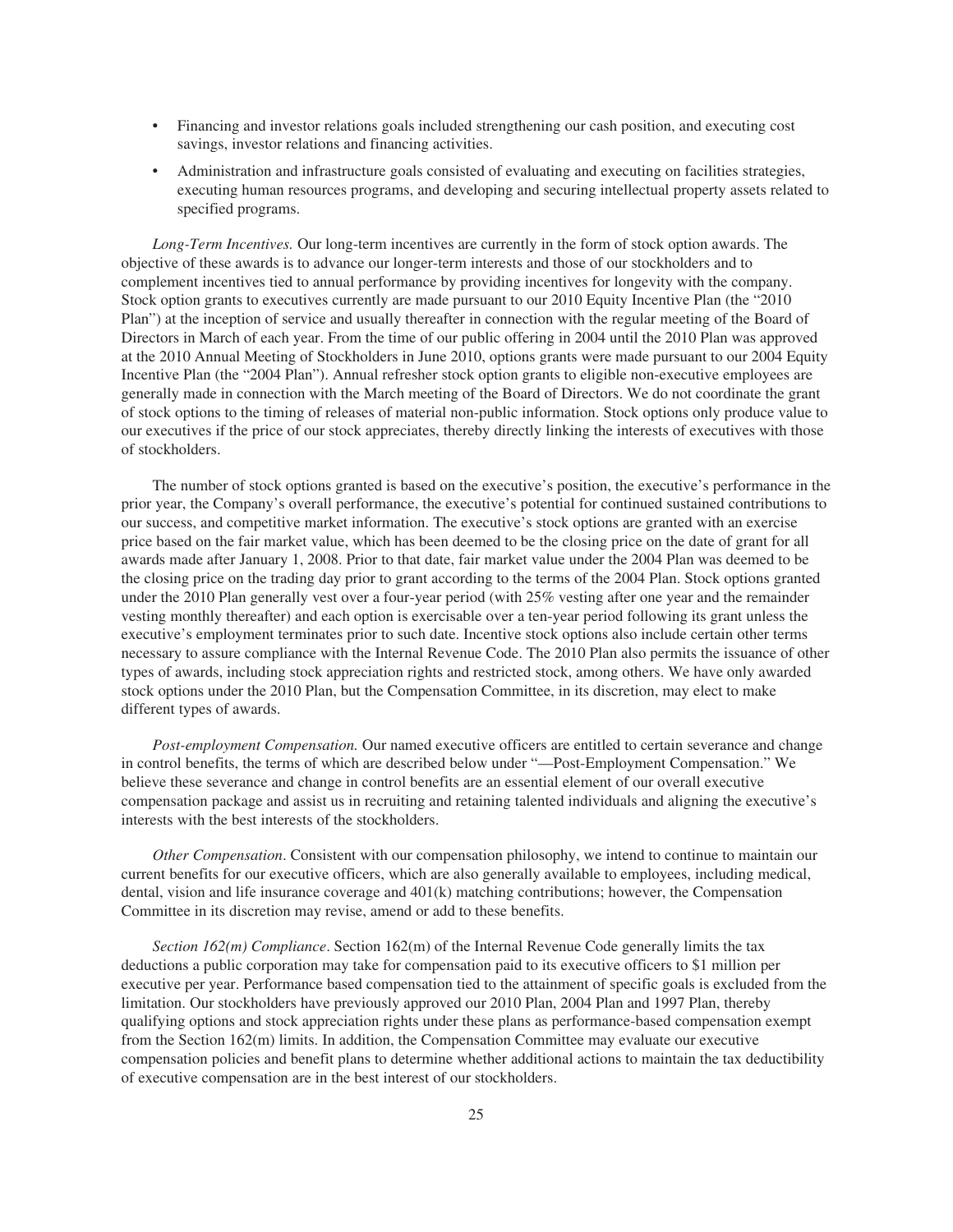### *Compensation Committee Interlocks and Insider Participation*

As indicated above, the Compensation Committee currently consists of Drs. Kaplan and Gray and Mr. Rasmussen. Dr. Walton resigned from the Compensation Committee effective May 1, 2010. No member of the Compensation Committee has ever been an officer or employee of ours. None of our executive officers currently serves, or has served during the last completed fiscal year, on the compensation committee or board of directors of any other entity that has one or more executive officers serving as a member of our Board of Directors or Compensation Committee.

### **Compensation Committee Report**

*The material in this report is not "soliciting material", is not deemed "filed" with the SEC and is not to be incorporated by reference in any filing of the Company under the Securities Act or the Exchange Act, whether made before or after the date hereof and irrespective of any general incorporation language in any such filing.*

The Compensation Committee has reviewed and discussed with management the Compensation Discussion and Analysis contained in this proxy statement. Based on this review and discussion, the Compensation Committee has recommended to the Board of Directors that the Compensation Discussion and Analysis be included in this proxy statement and incorporated into the Company's Annual Report on Form 10-K for the fiscal year ended December 31, 2010.

The foregoing report has been furnished by the Compensation Committee.

Lester J. Kaplan, Committee Chair Mary Ann Gray Torsten Rasmussen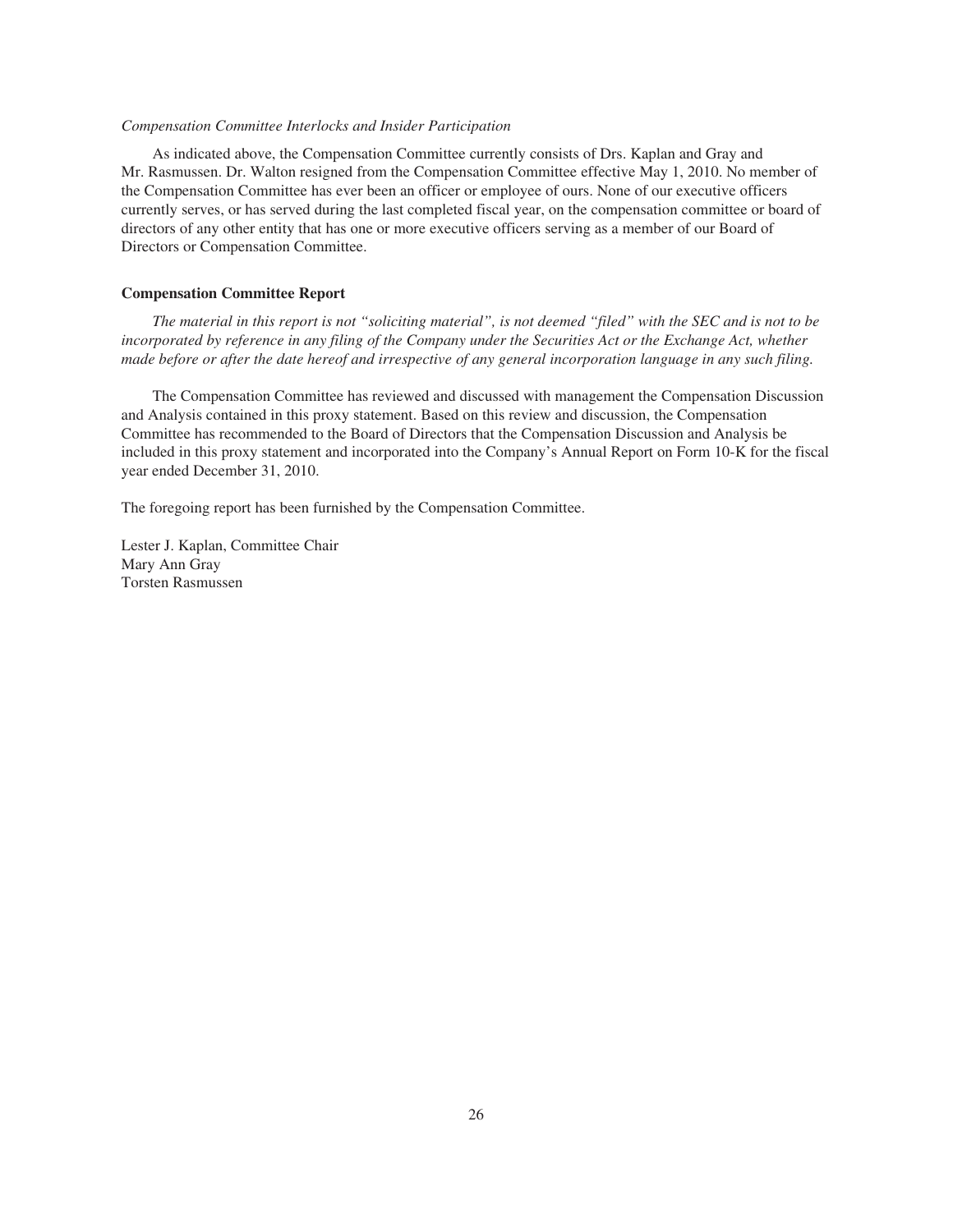## **Summary Compensation Table**

The following table shows for the fiscal year ended December 31, 2010, 2009, and 2008, compensation awarded to or paid to, or earned by, the Company's Chief Executive Officer, Chief Financial Officer and its other executive officers (the "Named Executive Officers"). There were no other executive officers of the Company at any time in 2010.

## **Summary Compensation Table for Fiscal 2010**

| <b>Name</b>                                       | <b>Title</b>                                     | Year | <b>Salary</b> | <b>Bonus</b>             | Option<br>Awards(1)               | <b>All Other</b><br><b>Compensation</b> | Total     |
|---------------------------------------------------|--------------------------------------------------|------|---------------|--------------------------|-----------------------------------|-----------------------------------------|-----------|
| Uli Hacksell $(2)$ Chief Executive Officer        |                                                  |      |               |                          | 2010 \$463,040 \$76,000 \$427,280 | \$12,910                                | \$979,230 |
|                                                   |                                                  | 2009 | 463,040       |                          |                                   | 12.955                                  | 475,995   |
|                                                   |                                                  | 2008 | 463,040       | $\hspace{0.05cm}$        | 508,365                           | 12,340                                  | 983,745   |
| Thomas Aasen $(2)$ Executive Vice President, 2010 |                                                  |      | 302,418       | 35,000                   | 244,160                           | 12,910                                  | 594,488   |
|                                                   | Chief Financial Officer,                         | 2009 | 302,418       |                          | $\hspace{0.1mm}-\hspace{0.1mm}$   | 12,955                                  | 315,373   |
|                                                   | Chief Business Officer,<br>and Treasurer         | 2008 | 302,418       | $\overline{\phantom{m}}$ | 199,635                           | 12,340                                  | 514,393   |
| Roger Mills $(3)$                                 | $\ldots$ Executive Vice President, 2010 361,486  |      |               | 42,000                   | 244,160                           | 660                                     | 648,306   |
|                                                   | Development                                      | 2009 | 361,486       |                          |                                   | 705                                     | 362,191   |
|                                                   |                                                  | 2008 | 361,486       |                          | 229,033                           | 840                                     | 591,359   |
| Glenn Baity $(4)$                                 | Vice President, General<br>Counsel and Secretary | 2010 | 269,568       | 27,000                   | 183.120                           | 12,900                                  | 492,588   |

<sup>(1)</sup> Amounts shown do not reflect compensation actually received by the named individual. "Option Awards" includes the grant date fair value of option awards granted in the year indicated as computed in accordance with authoritative accounting guidance. See Note 2 to the consolidated financial statements in the Company's Annual Report on Form 10-K for the year ended December 31, 2010, filed March 10, 2011 with the SEC, for the assumptions used to determine the valuation of stock option awards.

(3) "All Other Compensation" includes \$660, \$705 and \$840 of supplemental life insurance premium payments in 2010, 2009 and 2008, respectively.

(4) Mr. Baity became an employee of the Company in July 2004; however, this is his first year of inclusion as a Named Executive Officer. "All Other Compensation" includes \$12,250 in employer 401(k) matching and \$650 of supplemental life insurance premium payments in 2010.

<sup>(2) &</sup>quot;All Other Compensation" includes \$12,250, \$12,250 and \$11,500 in employer 401(k) matching and \$660, \$705 and \$840 of supplemental life insurance premium payments in each of 2010, 2009 and 2008, respectively.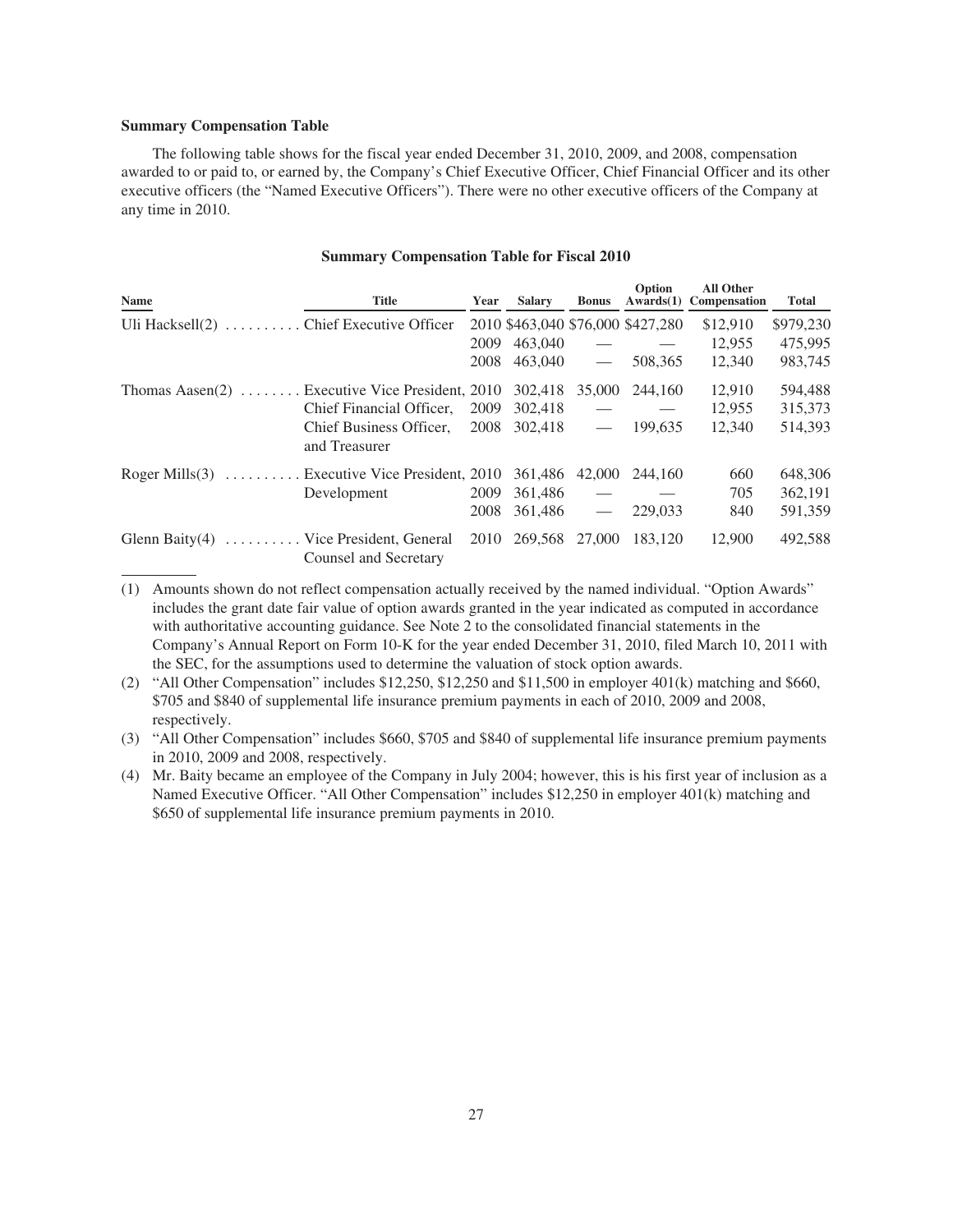## **Grants of Plan-Based Awards**

The following table shows certain information regarding grants of plan-based awards to the Named Executive Officers for the fiscal year ended December 31, 2010:

# **Grants of Plan-Based Awards in Fiscal 2010**

| $\underline{\mathbf{Name}}$ | <b>Grant Date</b> | <b>Option Awards:</b><br>Number of<br><b>Securities</b><br>Underlying<br><b>Options</b> | <b>Exercise or</b><br><b>Base Price</b><br>of Option<br>Awards(1) | <b>Grant Date</b><br><b>Fair Value</b><br>of Option<br>Awards(2) |
|-----------------------------|-------------------|-----------------------------------------------------------------------------------------|-------------------------------------------------------------------|------------------------------------------------------------------|
|                             |                   | 350,000                                                                                 | \$1.55                                                            | \$427,280                                                        |
|                             |                   | 200,000                                                                                 | 1.55                                                              | 244,160                                                          |
|                             |                   | 200,000                                                                                 | 1.55                                                              | 244,160                                                          |
|                             |                   | 150,000                                                                                 | 1.55                                                              | 183.120                                                          |

(1) In accordance with the terms of the 2004 Plan, the exercise price of each option was set at the market closing price of our common stock on the date of grant.

(2) See the Company's Annual Report on Form 10-K for the year ended December 31, 2010, filed March 10, 2011 with the SEC, for the stock compensation expense assumptions used to determine the valuation and expensing of stock option awards. The values recognized in the "Grant Date Fair Value of Option Awards" column above do not reflect estimated forfeitures.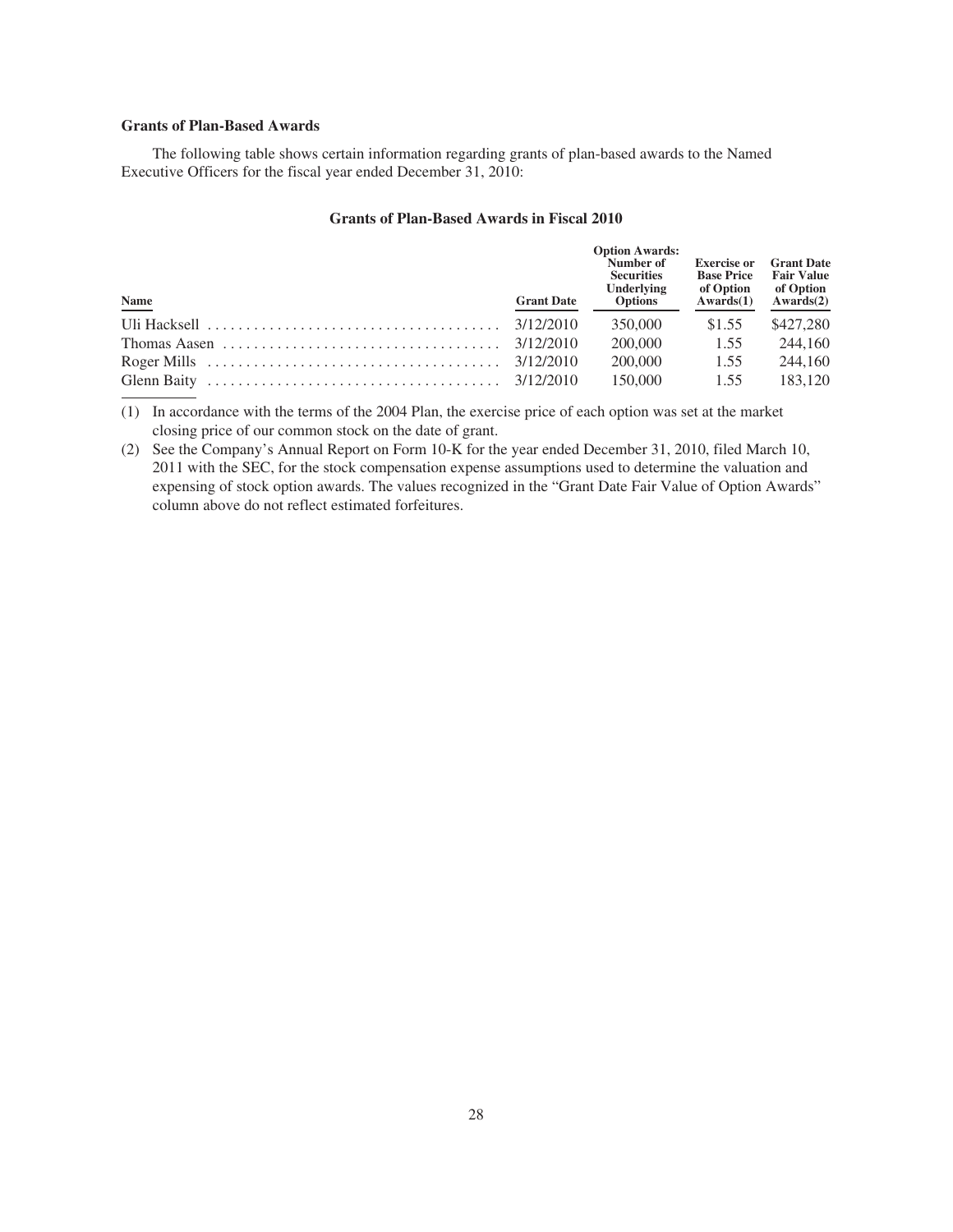## **Outstanding Equity Awards at Fiscal Year-End**

The following table shows certain information regarding outstanding equity awards at December 31, 2010 for the Named Executive Officers:

|              |                                                                                            | <b>Option Awards</b>                                                                     |                                    |                                     |
|--------------|--------------------------------------------------------------------------------------------|------------------------------------------------------------------------------------------|------------------------------------|-------------------------------------|
| <b>Name</b>  | <b>Number of Securities</b><br>Underlying<br><b>Unexercised Options</b><br>Exerciseable(1) | <b>Number of Securities</b><br>Underlying<br><b>Unexercised Options</b><br>Unexercisable | Option<br><b>Exercise</b><br>Price | Option<br><b>Expiration</b><br>Date |
|              | 25,000                                                                                     |                                                                                          | \$1.50                             | 9/8/12                              |
|              | 7,500                                                                                      |                                                                                          | 1.08                               | 3/16/13                             |
|              | 149,500                                                                                    |                                                                                          | 1.08                               | 9/7/13                              |
|              | 30,000                                                                                     |                                                                                          | 2.00                               | 3/11/14                             |
|              | 75,000                                                                                     |                                                                                          | 6.95                               | 3/10/15                             |
|              | 55,000                                                                                     |                                                                                          | 14.83                              | 3/9/16                              |
|              | 51,562                                                                                     | 3,438                                                                                    | 6.86                               | 3/8/17                              |
|              | 41,250                                                                                     | 18,750                                                                                   | 8.32                               | 3/6/18                              |
|              | 81,250                                                                                     | 68,750                                                                                   | 2.00                               | 10/19/18                            |
|              |                                                                                            | 350,000                                                                                  | 1.55                               | 3/11/20                             |
| subtotal     | 516,062                                                                                    | 440,938                                                                                  |                                    |                                     |
| Thomas Aasen | 32,500                                                                                     |                                                                                          | 1.50                               | 9/8/12                              |
|              | 64,500                                                                                     |                                                                                          | 1.08                               | 9/7/13                              |
|              | 12,500                                                                                     |                                                                                          | 2.00                               | 3/11/14                             |
|              | 31,000                                                                                     |                                                                                          | 6.95                               | 3/10/15                             |
|              | 25,000                                                                                     |                                                                                          | 14.83                              | 3/9/16                              |
|              | 20,625                                                                                     | 1,375                                                                                    | 6.86                               | 3/8/17                              |
|              | 17,875                                                                                     | 8,125                                                                                    | 8.32                               | 3/6/18                              |
|              | 27,083                                                                                     | 22,917                                                                                   | 2.00                               | 10/19/18                            |
|              |                                                                                            | 200,000                                                                                  | 1.55                               | 3/11/20                             |
| subtotal     | 231,083                                                                                    | 232,417                                                                                  |                                    |                                     |
| Roger Mills  | 100,000                                                                                    |                                                                                          | 8.18                               | 6/29/16                             |
|              | 46,875                                                                                     | 3,125                                                                                    | 6.86                               | 3/8/17                              |
|              | 17,187                                                                                     | 7,813                                                                                    | 8.32                               | 3/6/18                              |
|              | 40,625                                                                                     | 34,375                                                                                   | 2.00                               | 10/19/18                            |
|              |                                                                                            | 200,000                                                                                  | 1.55                               | 3/11/20                             |
| subtotal     | 204,687                                                                                    | 245,313<br>$ -$                                                                          |                                    |                                     |
| Glenn Baity  | 42,000                                                                                     |                                                                                          | 6.17                               | 7/25/14                             |
|              | 7,000                                                                                      |                                                                                          | 15.37                              | 3/13/16                             |
|              | 15,416                                                                                     | 584                                                                                      | 6.78                               | 3/7/17                              |
|              | 13,750                                                                                     | 6,250                                                                                    | 8.32                               | 3/6/18                              |
|              | 10,833                                                                                     | 9,167                                                                                    | 2.00                               | 10/19/18                            |
|              | 8,125                                                                                      | 6,875                                                                                    | 1.64                               | 10/21/18                            |
|              |                                                                                            | 150,000                                                                                  | 1.55                               | 3/11/20                             |
| subtotal     | 97,124                                                                                     | 172,876                                                                                  |                                    |                                     |

# **Outstanding Equity Awards at December 31, 2010**

<sup>(1)</sup> All options granted to our Named Executive Officers vest over four years with 25% of the total number of shares subject to an option vesting after the first year and 1/48th per month thereafter; except that the options that expire on October 19, 2018 vest over four years with 50% of the total number of shares subject to such options vesting after two years and 1/48th per month thereafter; provided, that vesting of options is subject to acceleration following specified events as described under "—*Effect of change in control on stock option awards"* below.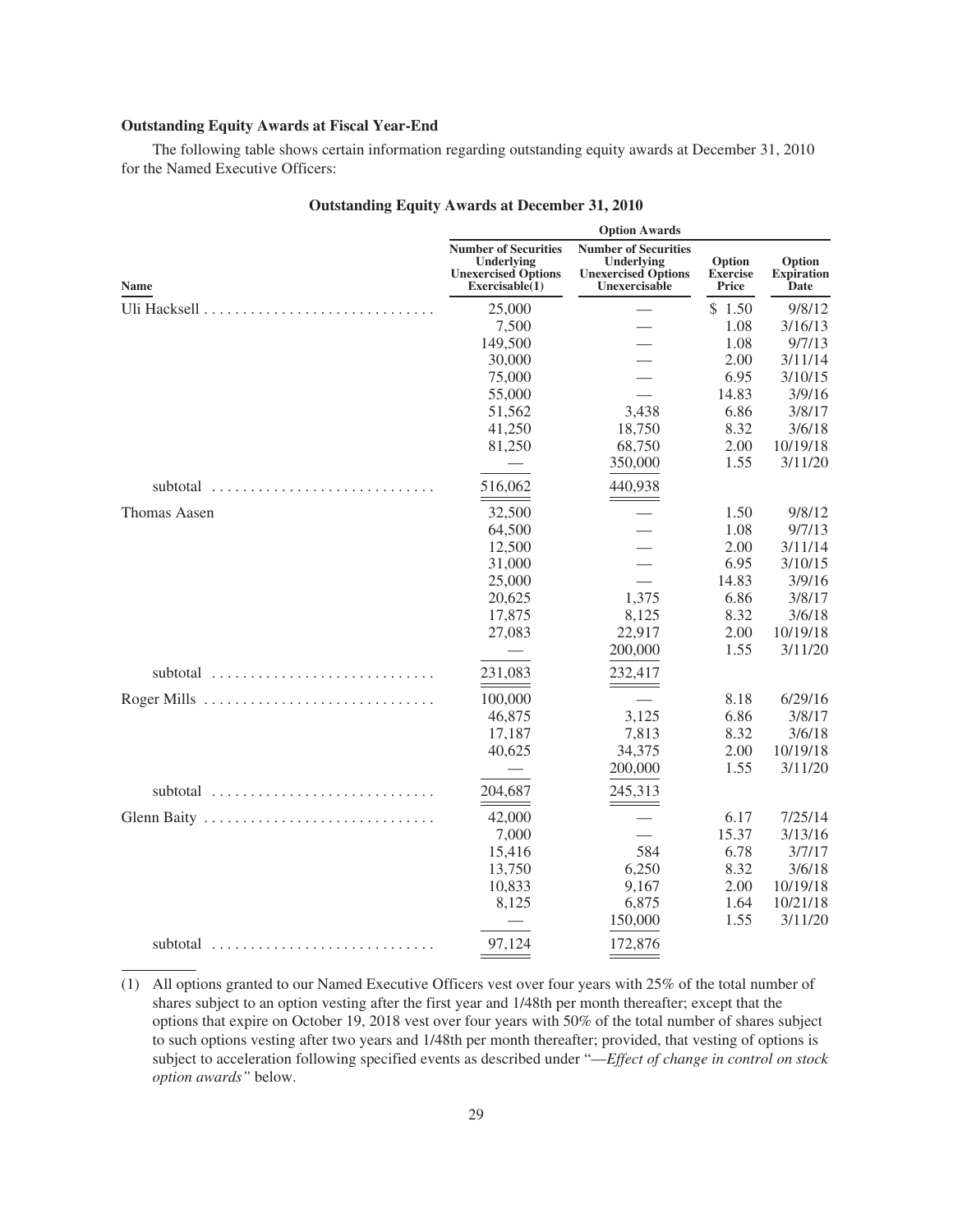# **Option Exercises and Stock Vested**

The following table shows for the fiscal year ended December 31, 2010, certain information regarding option exercises and stock vested during the year with respect to the Named Executive Officers. There were no option exercises in fiscal 2010 and we have not made any restricted stock awards.

# **Option Exercises in Fiscal 2010**

|                                                                                                                | <b>Option Awards</b>                                                               |  |  |
|----------------------------------------------------------------------------------------------------------------|------------------------------------------------------------------------------------|--|--|
| Name                                                                                                           | <b>Number of Shares</b> Value Realized<br><b>Acquired on Exercise </b> on Exercise |  |  |
|                                                                                                                |                                                                                    |  |  |
| Thomas Aasen $\dots \dots \dots \dots \dots \dots \dots \dots \dots \dots \dots \dots \dots \dots \dots \dots$ |                                                                                    |  |  |
|                                                                                                                |                                                                                    |  |  |
|                                                                                                                |                                                                                    |  |  |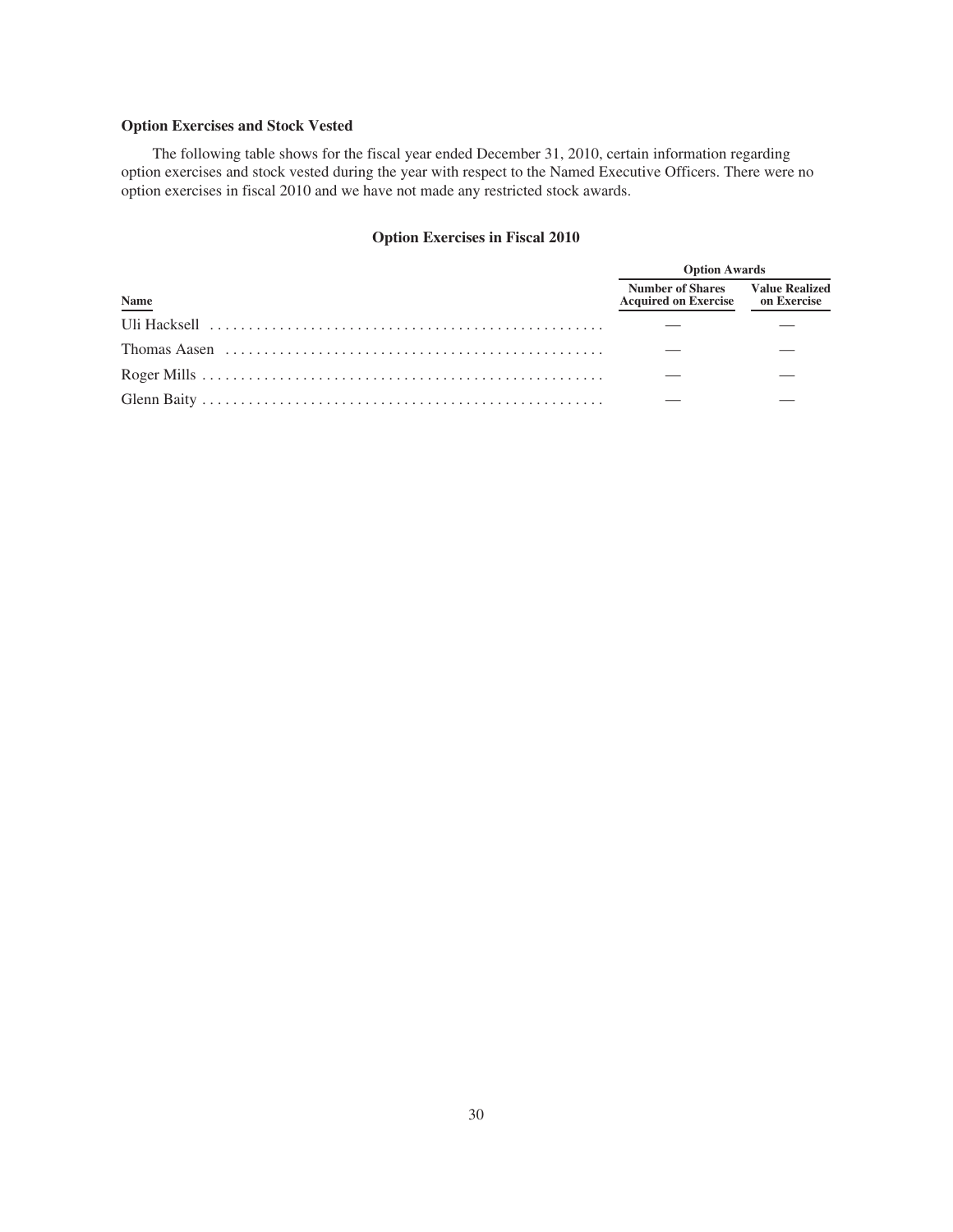### **Post-Employment Compensation**

The amount of compensation payable to each executive officer upon termination of the employment of the executive are described below. Our Compensation Committee may in its discretion revise, amend or add to the benefits.

#### **Payments made upon termination**

Regardless of the manner in which a Named Executive Officer's employment terminates, the Named Executive Officer is entitled to receive amounts earned during his term of employment, including accrued and unpaid salary and payment in lieu of unused vacation days.

### **Potential payment under employment arrangements**

We have entered into offer letters or employment agreements with each of our Named Executive Officers, setting forth their respective base salary, bonus targets, and other employment benefits. Each Named Executive Officer's employment is on an "at-will" basis and can be terminated by us or the applicable officer at any time, for any reason and with or without notice, subject, where applicable, to the severance arrangements contained therein. If we terminate the employment of Dr. Hacksell, Mr. Aasen or Dr. Mills for reasons other than cause, we are obligated to pay that executive officer one year's salary and to continue other benefits the officer may be receiving at the time of termination for the one-year period following termination of employment. If we terminate the employment of Mr. Baity for reasons other than cause, we are obligated to pay him nine months' salary and to continue other benefits he may be receiving at the time of termination for the nine-month period following the termination of his employment. The actual amounts of any such termination payments would be based on the executive's then applicable salary. No salary increases were made for 2011, so the annual salaries for each of the executive officers is as set forth in Summary Compensation Table above. Under the employment terms, "cause" means, generally, (a) material failure to competently perform assigned duties for the Company, (b) sustained poor performance of any material aspect of job duties or obligations, (c) dishonesty, gross negligence or other material misconduct, or (d) conviction of, or the entry of a pleading of guilty or *nolo contendere* to, any crime involving moral turpitude or any felony.

#### **Effect of change in control on stock option awards**

In the event the Company is acquired or completes a merger, any unvested options held by a Named Executive Officer that are not assumed by the acquiring company will vest. In addition, following a merger in which the options have been assumed, if a Named Executive Officer's employment is involuntarily terminated or terminated by such officer for good reason, then any unvested options held by the Named Executive Officer will vest. For the purpose of the foregoing, a "merger" means the occurrence, in a single transaction or in a series of related transactions, of any one or more of the following events:

- a sale or other disposition of all or substantially all, as determined by the Board of Directors in its discretion, of the consolidated assets of the Company and its subsidiaries;
- a sale or other disposition of at least 90% of the outstanding securities of the Company;
- a merger, consolidation or similar transaction following which the Company is not the surviving corporation; or
- a merger, consolidation or similar transaction following which the Company is the surviving corporation but the shares of common stock outstanding immediately preceding the merger, consolidation or similar transaction are converted or exchanged by virtue of the merger, consolidation or similar transaction into other property, whether in the form of securities, cash or otherwise.

If a merger had occurred, effective as of December 31, 2010, the value of the accelerated options to our executive officers would have been \$0 for each individual, because this value is calculated as the sum for each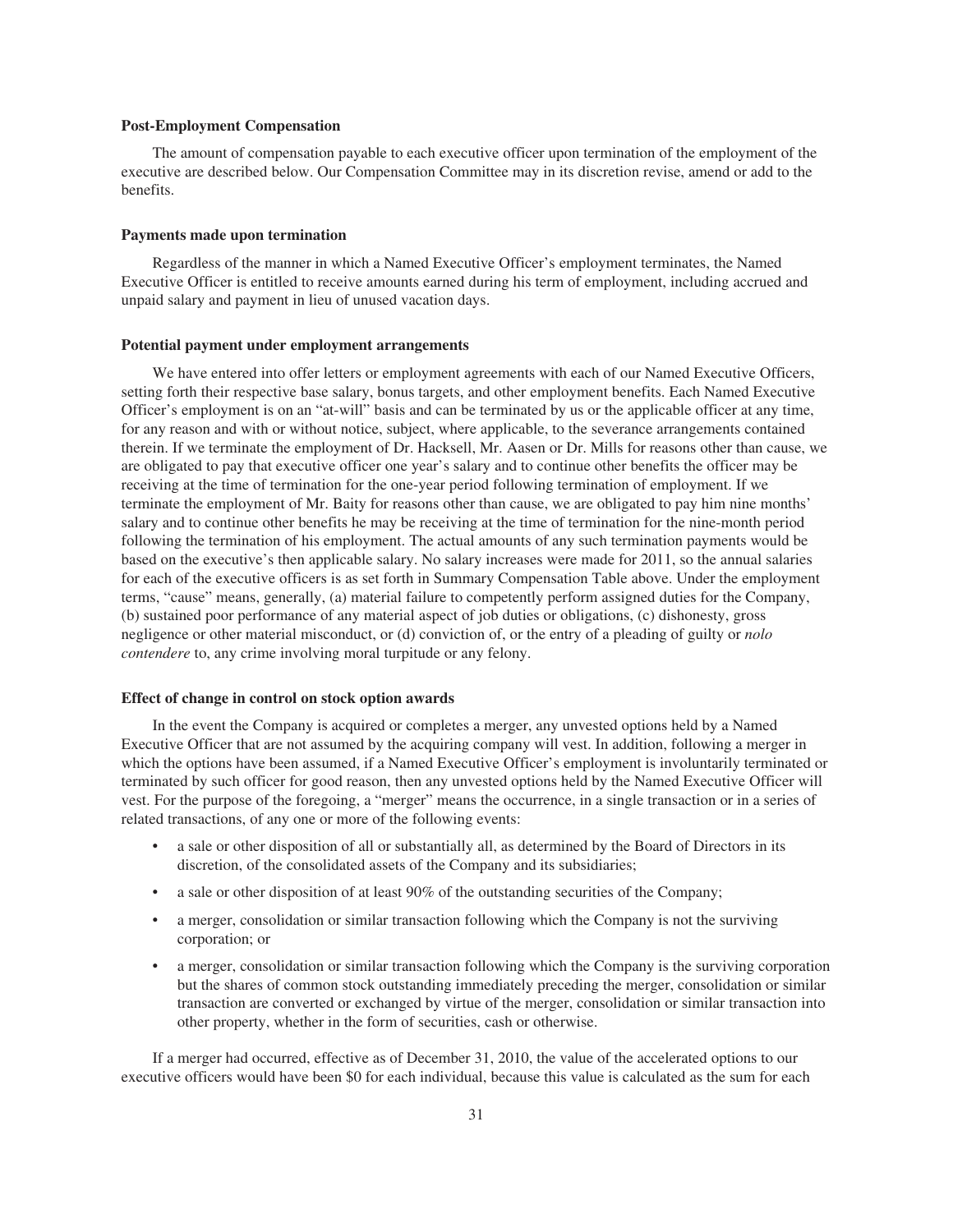individual of the products of the (i) the difference between the exercise price of each option deemed accelerated and the fair market value of our common stock on December 31, 2010 multiplied by (ii) the number of shares deemed accelerated under the applicable option, and as of December 31, 2010, the fair market value of our common stock was less than the exercise price for each outstanding option held by these individuals.

### **Nonqualified Deferred Compensation**

None of our Named Executive Officers participates in or has account balances in nonqualified defined contribution plans or other nonqualified deferred compensation plans maintained by us. Our Compensation Committee may elect to provide our officers and other employees with non-qualified defined contribution or other nonqualified deferred compensation benefits in the future.

## **Equity Compensation Plan Information**

The following table provides certain information as of December 31, 2010, with respect to all of our equity compensation plans in effect on that date:

**Number of securities**

|                                                                                | Number of securities to be.<br>issued upon exercise of<br>outstanding options,<br>warrants and rights<br>(a) | Weighted-average<br>exercise price of<br>outstanding options,<br>warrants and rights<br>(b) | Number of securities<br>remaining available for<br>issuance under equity<br>compensation plans<br>(excluding securities reflected<br>in column $(a)$ )<br>$\left( \mathbf{c} \right)$ |
|--------------------------------------------------------------------------------|--------------------------------------------------------------------------------------------------------------|---------------------------------------------------------------------------------------------|---------------------------------------------------------------------------------------------------------------------------------------------------------------------------------------|
| Equity compensation plans approved by                                          | 4,315,098                                                                                                    | \$4.11                                                                                      | 4,394,568                                                                                                                                                                             |
| $stockholders(1) \ldots \ldots \ldots \ldots$<br>Equity compensation plans not |                                                                                                              |                                                                                             |                                                                                                                                                                                       |
| approved by stockholders $(2)$                                                 |                                                                                                              |                                                                                             |                                                                                                                                                                                       |
| $Total \dots \dots \dots \dots \dots \dots \dots \dots \dots \dots$            | 4,315,098                                                                                                    | \$4.11                                                                                      | 4,394,568                                                                                                                                                                             |
|                                                                                |                                                                                                              |                                                                                             |                                                                                                                                                                                       |

(1) Includes our 1997 Stock Option Plan, the 2004 Plan, the 2010 Plan and our 2004 Employee Stock Purchase Plan (the "ESPP"). 401,994 shares under column (c) are attributable to our ESPP. Our ESPP contains a so called "evergreen" provision providing for an annual increase to its share reserve in connection with the 2011 Annual Meeting of Stockholders. The number of shares to be added to our ESPP will be equal to the least of: (i) 527,041, which is one percent of our outstanding common stock as of April 12, 2011, the record date for the 2011 Annual Meeting of Stockholders; (ii) 150,000; or (iii) an amount determined for such year by our Board of Directors.

(2) As of December 31, 2010, we did not have any equity compensation plans that were not approved by our stockholders.

### **Director Compensation**

During 2010, we provided each of our non-employee directors cash compensation in the form of an annual retainer of \$20,000, plus an additional \$12,500 for the Chairman of the Board of Directors and an additional \$5,000 for the committee chairs. The annual retainers may, at the election of the individual director, be converted into an option to purchase a number of shares of stock equal to the quotient of three times the retainer amount to be converted, divided by the exercise price for such option, as determined in accordance with the terms of the 2010 Plan. For grants made on or prior to December 31, 2007, the 2004 Plan provided that the exercise price for options was equal to the closing price for the Company's common stock on the trading day immediately prior to option grant date. Commencing on January 1, 2008, the exercise price for options was equal to the closing price for the Company's common stock on the option grant date. Directors receive \$1,000 per regular board meeting and \$250 per special telephonic board meeting. Committee members receive \$750 per regular meeting and \$500 per special telephonic meeting, and the committee chairs receive twice those amounts. We also reimburse our non-employee directors for their reasonable expenses incurred in attending meetings of our Board of Directors and committees of the Board.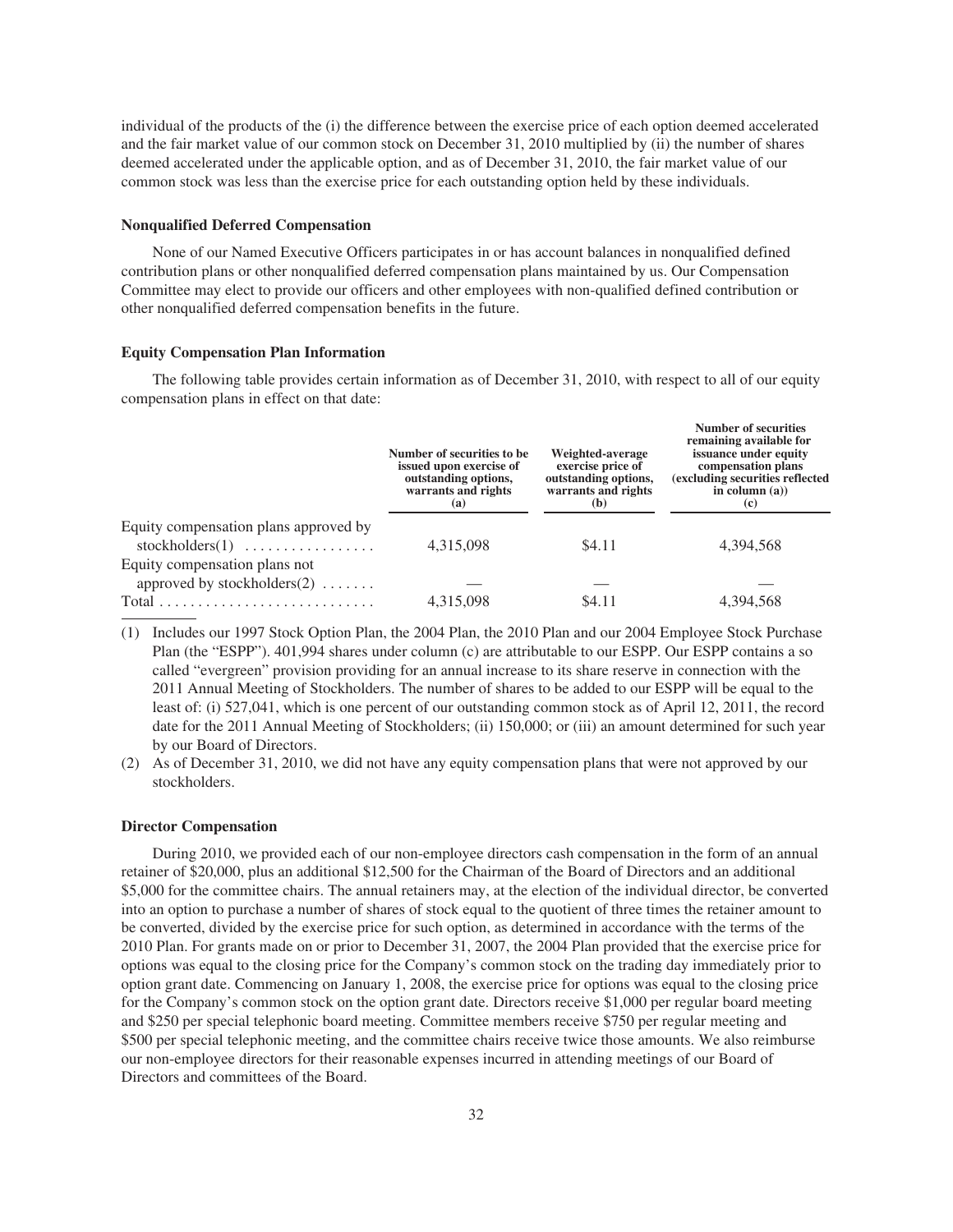Each of our non-employee directors also receives stock option grants under our 2010 Plan. Options granted to our non-employee directors are intended by us not to qualify as incentive stock options under the Internal Revenue Code of 1986, as amended. These option grants are non-discretionary.

Any person who joins the Board of Directors as a non-employee director will receive an option to purchase 15,000 shares of common stock upon his or her election. In addition, any person who is a non-employee director on the date of each annual meeting of our stockholders will be automatically granted, on the annual meeting date, an option to purchase 10,000 shares of common stock. The annual retainer amount and option grant may be pro rated for a director that joins the Board other than at the first meeting of the Board following the annual meeting of stockholders. In addition, directors may elect to convert their retainer amounts, in whole or in part, into options under the 2010 Plan with an aggregate exercise price equal to three times the amount elected for conversion.

Initial grants (i.e., those made upon a non-employee director's election to our Board of Directors) vest over two years following the date of grant, and annual grants, including any retainer amounts that are converted, vest at the rate of 1/4th each quarter after the date of grant. In general, the term of stock options granted under the 2010 Plan may not exceed ten years.

Unless the terms of a director's stock option agreement provide for earlier or later termination, if an optionholder's service relationship with us, or any affiliate of ours, ceases for any reason, the optionholder may exercise any vested options up to three years from cessation of service.

The following table shows for the fiscal year ended December 31, 2010 certain information with respect to the compensation of all persons who served as directors of the Company during the year, other than Dr. Hacksell, who is a Named Executive Officer and received no additional compensation for his services as a director:

| <b>Name</b>                                                                                             | <b>Fees Earned or</b><br>Paid in $Cash(1)$ | Option<br>Awards(2) | <b>Total</b> |
|---------------------------------------------------------------------------------------------------------|--------------------------------------------|---------------------|--------------|
|                                                                                                         | \$ 9.000                                   | \$57.304            | \$66,304     |
|                                                                                                         | 9.000                                      | 57.304              | 66.304       |
|                                                                                                         | 15,500                                     | 69.080              | 84.580       |
|                                                                                                         | 6.000                                      | 86.743              | 92.743       |
|                                                                                                         | 15,000                                     | 69.080              | 84,080       |
|                                                                                                         | 13.250                                     | 69.080              | 82.330       |
| Alan G. Walton(9) $\dots \dots \dots \dots \dots \dots \dots \dots \dots \dots \dots \dots \dots \dots$ | 6.250                                      |                     | 6.250        |

### **Director Compensation for Fiscal 2010**

(1) Includes Board of Directors and committee fees for meeting attendance. Each of the directors elected to convert their full annual retainers into a stock option award and this amount does not include the value of such converted retainers, which are included in the "Option Awards" column.

- (2) "Option Awards" includes the grant date fair value of option awards granted in the year indicated as computed in accordance with authoritative accounting guidance. See Note 2 to the consolidated financial statements in the Company's Annual Report on Form 10-K for the year ended December 31, 2010, filed March 10, 2011 with the SEC, for the assumptions used to determine the valuation of stock option awards. All stock options granted for Board of Directors during 2010 vest at the rate of 1/4th each quarter after the date of grant.
- (3) "Fees Earned or Paid in Cash" includes \$9,000 in Board of Directors and Audit Committee meetings fees. "Option Awards" includes the fair value of 10,000 stock options and 46,153 stock options (from the conversion of a \$20,000 annual retainer) each granted on June 11, 2010 with an exercise price of \$1.30. As of December 31, 2010, an aggregate of 153,970 stock options that had been granted to Mr. Borer were outstanding.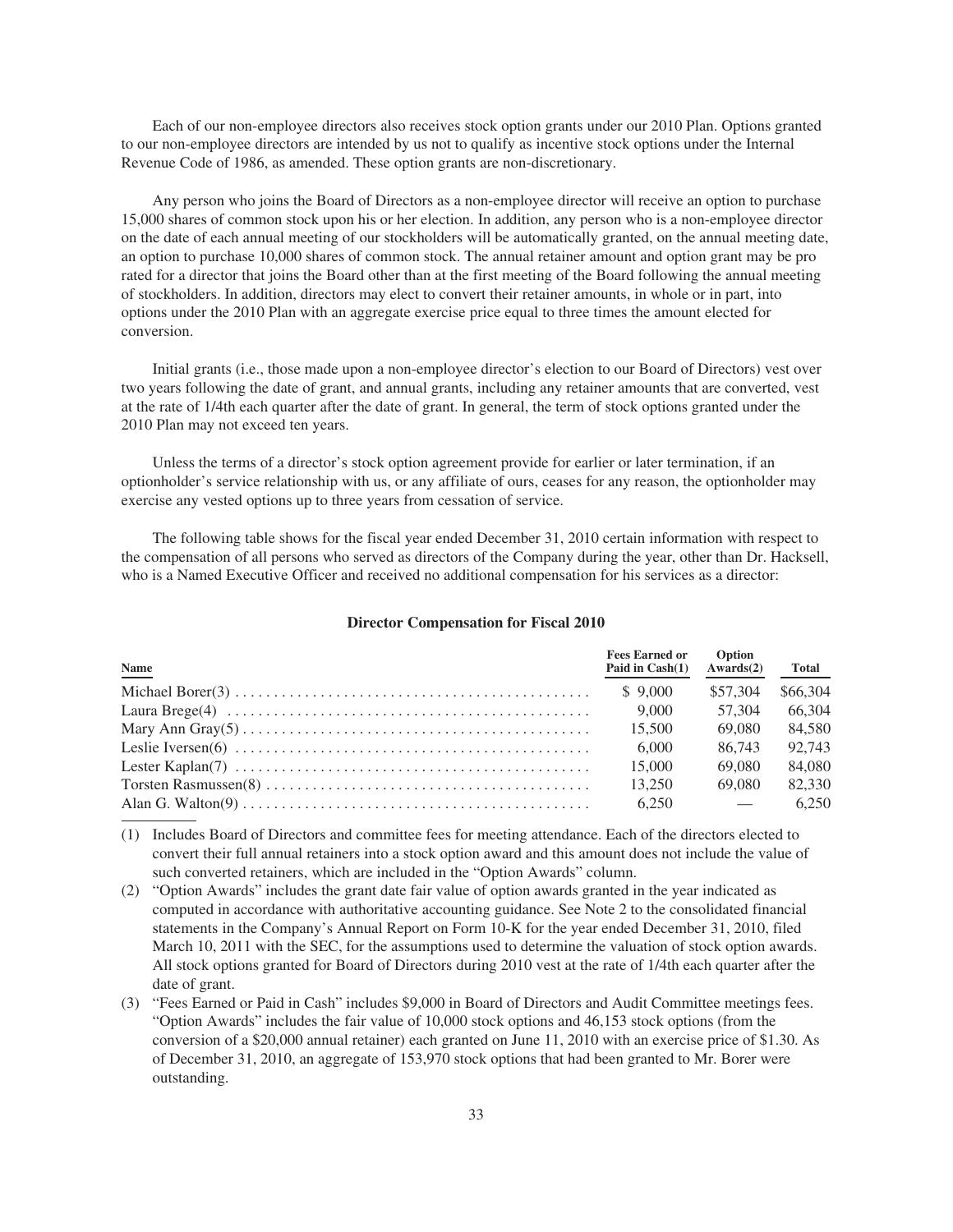- (4) "Fees Earned or Paid in Cash" includes \$9,000 in Board of Directors and Audit Committee meetings fees. "Option Awards" includes the fair value of 10,000 stock options and 46,153 stock options (from the conversion of a \$20,000 annual retainer) each granted on June 11, 2010 with an exercise price of \$1.30. As of December 31, 2010, an aggregate of 91,153 stock options that had been granted to Ms. Brege were outstanding.
- (5) "Fees Earned or Paid in Cash" includes \$15,500 in Board of Directors, Audit Committee and Compensation Committee meetings fees. "Option Awards" includes the fair value of 10,000 stock options and 57,692 stock options (from the conversion of a \$25,000 annual retainer) each granted on June 11, 2010 with an exercise price of \$1.30. As of December 31, 2010, an aggregate of 150,715 stock options that had been granted to Dr. Gray were outstanding.
- (6) "Fees Earned or Paid in Cash" includes \$6,000 in Board of Directors and NCG Committee meetings fees. "Option Awards" includes the fair value of 10,000 stock options and 75,000 stock options (from conversion of a \$32,500 annual retainer) each granted on June 11, 2010 with an exercise price of \$1.30. As of December 31, 2010, an aggregate of 223,506 stock options that had been granted to Dr. Iversen were outstanding.
- (7) "Fees Earned or Paid in Cash" includes \$15,000 in Board of Directors, Compensation Committee and NCG Committee meeting fees. "Option Awards" includes the fair value of 10,000 stock options and 57,692 stock options (from the conversion of a \$25,000 annual retainer) each granted on June 11, 2010 with an exercise price of \$1.30. As of December 31, 2010, an aggregate of 192,962 stock options that had been granted to Dr. Kaplan were outstanding.
- (8) "Fees Earned or Paid in Cash" includes \$13,250 in Board of Directors, Compensation Committee and NCG Committee meeting fees. "Option Awards" includes the fair value of 10,000 stock options and 57,692 stock options (from the conversion of a \$25,000 annual retainer) each granted on June 11, 2010 with an exercise price of \$1.30. As of December 31, 2010, an aggregate of 143,301 stock options that had been granted to Mr. Rasmussen were outstanding.
- (9) Dr. Walton resigned from the Board of Directors effective May 1, 2010. "Fees Earned or Paid in Cash" includes \$6,250 in Board of Directors, Compensation Committee and NCG Committee meeting fees. Dr. Walton did not receive a stock option award in June 2010 as he was no longer a member of the Board of Directors. As of December 31, 2010, an aggregate of 112,089 stock options that had been granted to Dr. Walton were outstanding.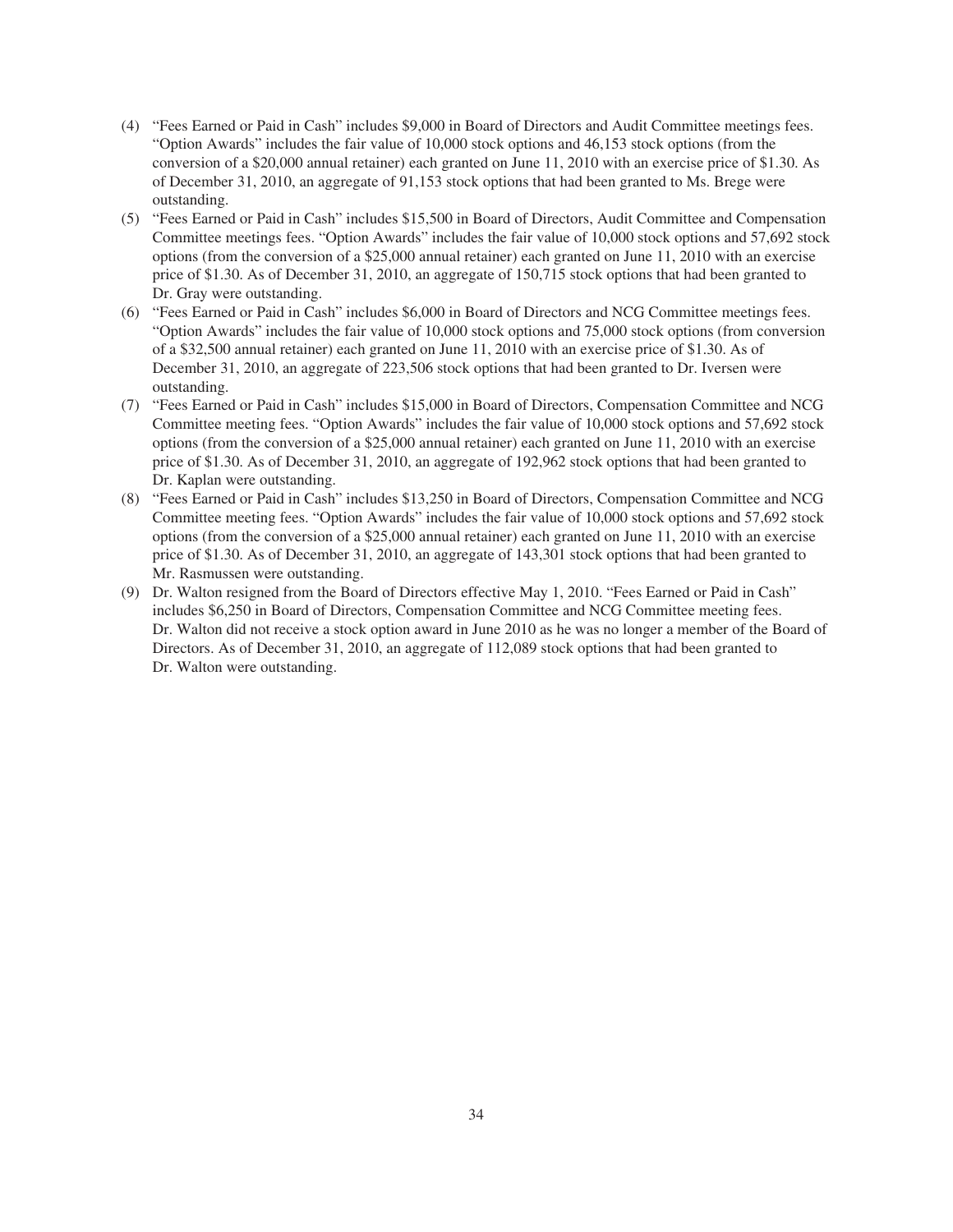### **TRANSACTIONS WITH RELATED PERSONS**

#### **Related-Person Transactions Policy and Procedures**

The charter of the Audit Committee states that it will review, consider and approve or ratify any "relatedpersons transactions." A "related-person transaction" is a transaction, arrangement or relationship (or any series of similar transactions, arrangements or relationships) in which the Company and any "related person" are participants involving an amount that exceeds \$120,000. Transactions involving compensation for services provided to the Company as an employee, director, consultant or similar capacity by a related person are not covered. A related person is any executive officer, director, or more than 5% stockholder of the Company, including any of their immediate family members, and any entity owned or controlled by such persons.

Where a transaction has been identified as a related-person transaction, management must present information regarding the proposed related-person transaction to the Audit Committee (or, where Audit Committee approval would be inappropriate, to another independent body of the board) for consideration and approval or ratification. The presentation must include a description of, among other things, the material facts, the interests, direct and indirect, of the related persons, the benefits to the Company of the transaction and whether any alternative transactions were available. To identify related-person transactions in advance, the Company relies on information supplied by its executive officers and directors. In considering related-person transactions, the Committee takes into account the relevant available facts and circumstances including, but not limited to (a) the risks, costs and benefits to the Company, (b) the impact on a director's independence in the event the related person is a director, immediate family member of a director or an entity with which a director is affiliated, (c) the terms of the transaction, (d) the availability of other sources for comparable services or products and (e) the terms available to or from, as the case may be, unrelated third parties or to or from employees generally. In the event a director has an interest in the proposed transaction, the director must recuse himself or herself from the deliberations and approval. In determining whether to approve, ratify or reject a related-person transaction, the Committee will look at, in light of known circumstances, whether the transaction is in, or is not inconsistent with, the best interests of the Company and its stockholders, as the Committee determines in the good faith exercise of its discretion.

### **Certain Related-Person Transactions**

Our bylaws provide that we will indemnify our directors and executive officers, and may indemnify other officers, employees and other agents, to the fullest extent permitted by law. Our bylaws also permit us to secure insurance on behalf of any officer, director, employee or other agent for any liability arising out of his or her actions in connection with their services to us, regardless of whether our amended and restated bylaws permit such indemnification. We have obtained a policy of directors' and officers' liability insurance.

We have entered, and intend to continue to enter, into indemnification agreements with our directors and executive officers, in addition to the indemnification provided for in our bylaws. These agreements, among other things, require us to indemnify our directors and executive officers for certain expenses, including attorneys' fees, judgments, fines and settlement amounts incurred by a director or executive officer in any action or proceeding arising out of their services as one of our directors or executive officers, or any of our subsidiaries or any other company or enterprise to which the person provides services at our request.

## **Director Independence**

Information regarding director independence is included under "*Proposal 1—Election of Directors*" above and is incorporated by reference herein.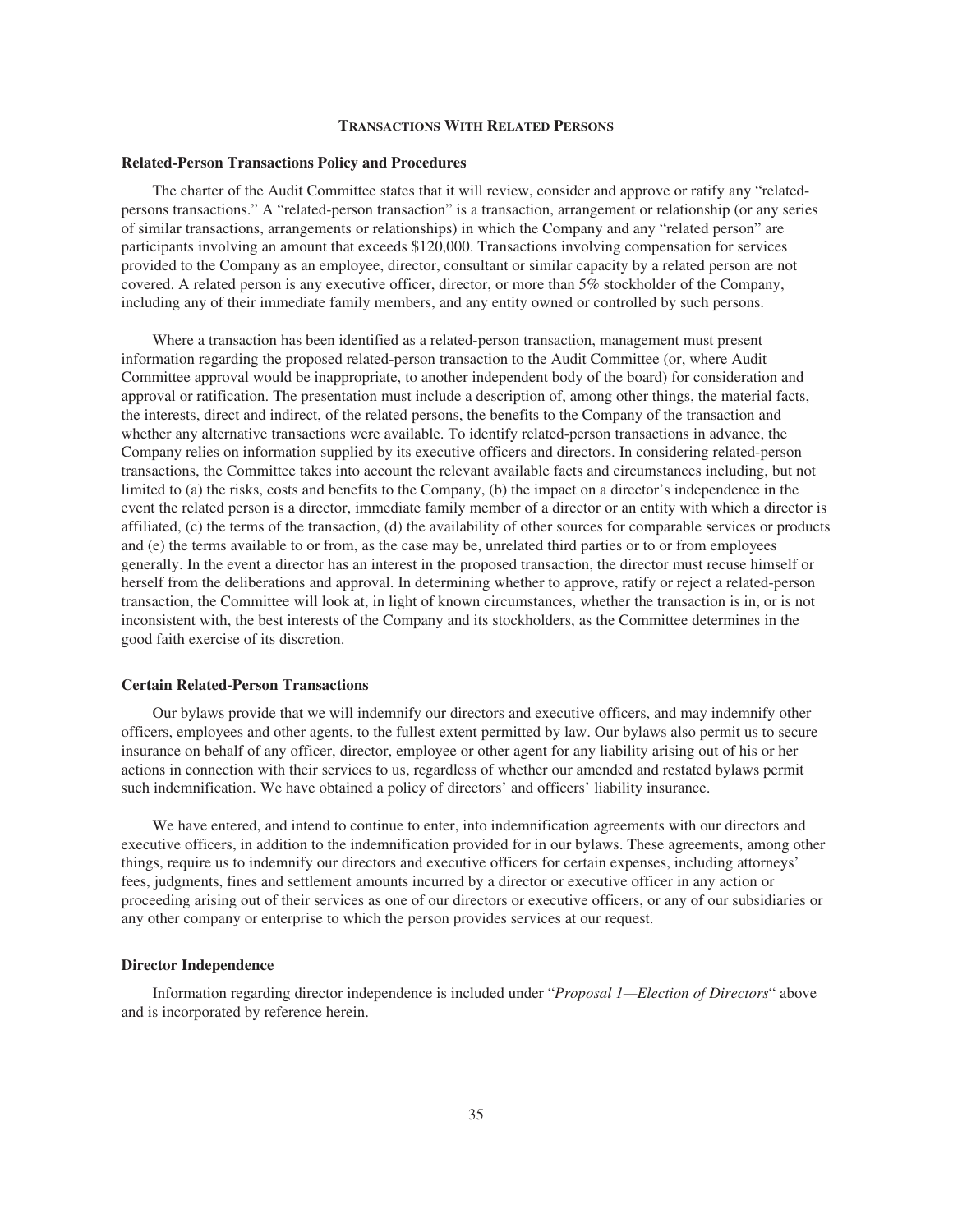## **HOUSEHOLDING OF PROXY MATERIALS**

The SEC has adopted rules that permit companies and intermediaries (e.g., brokers) to satisfy the delivery requirements for Notices of Internet Availability of Proxy Materials or other Annual Meeting materials with respect to two or more stockholders sharing the same address by delivering a single Notice of Internet Availability of Proxy Materials or other Annual Meeting materials addressed to those stockholders. This process, which is commonly referred to as "householding", potentially means extra convenience for stockholders and cost savings for companies.

This year, a number of brokers with account holders who are stockholders of ACADIA Pharmaceuticals Inc. will be householding our annual meeting materials. A single Notice of Internet Availability of Proxy Materials or other Annual Meeting materials will be delivered to multiple stockholders sharing an address unless contrary instructions have been received from the affected stockholders. Once you have received notice from your broker that they will be householding communications to your address, householding will continue until you are notified otherwise or until you revoke your consent. If, at any time, you no longer wish to participate in householding and would prefer to receive a separate Notice of Internet Availability of Proxy Materials or other Annual Meeting materials, please notify your broker. Direct your written request to ACADIA Pharmaceuticals Inc., 3911 Sorrento Valley Boulevard, San Diego, California 92121, Attn: Investor Relations, or contact Investor Relations at (858) 558-2871 and we will undertake to promptly deliver a separate copy of the Notice of Internet Availability of Proxy Materials or Annual Meeting materials to you. Stockholders who currently receive multiple copies of the Notice of Internet Availability of Proxy Materials or other Annual Meeting materials at their addresses and would like to request householding of their communications should contact their brokers.